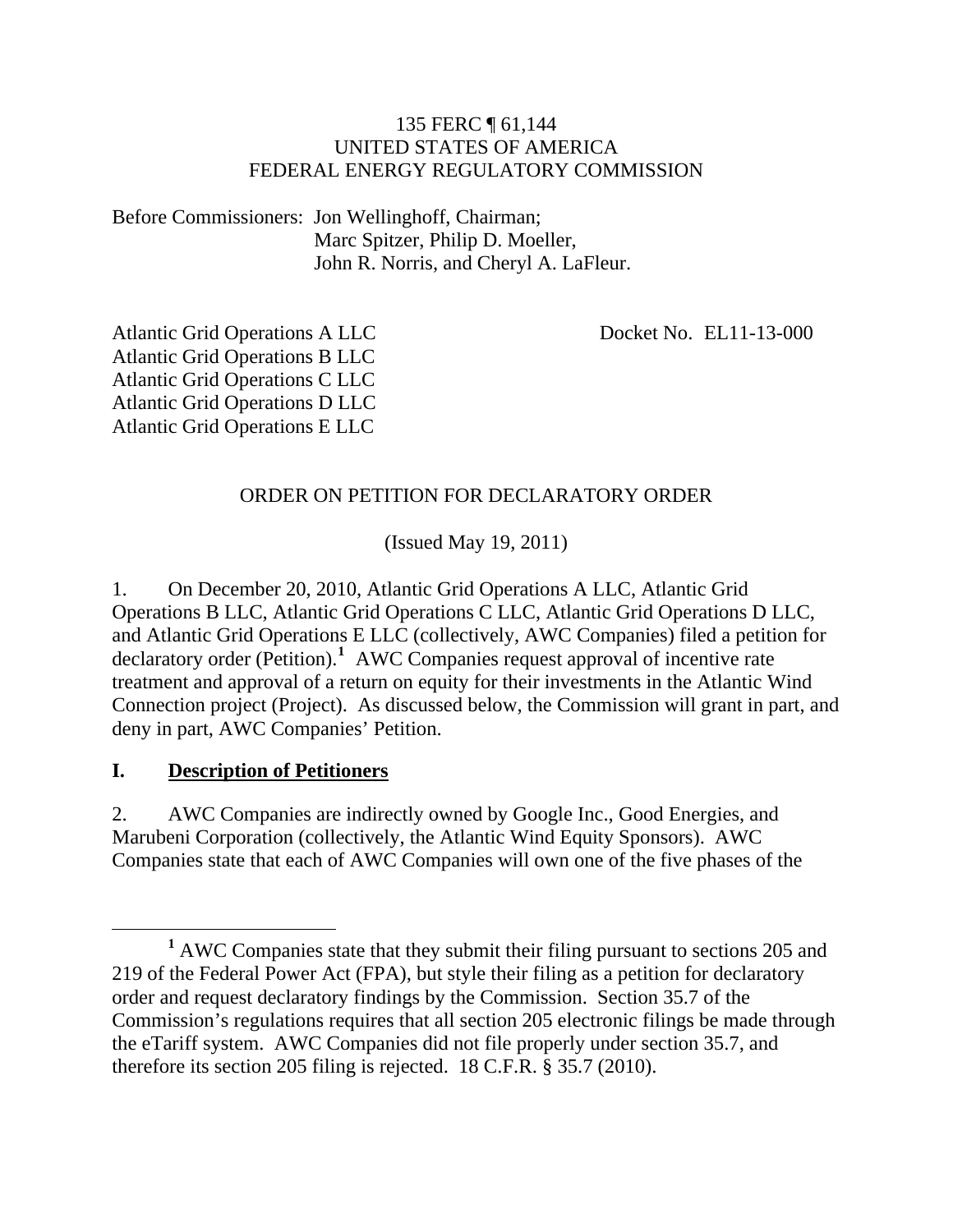Project for tax purposes and financing flexibility, but that the Project will function as a single, integrated system under the control of PJM Interconnection, LLC (PJM).

3. AWC Companies state that they have entered into a Development Services Agreement (DSA) with Atlantic Grid Development, LLC, the principals of which have been developing the Project for the past two and a half years and will be responsible for developing the Project on behalf of AWC Companies.**[2](#page-1-0)** AWC Companies state that, under the DSA, Atlantic Grid Development, LLC will provide a full range of services, including, but not limited to, design and engineering, obtaining necessary permits and regulatory approvals, and financing and construction management for each phase of the Project, subject to the oversight of AWC Companies.

4. AWC Companies state that they do not and will not own or operate any transmission projects or electric assets other than the Project. AWC Companies state that, in particular, they will not develop or own offshore wind farms, but will provide open, non-discriminatory access to offshore wind energy projects. AWC Companies intend to both become independent transmission company (Transco) **[3](#page-1-1)** members of and turn over operational control of the Project to PJM.

# **II. Petition**

# **A. Description of the Project**

5. AWC Companies describe the Project as the first offshore transmission highway system in the United States. AWC Companies state that the Project will include four 320 kV direct current cables (two circuits of 1,000 MW each) that will run parallel to the Mid-Atlantic coast approximately 20 miles offshore for 250 miles, interconnecting with

<span id="page-1-1"></span><sup>3</sup> For purposes of transmission investment incentives, a Transco is a stand-alone transmission company that has been approved by the Commission and that sells transmission services at wholesale and/or on an unbundled retail basis, regardless of whether it is affiliated with another public utility. *See Promoting Transmission Investment through Pricing Reform*, Order No. 679, FERC Stats. & Regs. ¶ 31,222, at P 201 (2006), *order on reh'g*, Order No. 679-A, FERC Stats. & Regs. ¶ 31,236, *order on reh'g*, 119 FERC ¶ 61,062 (2007).

<span id="page-1-0"></span>**<sup>2</sup>** <sup>2</sup> AWC Companies state that the Atlantic Wind Equity Sponsors may, in their full discretion, provide Atlantic Grid Investment Company, Inc. (AGI) the opportunity to acquire up to a 10 percent interest in AWC Companies. AWC Companies state that AGI was formed by the principals of Atlantic Grid Development, LLC to hold an interest in AWC Companies, subject to similar terms and conditions applicable to the other Atlantic Wind Equity Sponsors.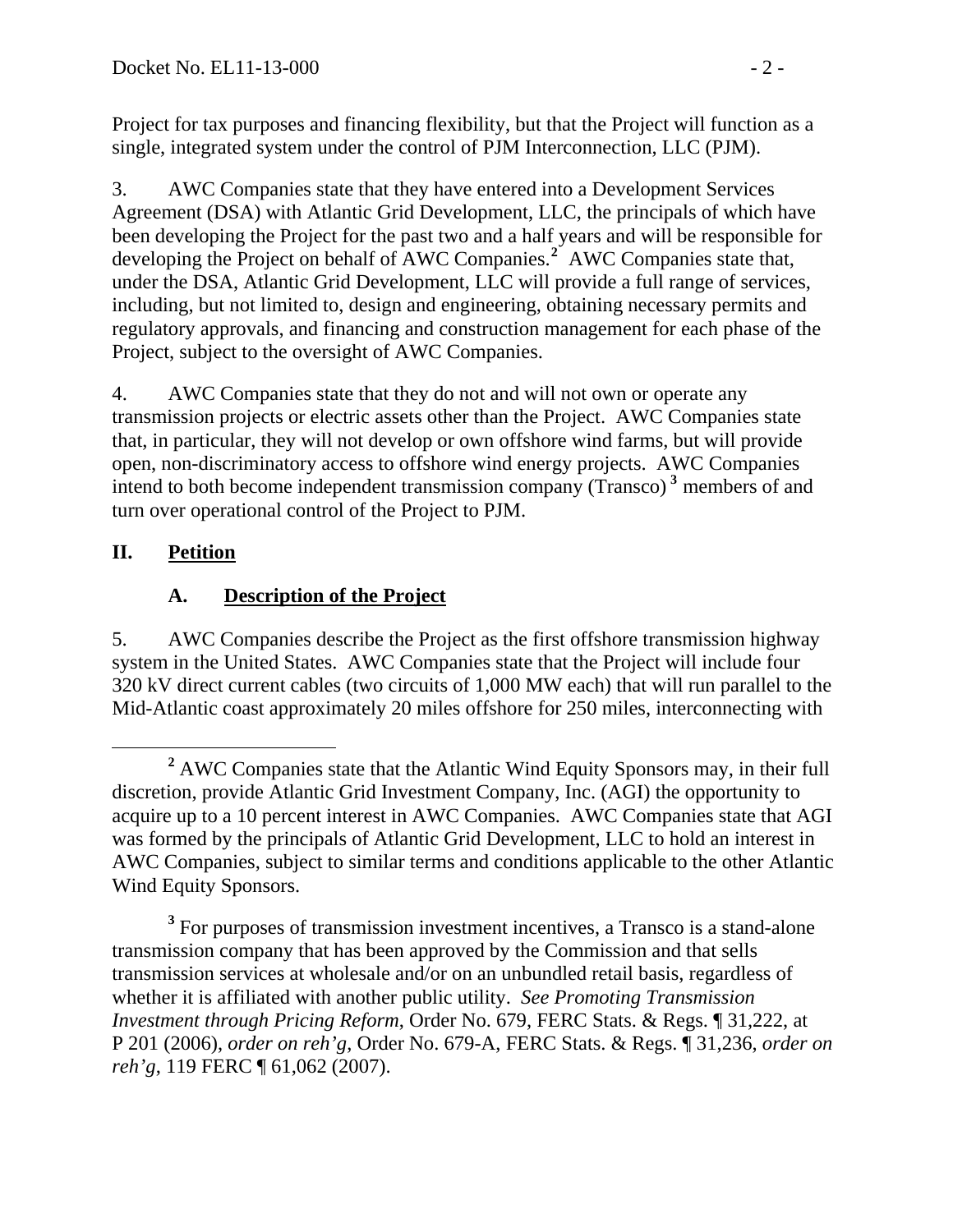the existing land-based transmission system in New Jersey, Delaware, Maryland, and Virginia. AWC Companies state that, when finished, the Project will include a total of 12 offshore platform-based converter stations (converting alternating current (AC) from wind generators to direct current (DC) for transmission) and eight onshore DC to AC terminals at seven different locations. AWC Companies state that both the offshore converter stations and the onshore terminals will make use of modularized Voltage Sourced Converters (VSC) which convert power between AC and DC and which provide the ability to flow power in different directions. AWC Companies describe the Project's multi-terminal design as allowing system operators to control the power flow to various terrestrial load centers based upon need. AWC Companies state that the Project will be capable of both interconnecting up to 6,000 MW of offshore wind power and transmitting up to 2,000 MW of power and capacity between its terrestrial terminals.

6. AWC Companies expect that the Project will cost at least \$5 billion and that the Project could be fully operational by 2020, with the first of five phases potentially in service by 2016. AWC Companies state that the construction of the first phase of the Project between Indian River, Delaware and southern New Jersey is planned to begin in 2013, with completion and commencement of commercial service in 2016, and the second phase of the Project is planned to be operational in 2017. AWC Companies state that they plan to seek inclusion of the Project in the PJM Regional Transmission Expansion Plan (RTEP).

# **B. Requested Incentives**

7. AWC Companies request that the Commission approve the following rates and incentives pursuant to FPA section 219**[4](#page-2-0)** and Order No. 679,**[5](#page-2-1)** and its general rate authority pursuant to FPA section 205<sup>[6](#page-2-2)</sup>: return on equity (ROE) adders totaling 300 basis points, an incentive-based ROE of 13.58 percent (inclusive of the 300 basis point ROE adders), regulatory asset accounting treatment, 100 percent of Construction Work in Progress (CWIP), abandoned plant recovery, a hypothetical capital structure based on 60 percent equity and 40 percent debt, and approval for the use of a formula rate structure.

**6** 16 U.S.C. § 824d (2006).

<span id="page-2-2"></span><span id="page-2-1"></span><span id="page-2-0"></span>**<sup>4</sup>** 16 U.S.C. § 824s (2006).

**<sup>5</sup>** Order No. 679, FERC Stats. & Regs. ¶ 31,222.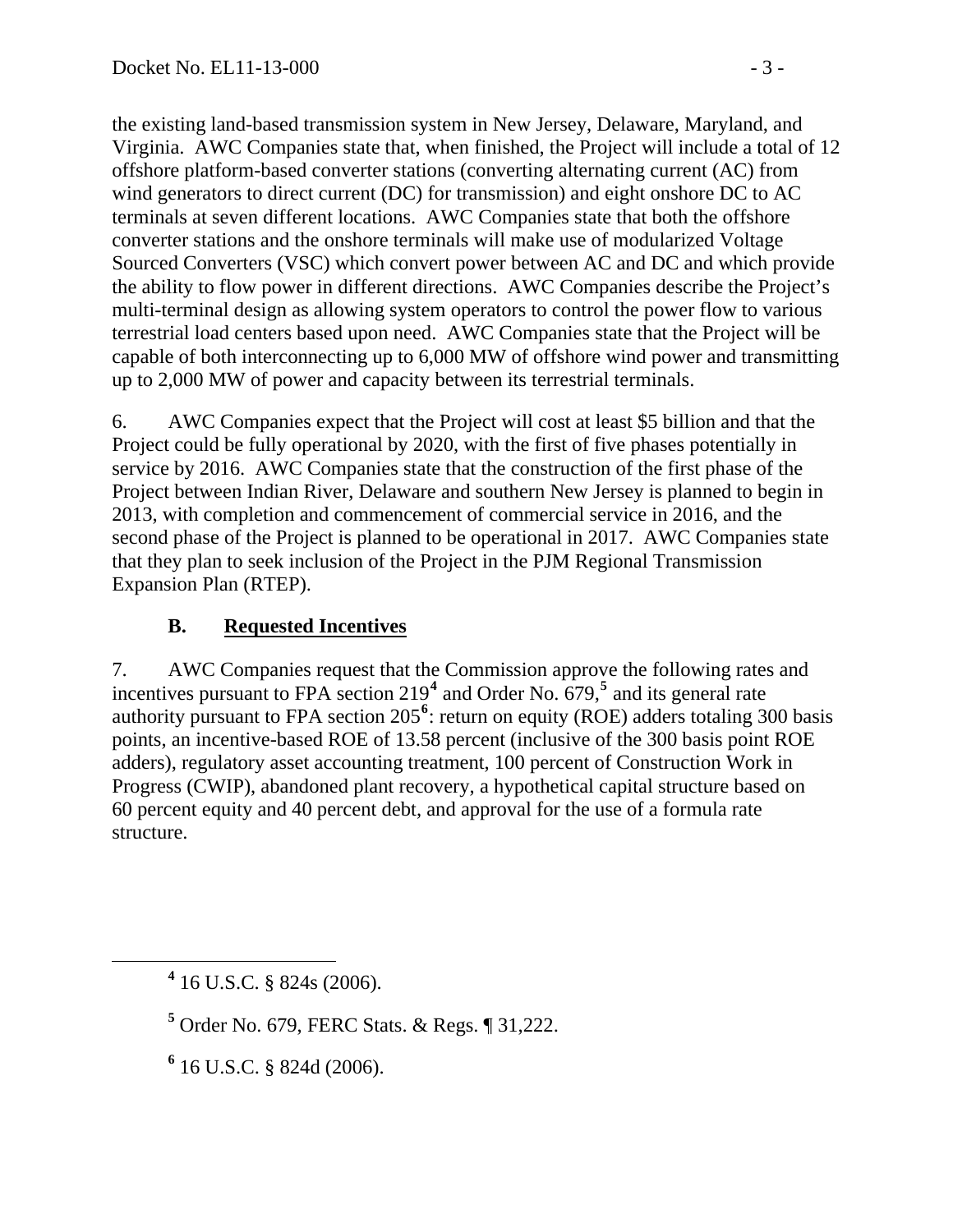### **1. Return on Equity Adders**

8. AWC Companies request four ROE adders for a total of 300 basis points. First, AWC Companies request a 50 basis point adder based on Regional Transmission Organization (RTO) participation. AWC Companies reiterate that they expect to place the Project under the operational control of PJM. AWC Companies assert that the Commission's long-standing policy has recognized that 50 basis points is an appropriate adder for a utility joining an RTO.**[7](#page-3-0)**

9. Second, AWC Companies request a 50 basis point adder for Transco status. AWC Companies assert that the Commission has indicated that 50 basis points is an appropriate adder for Transcos.**[8](#page-3-1)**

10. Third, AWC Companies request a 50 basis point adder for the use of advanced technologies. AWC Companies assert that this adder is consistent with other advanced technology adders that the Commission has approved.**[9](#page-3-2)** AWC Companies contend that the Project's multi-terminal VSC configuration will be the first of its kind in the world and entails significant technical challenges. Specifically, AWC Companies argue that operating a multi-terminal high-voltage direct current (HVDC) system requires simultaneous control of and balance between the numerous nodes in order to maintain voltage, coordinate the withdrawal of power, rapidly detect and clear faults, and rapidly redistribute power needs after a fault, all while accounting for delays in both communication and hardware response. Furthermore, AWC Companies assert that because this will be the first-ever multi-terminal VSC system, new control functions still need to be developed to achieve an operational multi-terminal design. AWC Companies also state that the use of +320 kV XLPE-insulated HVDC cable will not only be the highest rated undersea XLPE cable in service, but will exceed any such existing cable rating by at least 50 percent in both voltage and power.

<span id="page-3-1"></span>**<sup>8</sup>** *Id*. at 75 (*citing Green Power Express LP*, 127 FERC ¶ 61,031, at P 86 (2009) (*Green Power Express*); *Primary Power, LLC*, 131 FERC ¶ 61,015, at P 132 (2010) (*Primary Power*)).

<span id="page-3-2"></span>**<sup>9</sup>** *Id*. at 73 (*citing Western Grid Development, LLC*, 130 FERC ¶ 61,056, at P 97 (2010) (*Western Grid*); *The United Illuminating Co.*, 119 FERC ¶ 61,182 (2007); *Northeast Utilities Service Co.*, 124 FERC ¶ 61,044 (2008)).

<span id="page-3-0"></span>**<sup>7</sup>** Petition at 73 (*citing* 16 U.S.C. § 824s; *Potomac-Appalachian Transmission Highline, L.L.C.*, 122 FERC ¶ 61,188 (2008) (*PATH*) (granting 50-basis points for joining an RTO); *Southern Cal. Edison Co.*, 121 FERC ¶ 61,168 (2007) (granting 50 basis points for joining an ISO)).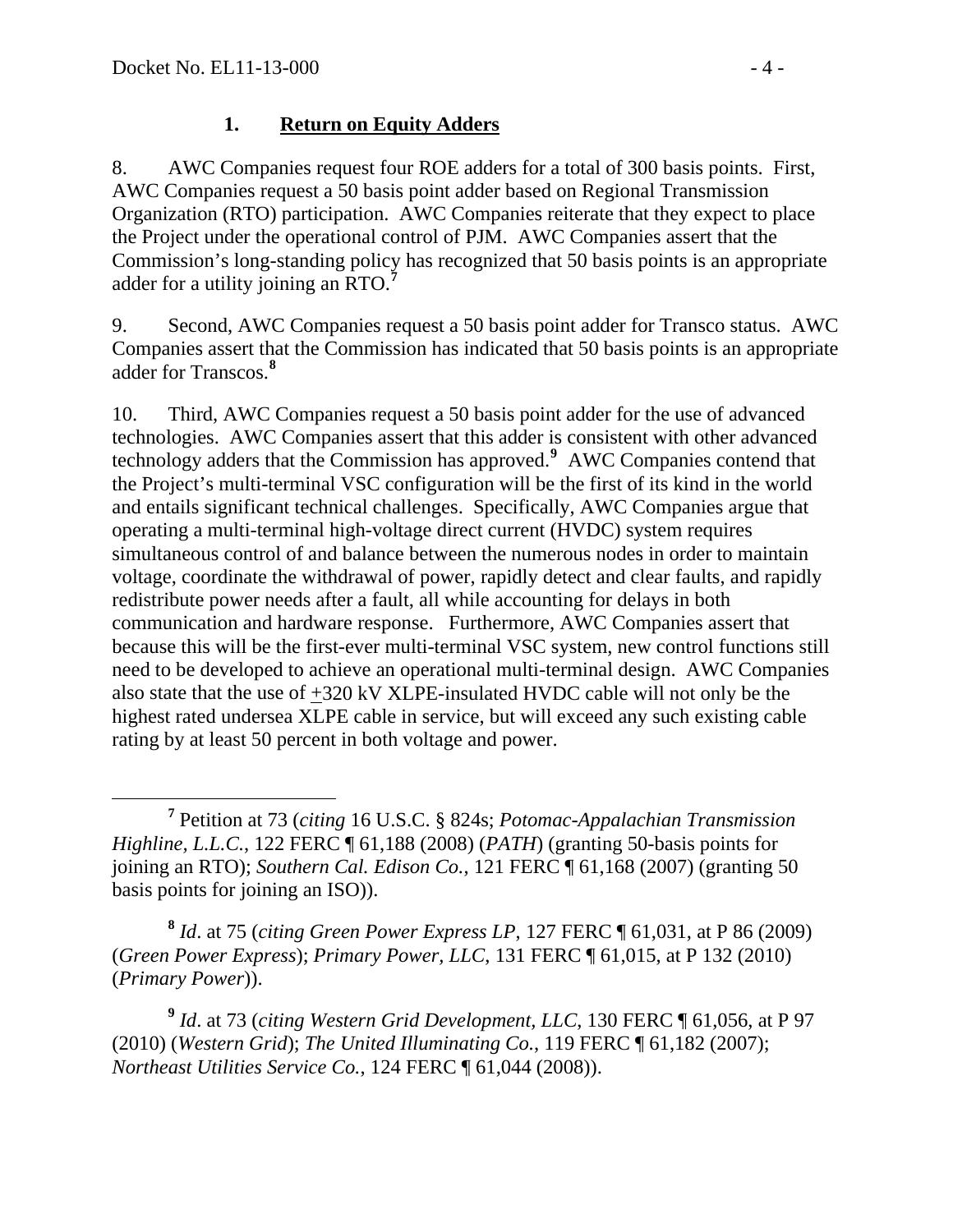11. Finally, AWC Companies request a 150 basis point adder based on the relative complexity and special risks and challenges of the Project. AWC Companies assert that the Project is unprecedented and presents numerous financial, regulatory, and technical challenges. AWC Companies state that they will construct the Project using cutting-edge technology that will provide significant benefits to PJM customers. AWC Companies further argue that a 150 basis point adder for complexity of the Project is consistent with Commission precedent.**[10](#page-4-0)**

## **2. Incentive Return on Equity**

12. AWC Companies request an up-front incentive-based ROE of 13.58 percent, inclusive of the 300 basis point adders noted above.

13. AWC Companies state that they calculated a range of reasonableness, consistent with Commission precedent, using a Discounted Cash Flow (DCF) analysis of a comparable, nation-wide group of electric utilities.**[11](#page-4-1)** AWC Companies state that their DCF analysis results in a zone of reasonableness with a range between 6.97 percent and 14.58 percent, a median of 9.82 percent, and a midpoint of 10.77 percent. However, AWC Companies acknowledge that they did not rely on either the median or the midpoint of the DCF analysis to determine the incentive ROE, but instead chose an incentive ROE which is 100 basis points below the upper end of the nationwide sample's range of reasonableness of 14.58 percent. AWC Companies support this proposed incentive ROE by arguing that their demonstration is consistent with *Atlantic Path 15* and *Startrans IO*, in which the applicants demonstrated that their proposed ROE fell in the upper end of their respective zones of reasonableness.<sup>[12](#page-4-2)</sup> AWC Companies also attempt to

<span id="page-4-1"></span>**<sup>11</sup>** AWC Companies' proposed national proxy group includes: Allete Inc.; Alliant Energy Corp.; American Electric Power Co. Inc.; Avista Corp.; CenterPoint Energy Inc.; CH Energy Group Inc.; Cleco Corp.; CMS Energy Corp.; Consolidated Energy, Inc.; Dominion Resources, Inc.; DTE Energy Co.; Duke Energy Corp.; Empire District Electric Co.; Great Plains Energy Inc.; IDACORP Inc.; Integrys Energy Group Inc.; MGE Energy Inc.; NextEra Energy, Inc.; OGE Energy Corp.; PG&E Corp.; Pinnacle West Capital Corp.; Portland General Electric Co.; Progress Energy Inc.; SCANA Corp.; Sempra Energy; Southern Co.; TECO Energy, Inc.; Vectren Corp.; Westar Energy Inc.; Wisconsin Energy Corp.; and Xcel Energy Inc.

<span id="page-4-2"></span>**<sup>12</sup>** Petition at 72 (*citing Atlantic Path 15, LLC*, 122 FERC ¶ 61,135 (2008), *order on reh'g*, 133 FERC ¶ 61,153 (2010) (*Atlantic Path 15*); *Startrans IO, LLC*, 122 FERC ¶ 61,306 (2008), *order on reh'g*, 133 FERC ¶ 61,154 (2010) (*Startrans IO*)).

<span id="page-4-0"></span>**<sup>10</sup>** *Id*. at 74 (*citing Pioneer Transmission, LLC*, 126 FERC ¶ 61,281, at P 56 (2009) (*Pioneer*); *Tallgrass Transmission*, 125 FERC ¶ 61,248, at P 58 (2008) (*Tallgrass*)).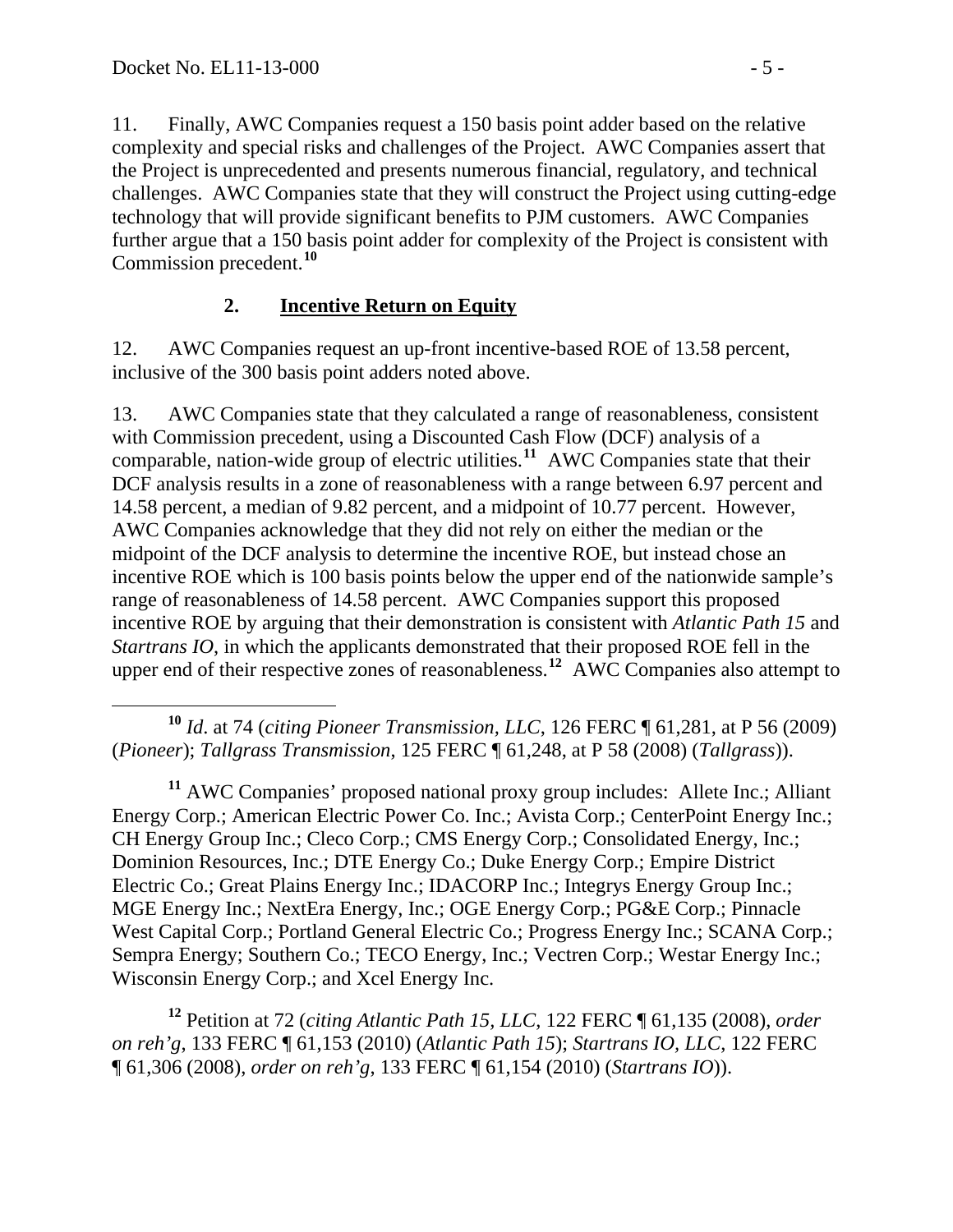justify the 13.58 percent incentive ROE by stating that they conducted an analysis of the base-level ROE formula rates granted by the Commission for member companies in PJM. AWC Companies state that this range has a median of 11.0 percent and that adding 300 basis points to a base ROE of 11.0 percent generates an incentive ROE that is still within the nationwide sample's range of reasonableness.

14. AWC Companies state that they will enter the commercial debt market as new, stand-alone entities seeking to obtain financing for the Project with no other assets or business to support such financing. AWC Companies state that the requested incentive ROE will support AWC Companies' efforts to construct needed transmission infrastructure in a cost effective and timely manner and facilitate AWC Companies' ability to raise capital on reasonable terms. AWC Companies state that they are requesting that the Commission provide an up-front ROE determination so as to provide the necessary regulatory certainty needed to secure financing for the Project.

## **3. Regulatory Asset Accounting Treatment**

15. AWC Companies seek authorization to establish an initial regulatory asset consisting of all Project expenses that are not capitalized and included in CWIP prior to the date their rate structure becomes effective. AWC Companies state that the regulatory asset would include such expenses as attorney and consultant fees, entity formation costs, administrative expenditures, taxes (other than income taxes), travel costs, and costs incurred to obtain permits, approvals, and licenses needed to proceed to construction (collectively, pre-construction costs). AWC Companies also seek authorization to amortize the regulatory asset, including carrying costs, over five years for cost recovery purposes, beginning when the Project is included in the PJM RTEP. AWC Companies seek permission to accrue carrying charges on the initial regulatory asset balance utilizing the proposed hypothetical capital structure and incentive ROE from the date that the Commission accepts the regulatory asset until the date the regulatory asset is fully amortized.**[13](#page-5-0)** AWC Companies state that once any portion of the Project facilities is placed into service, carrying charges would be accrued at a rate equivalent to the weighted average cost of capital of AWC Companies, adjusted annually based on the actual weighted average cost of capital calculated in AWC Companies' formula rate template for that year.**[14](#page-5-1)** AWC Companies seek acceptance of the right to establish the regulatory asset within 61 days from the date of their Petition.

**<sup>13</sup>** *Id*. at 59.

<span id="page-5-1"></span><span id="page-5-0"></span>**<sup>14</sup>** AWC Companies seek permission to use the Allowance for Funds Used During Construction (AFUDC) rate for accrual purposes until the regulatory asset is included in rate base. Petition at 12 (*citing PATH*, 122 FERC ¶ 61,188 at P 9 n.8; *Green Power Express*, 127 FERC ¶ 61,031 at P 60).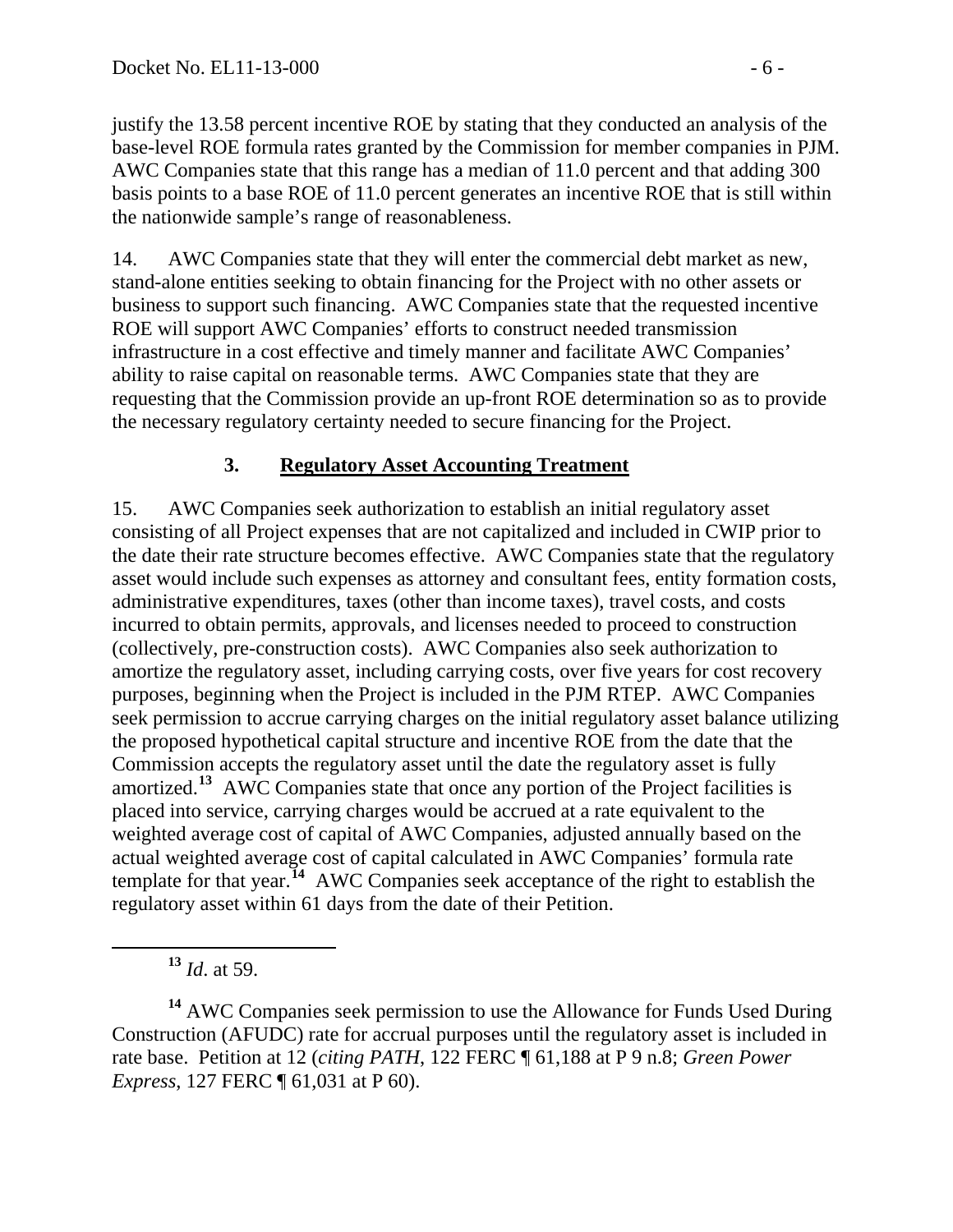16. After the initial regulatory asset begins to be amortized, the AWC Companies state that they will incur additional pre-construction costs associated with engineering studies and development. AWC Companies propose to create a new vintage year of regulatory assets each year to include these pre-construction costs until all development activities are complete. AWC Companies state that each vintage year's regulatory asset would be separately maintained and identified such that carrying charges will accrue monthly and will first be included in rate base at the beginning of the immediately following year. AWC Companies propose to amortize each vintage year regulatory asset over five years for cost recovery purposes. AWC Companies also request approval to accrue carrying charges on any items properly includable in the revenue requirement, such as CWIP and the regulatory asset, until they have a mechanism to charge their revenue requirement under the formula rates to be filed with the Commission. AWC Companies state that the Commission has previously allowed transmission entities to accrue carrying charges until the amounts are included in rate base.**[15](#page-6-0)**

17. AWC Companies assert that the regulatory asset incentive is needed to address the Project's risks and challenges, particularly given the substantial investments needed to be made during the development stage of the Project. AWC Companies contend that allowance of a regulatory asset provides investors with assurance that the project costs incurred prior to the Project being in service can be recovered. AWC Companies state that the regulatory certainty created by the regulatory asset is likely to improve the access to capital and lower the cost of debt, which is beneficial to AWC Companies and their customers because the regulatory asset would reduce interest expense, improve coverage ratios, and facilitate the financing of the Project on good terms. AWC Companies state that recognition of these costs as a regulatory asset is appropriate because the costs would otherwise be chargeable to expense in the period incurred, are not recoverable in current rates, and are ones for which future recovery is probable.

# **4. Construction Work in Progress**

18. AWC Companies request inclusion of 100 percent of CWIP in rate base for the Project. AWC Companies state that the Project is a major transmission project costing over \$5 billion that requires large capital expenditures during the construction period. AWC Companies assert that the CWIP incentive is essential to support AWC Companies' credit ratios and will help to ensure adequate cash flow. AWC Companies state that earning a return on 100 percent of CWIP during construction would enhance the probability that AWC Companies would quickly obtain investment grade credit ratings and would allow AWC Companies to begin generating cash with which to service debt, reducing the required amount of external capital that AWC Companies would be required

<span id="page-6-0"></span>**<sup>15</sup>** Petition at 61 n. 218 (*citing Green Power Express*, 127 FERC ¶ 61,031 at P 59-61, 107-109).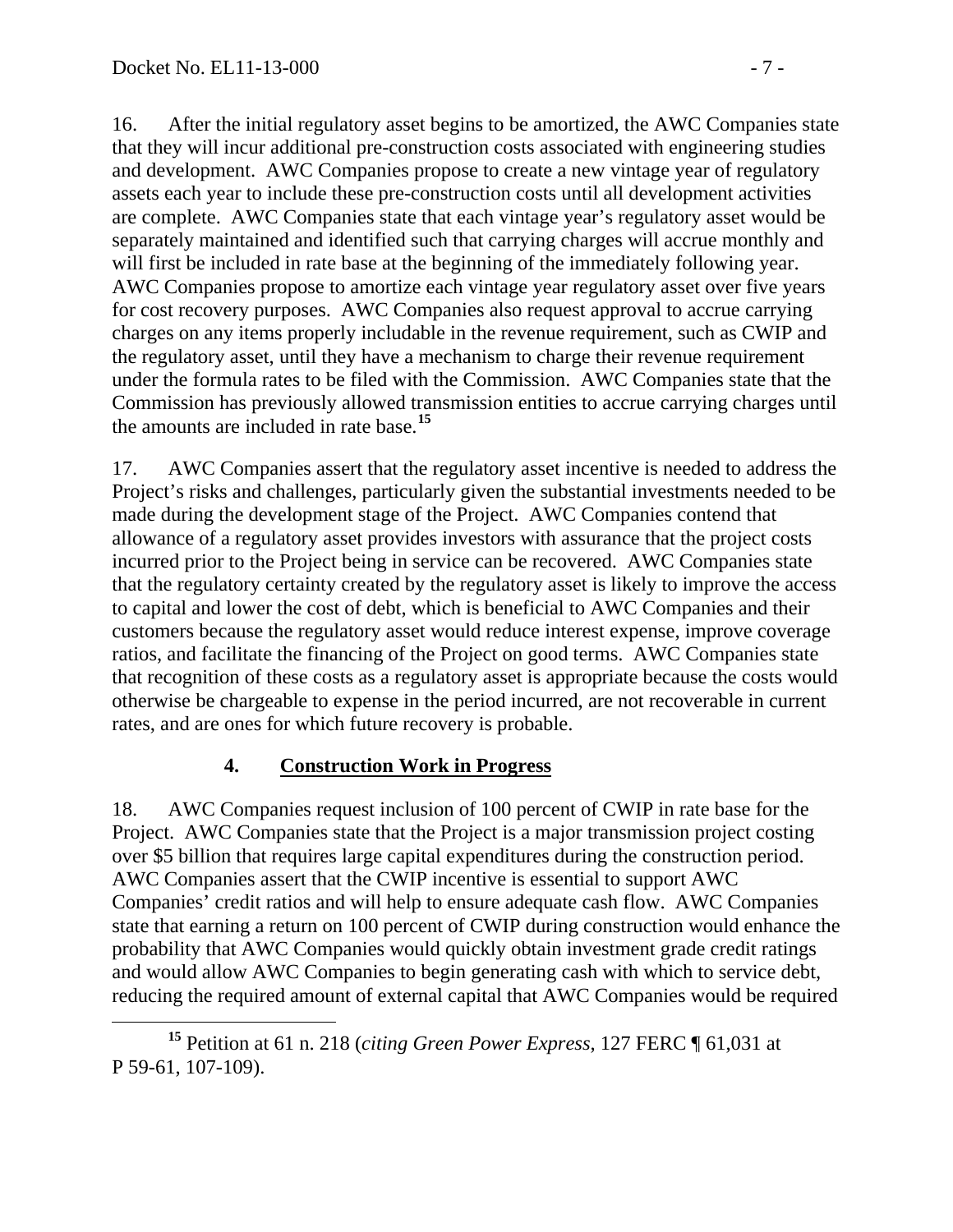to raise. In addition, AWC Companies state that the CWIP incentive can avoid the "rate shock" that can occur when large-scale transmission projects come on-line.

# **5. Abandoned Plant Recovery**

19. AWC Companies request approval for the recovery of 100 percent of prudently incurred costs associated with the Project in the event the Project is abandoned for reasons outside of AWC Companies' control including, but not limited to, failure to: (1) have the Project included in the PJM RTEP; (2) obtain regulatory approvals; or (3) obtain the rights-of-way necessary to route the Project. AWC Companies request an effective date of 61 days from the date of filing for the abandoned plant recovery incentive.

20. AWC Companies assert that the Project faces numerous financial, regulatory, and technical uncertainties, and that the abandoned plant incentive would reduce uncertainty for investors. AWC Companies note that the Project has yet to be approved in the PJM RTEP or obtain the necessary federal and state permits to construct the Project. In addition, AWC Companies state that there is the risk that delays in the development of the offshore wind industry due to market and regulatory changes will affect the development of the Project. AWC Companies contend that authorizing the abandoned plant incentive will protect AWC Companies from losing prudently-incurred investments and will enhance access to capital at reasonable terms.

# **6. Hypothetical Capital Structure**

21. AWC Companies request permission, until such time as any phase of the Project is placed into service, to use a hypothetical capital structure based on 60 percent equity and 40 percent debt. Thereafter, AWC Companies propose to use their actual capital structure, provided that the equity ratio does not exceed 60 percent of the capital structure. AWC Companies state that their actual capital structure is expected to fluctuate during the development and construction phases of the Project, and that use of a hypothetical structure will provide AWC Companies with regulatory certainty, support their efforts to obtain investment grade credit ratings, and smooth out the wide swings in the actual debt to equity ratio that can result from the cash demands of the construction process.

# **C. Formula Rate**

22. AWC Companies request that the Commission approve the use of a formula rate structure under which AWC Companies will ultimately recover their revenue requirement for the Project through the PJM Open Access Transmission Tariff (PJM Tariff). AWC Companies state that they are not seeking approval of a specific formula at this time, only a Commission ruling that a forward-looking formula rate structure with a true-up mechanism may be used by AWC Companies to recover the Project's revenue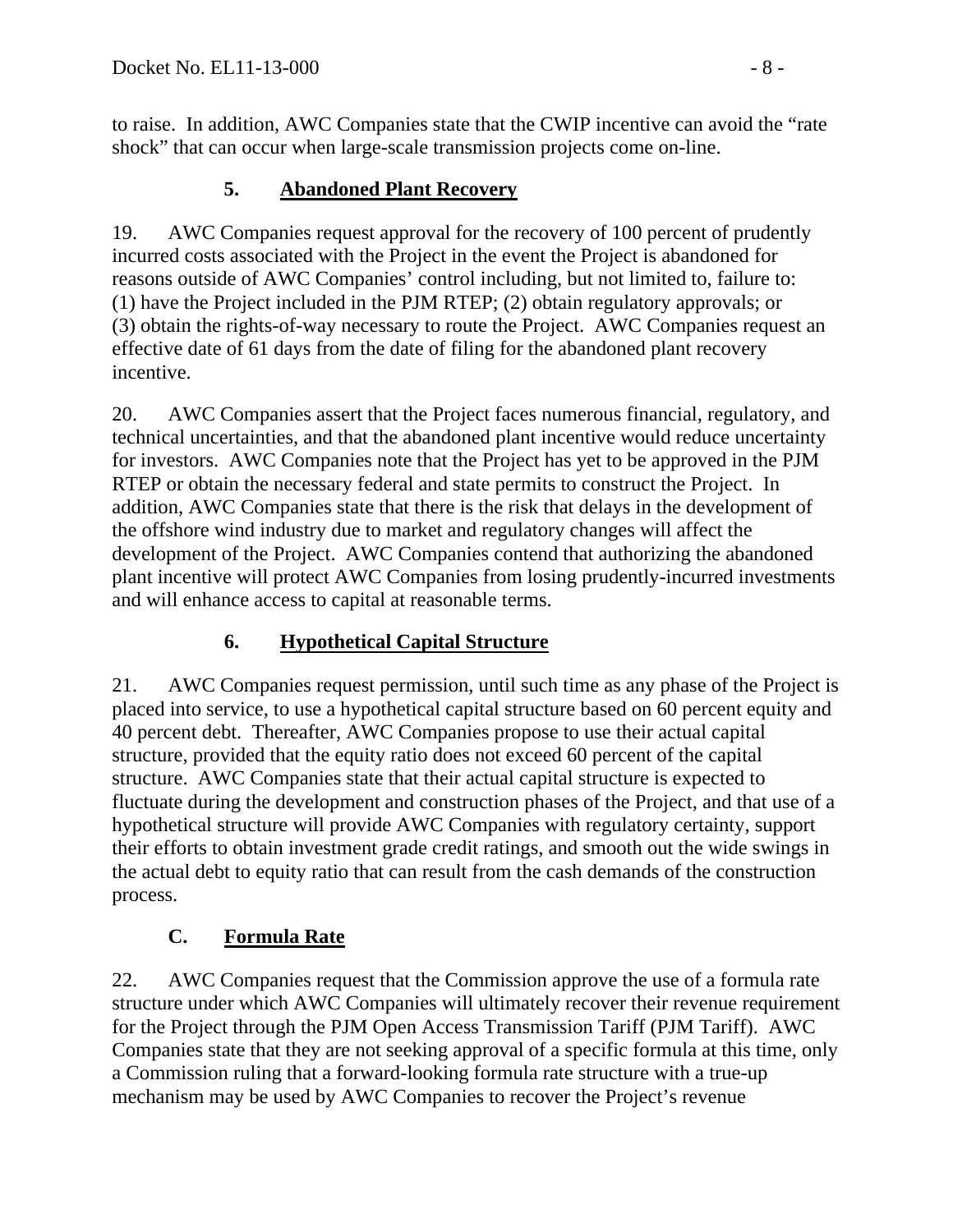requirement. AWC Companies state that they expect to make a filing under FPA section 205 in the late spring or summer of 2011 requesting approval for the actual formula to be implemented.

# **D. Eligibility for Incentives**

23. AWC Companies acknowledge that, in order to receive incentives under Order No. 679, an applicant must show that its project is eligible for incentives under FPA section 219 by showing that the Project either ensures reliability or reduces the cost of delivered power by reducing transmission congestion. AWC Companies further acknowledge that an applicant must also demonstrate that there is a nexus between the incentive sought and the investment being made and that the total package of incentives requested is tailored to address the demonstrable risks and challenges that the applicant faces in undertaking the Project. Finally, as acknowledged by AWC Companies, the resulting rates must be just and reasonable.

# **1. Section 219 Requirement**

24. AWC Companies state that the Project has not yet been included in the PJM RTEP, and thus is not entitled to the rebuttable presumption established under Order No. 679. AWC Companies note that the Commission has previously found that ruling on a request for incentives pursuant to Order No. 679 does not prejudge the findings of a particular transmission planning process. AWC Companies state that they are submitting the Petition now because the Project is consistent with: (1) regional transmission planning goals; (2) the Commission's Notice of Proposed Rulemaking regarding Transmission Planning and Cost Allocation by Transmission Owning and Operating Public Utilities;<sup>[16](#page-8-0)</sup> and (3) state and national planning and policy objectives related to offshore wind energy and economic development. AWC Companies also state that, although they plan to seek inclusion of the Project in the PJM RTEP, they request that the Commission find that the Project is eligible for incentives based on the factual record in AWC Companies' Petition.

25. AWC Companies contend that the testimony from the Brattle Group included in the Petition demonstrates that the Project reduces the cost of congestion. AWC Companies explain that the Brattle Group analyzed the economic benefits of the Project based on a simulation using Ventyx's PROMOD model that started with a 2016 PJM Base Case, which included forecasted load growth and planned additions to transmission and generation but did not include unplanned renewable generation to meet growing

<span id="page-8-0"></span> **<sup>16</sup>** *Transmission Planning and Cost Allocation by Transmission Owning and Operating Public Utilities*, Notice of Proposed Rulemaking, 75 FR 37884 (Jun. 30, 2010), FERC Stats. & Regs. ¶ 32,660 (2010) (Transmission Planning NOPR).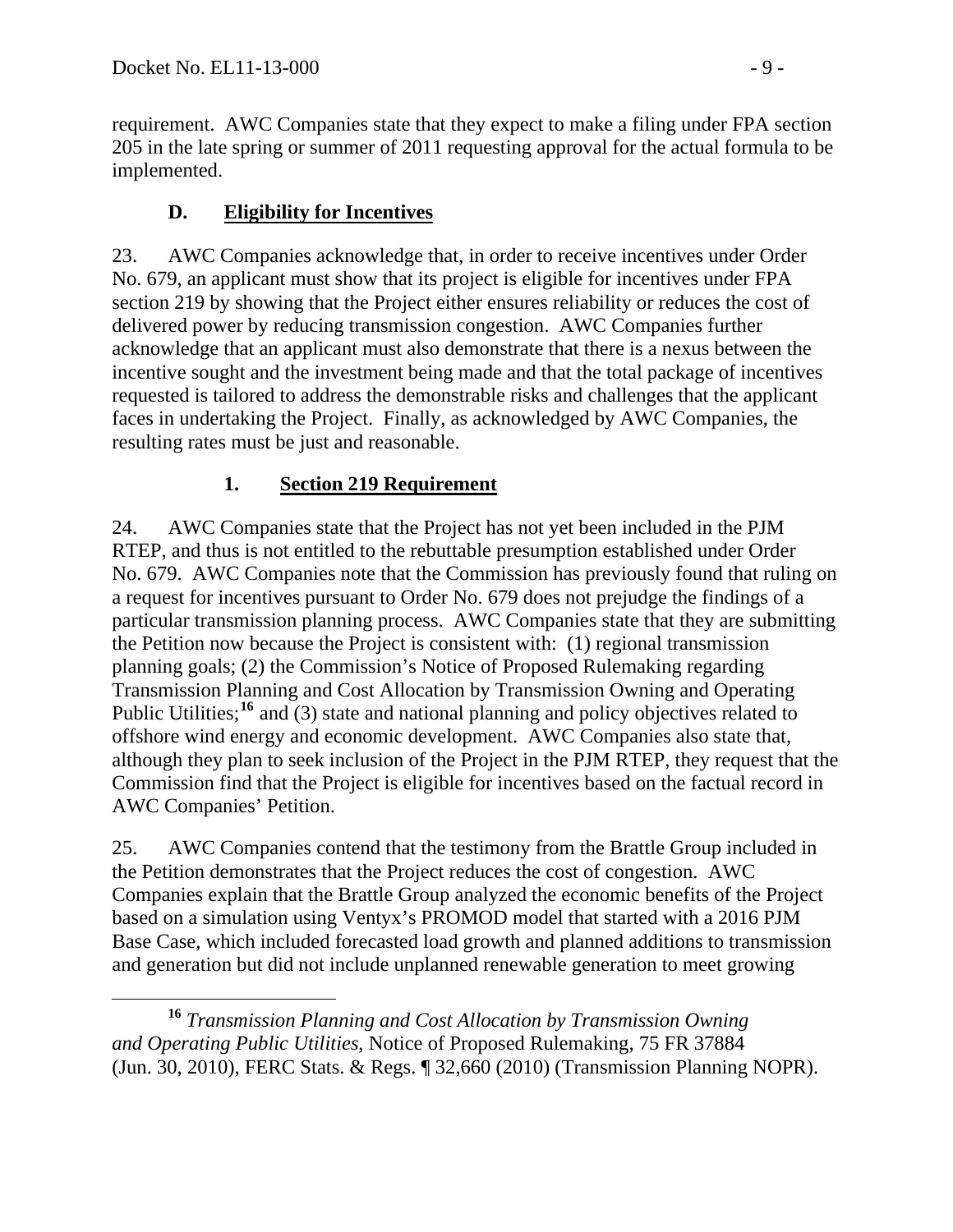Renewable Portfolio Standards (RPS) or renewable energy goals. AWC Companies state that the Brattle Group study built on the 2016 PJM Base Case by simulating the addition of the Project and related offshore wind generation and compared this with an alternative scenario in which wind plants are interconnected to shore only via individual radial lines. AWC Companies state that the Brattle Group also conducted a sensitivity analysis of the Project without wind generation.

26. AWC Companies assert that the results of the Brattle Group's analysis demonstrate that the Project will reduce congestion whether or not there is offshore wind generation build-out, and that integration of wind generation using the Project produces greater benefits, including congestion benefits, than interconnection of wind generation using a radial approach. AWC Companies also note that in addition to transmitting the capacity of offshore wind, the Project will be able to transmit up to 2,000 MW of capacity between its terrestrial terminals from unconstrained southern Virginia northward into the constrained Eastern Mid-Atlantic Area Council (EMAAC) region of PJM.

27. AWC Companies assert that independent assessments of the Project by the Brattle Group and Teshmont Consultants LP demonstrate that the Project will not raise reliability concerns and instead will create significant reliability and operational benefits. AWC Companies state that some AC system overloads would occur but their relief would require only minor AC system upgrades. AWC Companies contend that the Project would provide increased path flow capability, operational flexibility, asynchronous operation and black-start capability, reduced system losses, and fast load restoration. Finally, AWC Companies assert that the Brattle Group analysis concludes that the Project would likely reduce the long-term need for costly enhancements to the existing onshore transmission system, and that the Project provides more reliable delivery of offshore wind power than individual radial connections by being able to redirect power away from landing points with reliability-related transmission constraints.

# **2. Order No. 679 Nexus Requirement**

28. AWC Companies acknowledge that the Order No. 679 nexus test is met when an applicant demonstrates that the total package of incentives requested is tailored to address the demonstrable risks or challenges faced by the applicant. AWC Companies further acknowledge that in evaluating whether the requested incentives satisfy this standard, the Commission considers whether: (1) the project is routine; and (2) whether the package of incentives requested is designed to overcome specific risks and challenges that the applicant faces. AWC Companies assert that the scope, effects, risks, and challenges of the Project demonstrate that the Project is not routine, and that the incentives requested are tailored to the specific risks and challenges of the Project.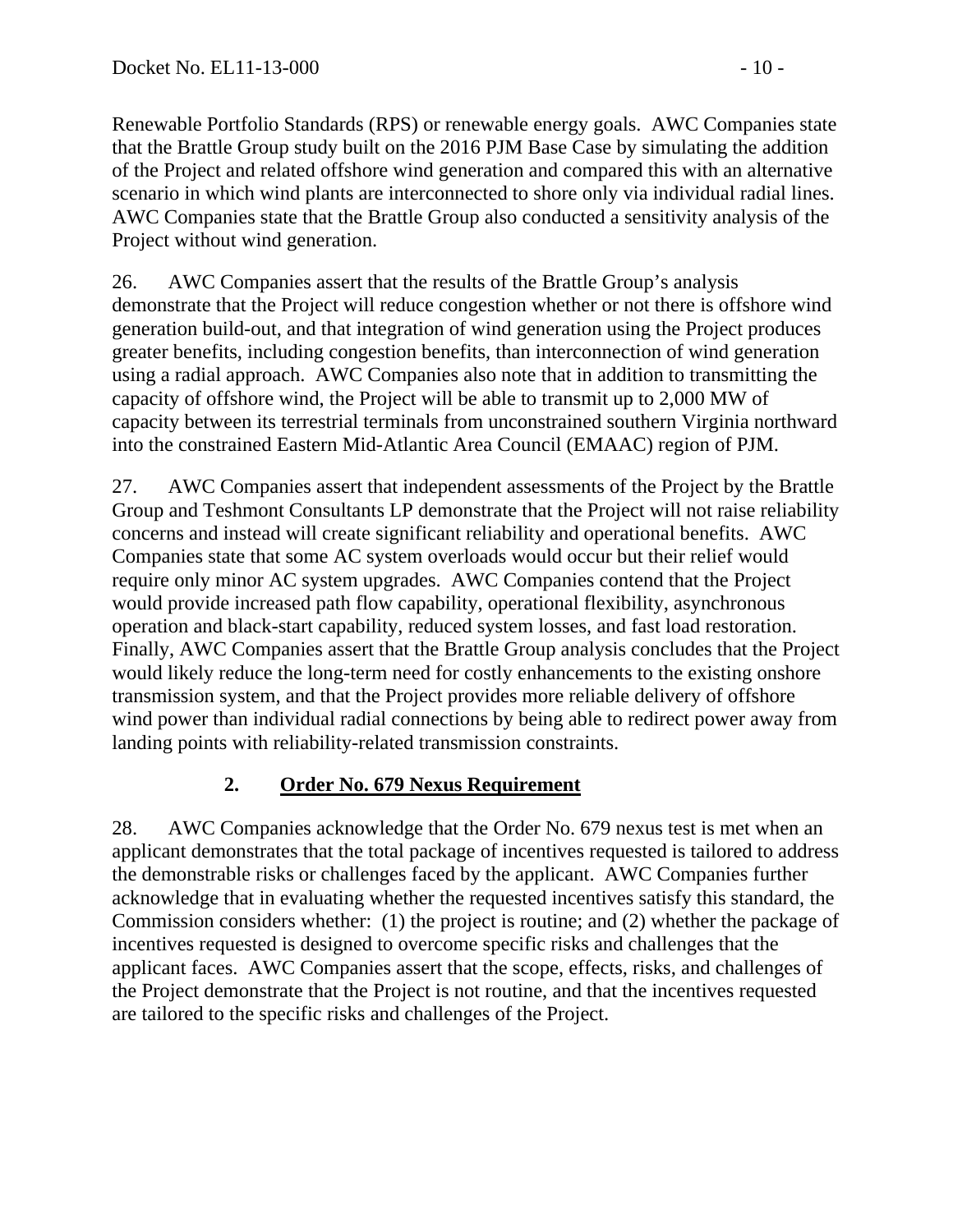#### **a. Scope**

29. AWC Companies state that nowhere else has an offshore backbone transmission system been proposed to connect a large quantity of offshore wind turbine capacity while also improving transmission weaknesses in a National Interest Electric Transmission Corridor (NIETC). AWC Companies expect that the Project will allow for the interconnection of wind farms located in wind energy areas identified by the U.S. Department of the Interior and state offshore wind task forces as preferred for wind farm development. AWC Companies state that the Project is groundbreaking in numerous dimensions, including that it is expected to cost \$5 billion, span from southern Virginia to northern New Jersey, use cutting-edge technology to connect 6,000 MW of location constrained renewable resources to multiple points on the terrestrial grid, and test new regulatory and planning mechanisms.

#### **b. Effects**

30. AWC Companies assert that the Project provides population centers in the Mid-Atlantic region with efficient access to substantial amounts of offshore wind power. AWC Companies further assert that the Project supports federal and state environmental and renewable energy policy objectives, including RPS targets, and enhances the competitive regional electric market by increasing supply options. AWC Companies state that the benefits of the Project include: (1) reducing existing and anticipated congestion in a NIETC by allowing for flows that are not possible under the current grid configuration; (2) improving reliability by strengthening the entire eastern portion of the PJM grid with a controllable HVDC line; (3) facilitating the interconnection of new offshore wind generation that would otherwise place additional stress on the terrestrial grid; and (4) providing significant economic, public policy, and environmental benefits.

31. AWC Companies contend that the Project advances policy goals better than a project-by-project tie line approach. AWC Companies argue that the Project creates a one-stop process for landing-point selection, state environmental siting, and PJM transmission planning, and requires fewer landing points. AWC Companies also estimate that the Project's benefits are \$9-15 billion more than the benefits from interconnecting, with radial interconnections, the same amount of offshore wind turbine capacity development.**[17](#page-10-0)**

<span id="page-10-0"></span><sup>&</sup>lt;sup>17</sup> AWC Companies explain that the \$9-15 billion of quantified benefits includes the avoided costs of radial high-voltage alternating current (HVAC) transmission links to shore, general scale-related economic benefits in turbine manufacturing and other equipment, congestion-relief benefits, and capacity market benefits. Petition at 43.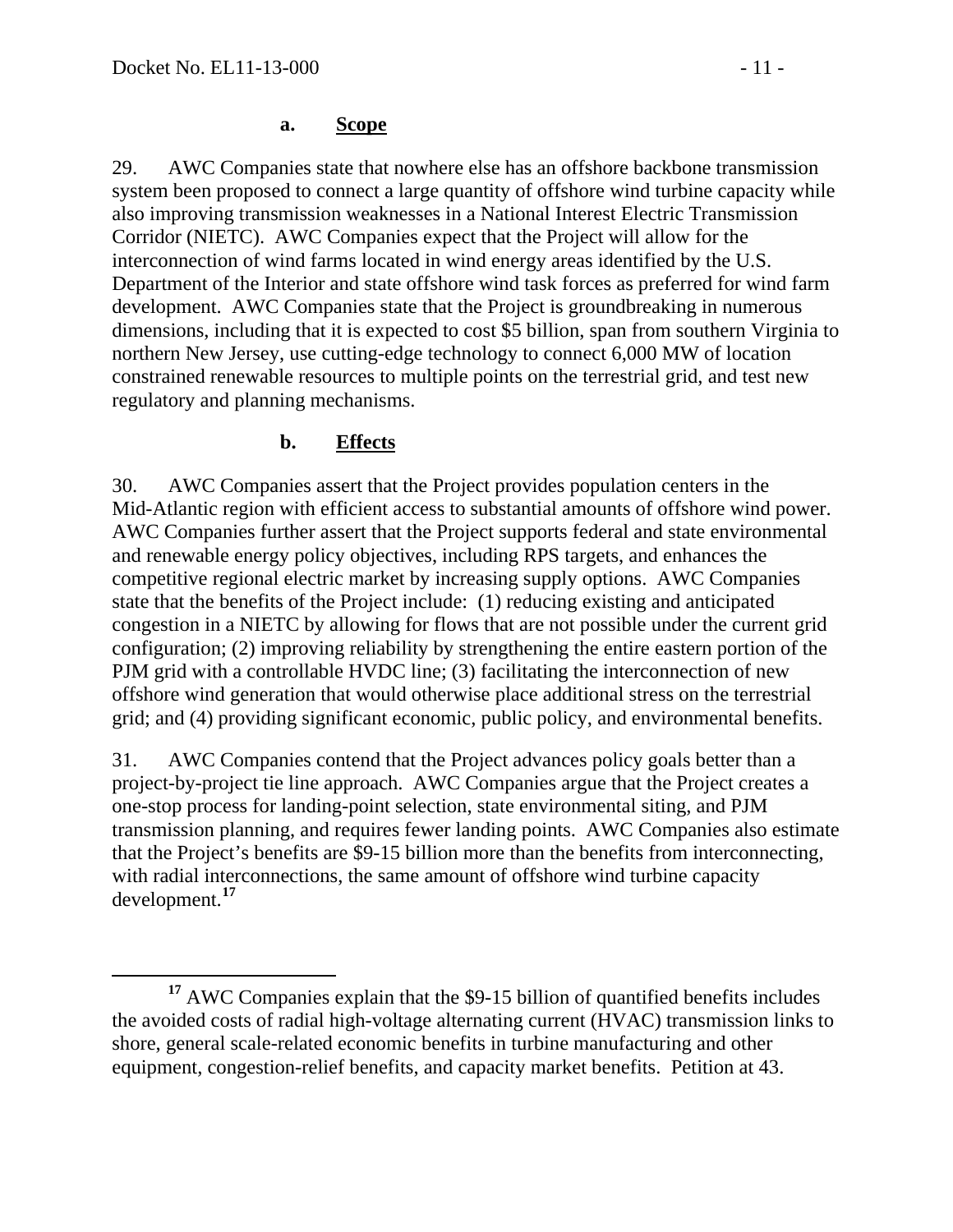32. AWC Companies state that the Project will facilitate the integration of offshore wind power into the PJM grid on the timetable necessary to meet state RPS standards and other state and federal renewable energy goals. AWC Companies also state that the Project will reduce emissions of carbon dioxide, provide national security benefits, and promote an offshore wind industry of sufficient scale to create more clean energy jobs and greatly reduce the cost of offshore wind energy.

### **c. Risks and Challenges**

33. AWC Companies state that the Project faces significant financial risk. AWC Companies state that investment, especially with cash, in a long-lived, inflexible asset like the Project is extraordinarily risky, and that these risks could result in an increase in the cost of debt for AWC Companies.

34. AWC Companies state that the Project faces regulatory risks. AWC Companies contend that the Project needs approval at the federal level,**[18](#page-11-0)** as well as various authorizations from Virginia, Maryland, Delaware, and New Jersey. AWC Companies contend that the number of regulatory authorities having jurisdiction over the project increases the risk that the Project may not be approved, may be approved with substantial delay, or may be approved subject to restrictive conditions, and conclude that the long lead time to secure the regulatory approvals adds risk for which investors will expect compensation.

35. AWC Companies further state that the Project faces the risk of not being included in the PJM RTEP because the PJM RTEP process does not specifically provide for the inclusion of transmission facilities designed to accomplish public policy goals, including the integration of offshore wind.

36. Finally, AWC Companies state that the Project presents technological risks. AWC Companies note that no construction of a multilateral HVDC system of the Project's magnitude has been done before and thus such construction requires specialized knowledge, especially with regards to the advanced technologies used in the Project.

<span id="page-11-0"></span>**<sup>18</sup>** AWC Companies state that federal authorizations will be required from, among others, Department of the Interior, U.S. Army Corps of Engineers, U.S. Department of Commerce, National Oceanic and Atmospheric Administration, U.S. Environmental Protection Agency, U.S. Department of Homeland Security, U.S. Coast Guard, and U.S. Customs and Border Protection. *See* McCoy Testimony, Exhibit No. AWC-100 to Petition, at 16.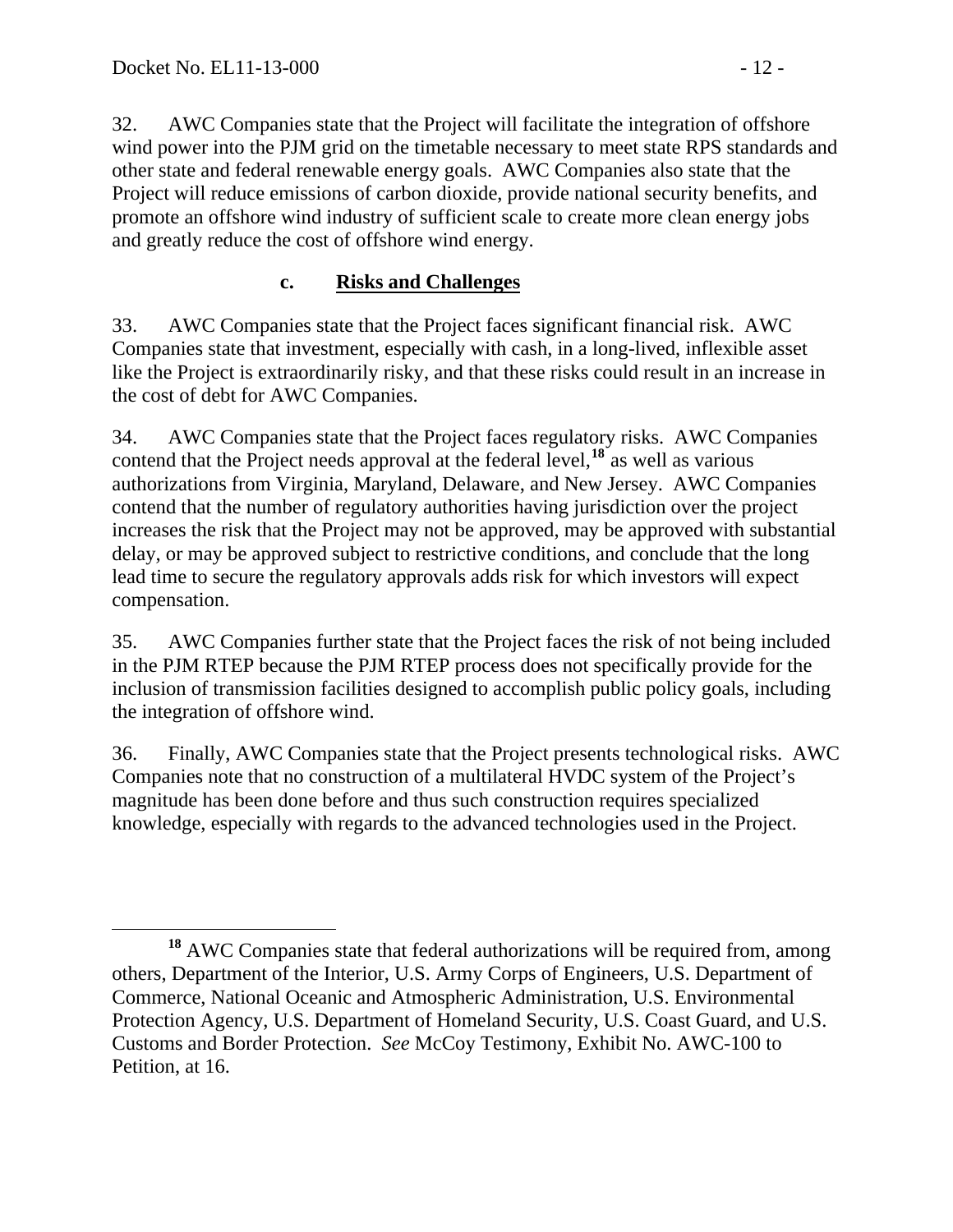### **d. Total Package of Incentives**

37. AWC Companies state that they have carefully selected the requested incentives to address the unique risks and challenges presented by the Project, and that each incentive is designed to address a particular risk. AWC Companies believe that the package of incentives will enable them to attract capital on reasonable terms.

### **E. Technology Statement**

38. AWC Companies' technology statement consists of testimony by the Director of Operations, High Voltage Systems, at Siemens Energy, Inc., and related exhibits. AWC Companies state that the Project makes use of several advanced technologies listed in section 1223(a) of EPAct 2005,<sup>[19](#page-12-0)</sup> including: (1) underground cables; (2) advanced conductor technology; (3) modular equipment; (4) high voltage DC technology; (5) enhanced power device monitoring; (6) direct system state sensors; and (7) fiber optic technologies. Specifically, AWC Companies state that the proposed control technology and VSCs will permit, for the first time, the operation of a multi-terminal VSC-based DC network with more than one injection point and one withdrawal point, all operating simultaneously and in balance. In addition, AWC Companies state that the +320 kV XLPE-insulated HVDC cable will be the highest rated undersea XLPE cable in service and will exceed any existing cable rating by at least 50 percent in both voltage and power.

### **III. Notice of Filing and Responsive Pleadings**

39. Notice of the filings was published in the *Federal Register*, 76 Fed. Reg. 1,153 (2011), with protests and interventions due on or before January 19, 2011. On January 6, [20](#page-12-1)11, the Indicated PJM Transmission Owners<sup>20</sup> filed a motion for extension

<span id="page-12-0"></span> $\overline{a}$ **<sup>19</sup>** Energy Policy Act of 2005, Pub. L. No. 109-58, § 1223, 119 Stat. 594 (2005) (EPAct 2005).

<span id="page-12-1"></span><sup>20</sup> The Indicated PJM Transmission Owners are: American Electric Power; Baltimore Gas and Electric Company; Metropolitan Edison Company; The Dayton Power and Light Company; Duquesne Light Company; Metropolitan Edison Company, Pennsylvania Electric Company and Jersey Central Power & Light Company, collectively doing business as First Energy; Monongahela Power Company, The Potomac Edison Company and West Penn Power Company, all doing business as Allegheny Power, and Trans-Allegheny Interstate Line Company; Old Dominion Electric Cooperative; Pepco Holdings, Inc., and its affiliates, Potomac Electric Power Company, Delmarva Power & Light Company, and Atlantic City Electric Company; PPL Electric Utilities Corporation; Public Service Electric and Gas Company; Rockland Electric

(continued…)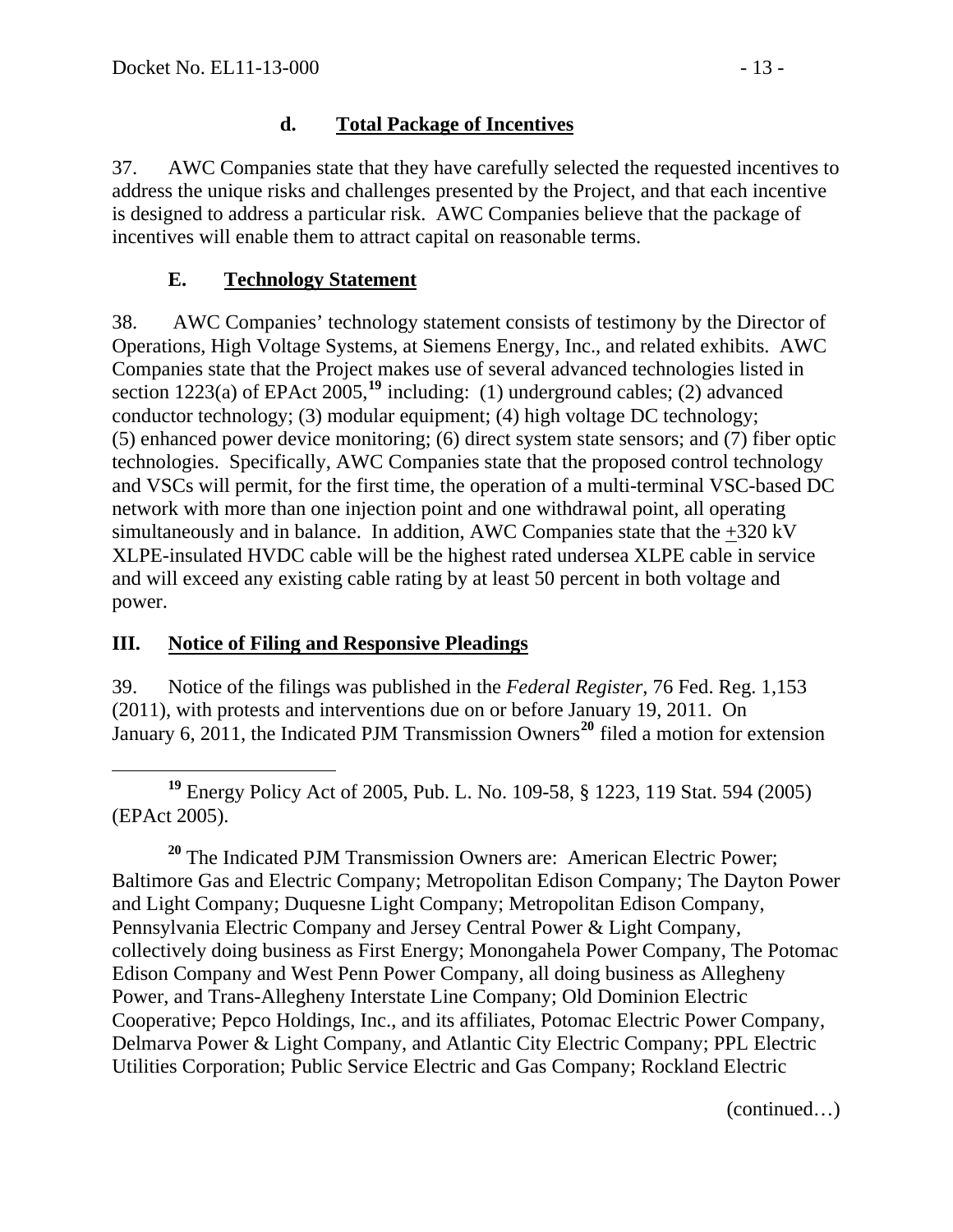of time to file motions to intervene, comments, and protests and for a shortened answer period. On January 10, 2011, the Indicated PJM Transmission Owners filed a modification of their request for an extension of time. On January 11, 2011, the Commission issued a notice of an extension of time for filing motions to intervene, comments, and protests to and including January 31, 2011.

40. Numerous parties filed timely notices of intervention, motions to intervene, or motions to intervene with comments and/or protests. In addition, two parties filed untimely motions to intervene. A full listing of those parties is set forth in Appendix A.

41. On February 15, 2011, AWC Companies filed an answer to the protests. On March 2, 2011, Consumer Advocates filed an answer to AWC Companies' answer. On March 7, 2011, AWC Companies filed an answer to Consumer Advocates' answer.**[21](#page-13-0)** On March 18, 2011, Joint Protestors filed an answer to AWC Companies' answer.

# **IV. Discussion**

# **A. Procedural Matters**

42. Pursuant to Rule 214 of the Commission's Rules of Practice and Procedure,**[22](#page-13-1)** the timely, unopposed interventions serve to make the entities that filed them parties to this proceeding. We will grant the motion of American Electric Power Service Corporation and the combined motion of American Public Power Association and National Rural Electric Cooperative Association to intervene out-of-time given their interests in the proceeding, the early stage of this proceeding, and the absence of any undue prejudice or delay.

43. Rule 213(a)(2) of the Commission's Rules of Practice and Procedure**[23](#page-13-2)** prohibits an answer to a protest and/or answer unless otherwise ordered by decisional authority. We will accept AWC Companies', Consumer Advocates', and Joint Protestors' answ ers because they have provided information that assisted us in our decision-making process.

 $\overline{a}$ Company; UGI Utilities, Inc., and Virginia Electric and Power Company, doing business as Dominion Virginia Power.

<span id="page-13-2"></span><span id="page-13-1"></span><span id="page-13-0"></span>**<sup>21</sup>** In its answer, AWC Companies argue that Consumer Advocates' answer does not raise any new facts or evidence and should be rejected.

**<sup>22</sup>** 18 C.F.R. § 385.214 (2010).

**<sup>23</sup>** 18 C.F.R. § 385.213(a)(2) (2010).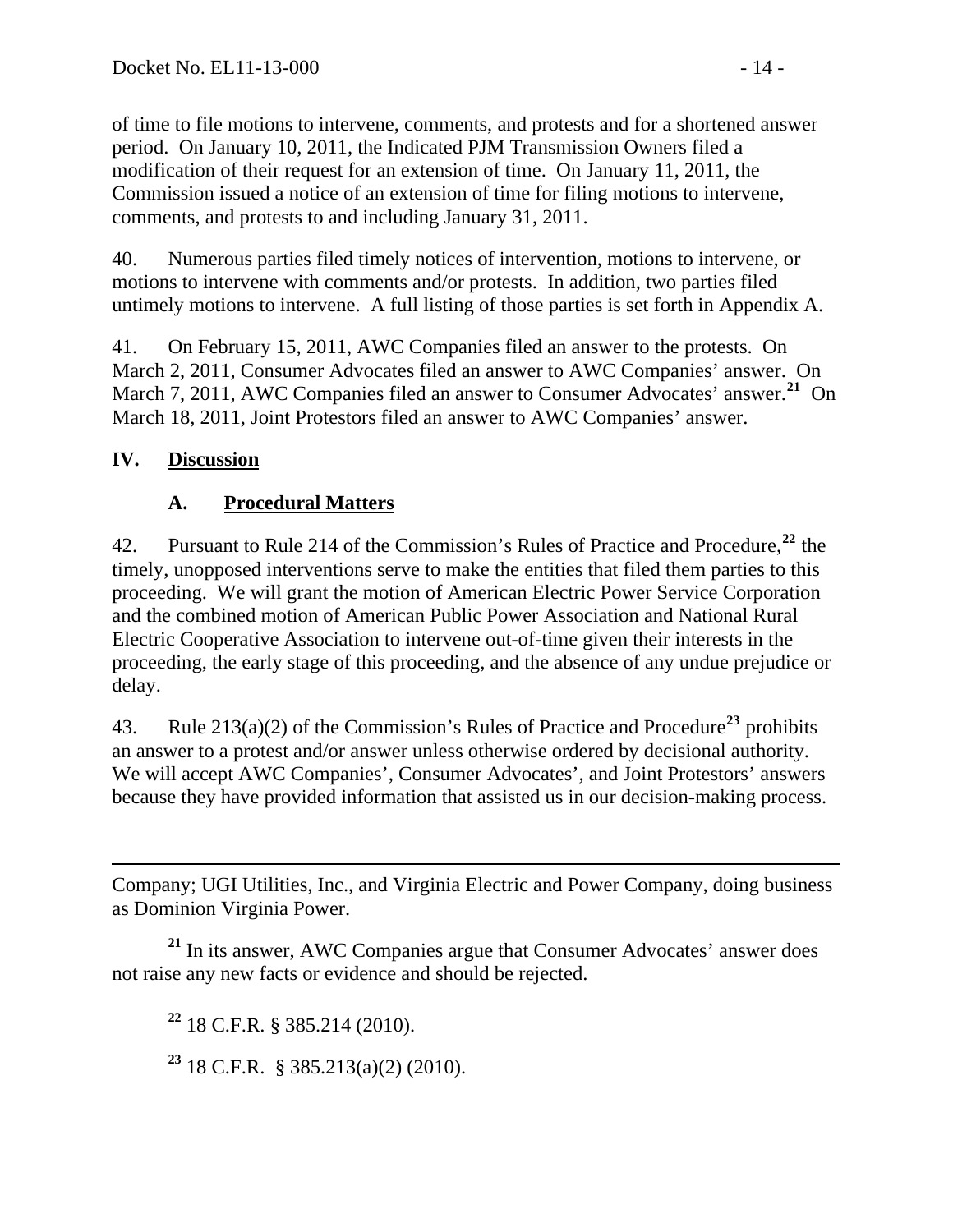### **B. Substantive Matters**

44. We will grant in part, and deny in part, the Petition, as discussed below.

45. In 2005, Congress added section 219 of the FPA, directing the Commission to establish, by rule, incentive-based rate treatments for the transmission of electric energy in interstate commerce by public utilities.**[24](#page-14-0)** The Commission subsequently issued Order No. 679, which sets forth the criteria by which a public utility may obtain transmission rate incentives pursuant to section 219.

46. Order No. 679 interpreted section 219 to require that an applicant seeking incentive rate treatment for transmission infrastructure investments demonstrate that the facilities for which it seeks an incentive either ensure reliability or reduce the cost of delivered power by reducing transmission congestion.**[25](#page-14-1)** The Commission also found in Order No. 679 that an applicant must demonstrate a nexus between the incentives being sought and the investment being made.<sup>[26](#page-14-2)</sup> Therefore, an applicant must satisfy both the section 219 requirement and the nexus test to receive incentives.

## **1. Section 219 Requirement**

### **a. Protest**

47. Protestors generally argue that AWC Companies' request for incentives is premature and should be rejected because sponsors have not yet submitted the Project to PJM for inclusion in the RTEP and that the Petition prejudges this planning process. JCA argues that the Petition is also premature because it is unclear from the filing whether AWC Companies currently have either public utility or Transco status. Protestors argue that if PJM evaluates the Project and determines that the Project is not the best way to satisfy a demonstrated regional need, the sponsors can collect the money they have already spent on the Project and leave ratepayers to bear the costs.

48. If the Commission decides to grant any of the incentives, protestors urge the Commission to grant the incentives conditioned on the Project's inclusion in the PJM RTEP. Consumer Advocates state that the Commission should make clear that no incentive payment by ratepayers will be due unless and until the Project is approved through a regional planning process.

<span id="page-14-2"></span>**<sup>26</sup>** *Id*. P 48.

<span id="page-14-0"></span>**<sup>24</sup>** 16 U.S.C. § 824s.

<span id="page-14-1"></span>**<sup>25</sup>** Order No. 679, FERC Stats. & Regs. ¶ 31,222 at P 76.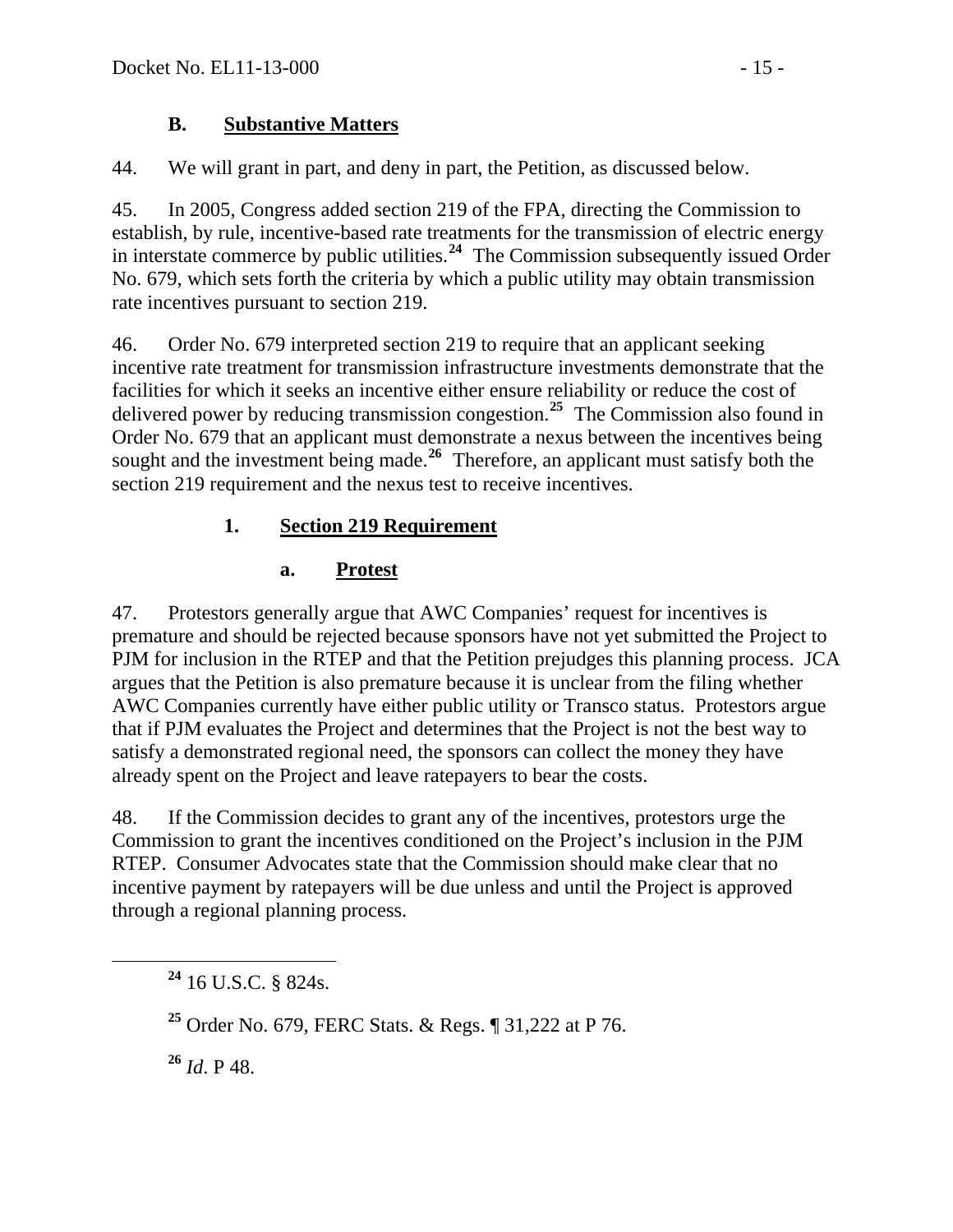49. Protestors assert that the Project is too speculative in nature to provide the Commission with sufficient information upon which to grant incentives under section 219. Protestors contend that AWC Companies have not provided any reliable basis to conclude that 6,000 MW of offshore wind generation will materialize and need the Project to interconnect with the onshore transmission grid. Protestors also argue that AWC Companies' claims regarding benefits of the Project with no wind do not support granting incentives because AWC Companies' testimony indicates that it is highly unlikely that the Project would be constructed without the development of offshore wind generation. PJM Owners argue that none of the alleged reliability benefits of the Project involve the resolution of existing reliability problems that PJM has identified. In addition, protestors argue that the analyses are flawed because of: (1) incomplete data; (2) the comparison to radial wind development makes unsupported assumptions; and (3) mechanisms to hedge the impact of system congestion are not considered. PJM Owners also note that in the absence of AC system upgrades, the ability of any offshore wind generation to deliver its output to the PJM grid may be limited. Finally, Joint Protestors argue that the Petition is deficient because it does not provide a meaningful substitute for the benefits of using a regional transmission planning process for meeting the section 219 requirements and because it does not demonstrate that the Project is the better solution compared to other projects.

50. PJM Owners also request that the Commission reject AWC Companies' application as inconsistent with the PJM Tariff because the PJM Tariff provides that all costs of transmission additions needed to interconnect new generation to the grid are allocated to the interconnecting generators, not to transmission customers serving load in PJM. PJM Owners claim that AWC Companies' testimony and website make it clear that the Project would not be built but for the opportunity to connect to offshore wind generation, and therefore AWC Companies may only seek to collect approved incentives from generators that choose to use the Project to interconnect to the PJM transmission system. If the Commission approves any of the requested rate incentives, PJM Owners assert that the Commission should confirm that such approval does not authorize AWC Companies to charge such incentives to PJM transmission customers in a manner inconsistent with the cost responsibility and allocation rules in the PJM Tariff. Further, PJM Owners argue that if AWC Companies abandon the Project for any reason, the costs of pursuing the Project cannot be collected from transmission customers. Similarly, PSEG Companies assert that Schedule 12 of the PJM Tariff sets forth the assignment of cost responsibility for RTEP projects and is the only rate design mechanism in PJM that would enable recovery of transmission costs from a broad set of regional customers. Therefore, PSEG Companies claim that recovery of any costs of the Project from PJM customers must necessarily be conditioned on first having the Project approved in the PJM RTEP.

51. Some commenters express support for the Project because they assert that the Project will spur development to promote renewable energy, reduce permitting and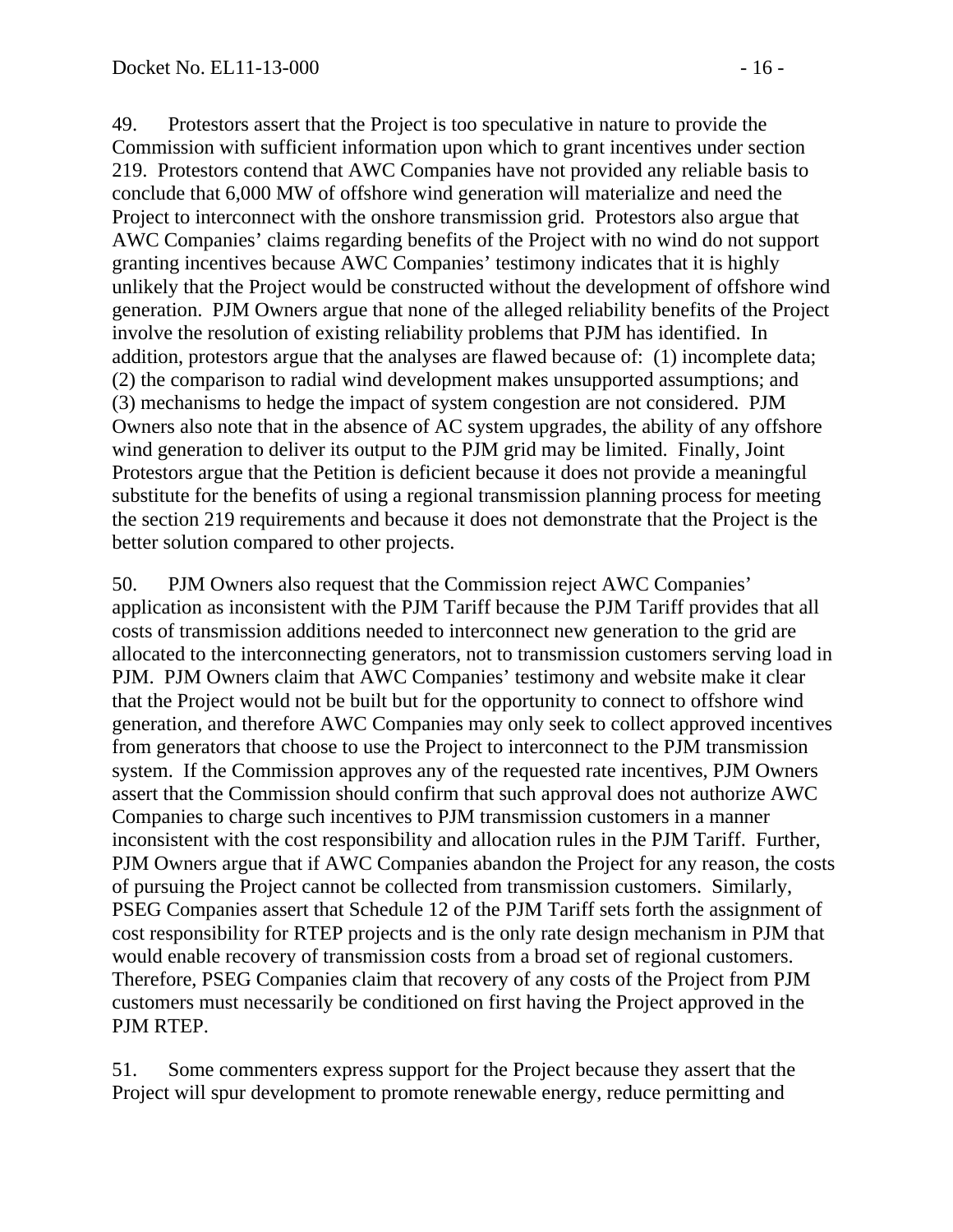planning barriers to offshore wind development, assist states in achieving their policy goals, and relieve congestion. Deepwater Wind Holdings, LLC notes that it does not oppose the Project, but states that some of the claimed benefits of the Project are not attributable to the Project in isolation, but rather will result generally from the future construction of offshore wind generation.

### **b. Answer**

52. AWC Companies argue in their answer that the Petition is not premature because the Commission has not mandated that a proposed project be approved in a regional transmission plan before its sponsor may file for transmission rate incentives. AWC Companies contend that a finding on the Petition will not prejudge the PJM RTEP process.

53. AWC Companies also respond that the Project is not too speculative to meet the section 219 requirement. AWC Companies argue that state and federal requirements and other initiatives to develop offshore wind, when viewed in conjunction with the actions of offshore wind developers, indicate that there will be a substantial amount of offshore wind developed along the Mid-Atlantic Coast in the coming years. Furthermore, AWC Companies state that there is already in PJM's interconnection queue 2,300 MW of offshore wind capacity proposed to be sited off the coast of the eastern PJM States. AWC Companies also argue that the reliability and congestion relief benefits of the Project must be analyzed in the context of the Project's ability to bring offshore wind capacity to the grid, as the Commission did in prior cases.**[27](#page-16-0)**

54. Finally, AWC Companies argue that protestors' concerns regarding cost allocation issues are irrelevant to this proceeding and do not represent a barrier to granting incentives at this time. AWC Companies state that, in rejecting similar claims made in other incentive rate proceedings, the Commission has made clear that resolution of cost allocation issues is not a prerequisite for transmission rate incentives under section 219.**[28](#page-16-1)** Finally, AWC Companies assert that granting incentives will not prejudge the appropriate cost allocation for the Project under the PJM Tariff.

<span id="page-16-0"></span>**<sup>27</sup>** AWC Companies Feb. 15, 2011 Answer at 21 (*citing Green Power Express*, 127 FERC ¶ 61,031 at P 38-41; *Pioneer*, 126 FERC ¶ 61,281 at P 37-39; and *Tallgrass*, 125 FERC ¶ 61,248 at P 41).

<span id="page-16-1"></span>**<sup>28</sup>** *Id*. at 10 (*citing Tallgrass*, 125 FERC ¶ 61,248 at P 43; *Central Maine Power Co.*, 125 FERC ¶ 61,182, at P 41-42 (2008) (*Central Maine*); *New York Regional Interconnect, Inc.*, 124 FERC ¶ 61,259, at P 19, 24, 60 (2008) (*NYRI*)).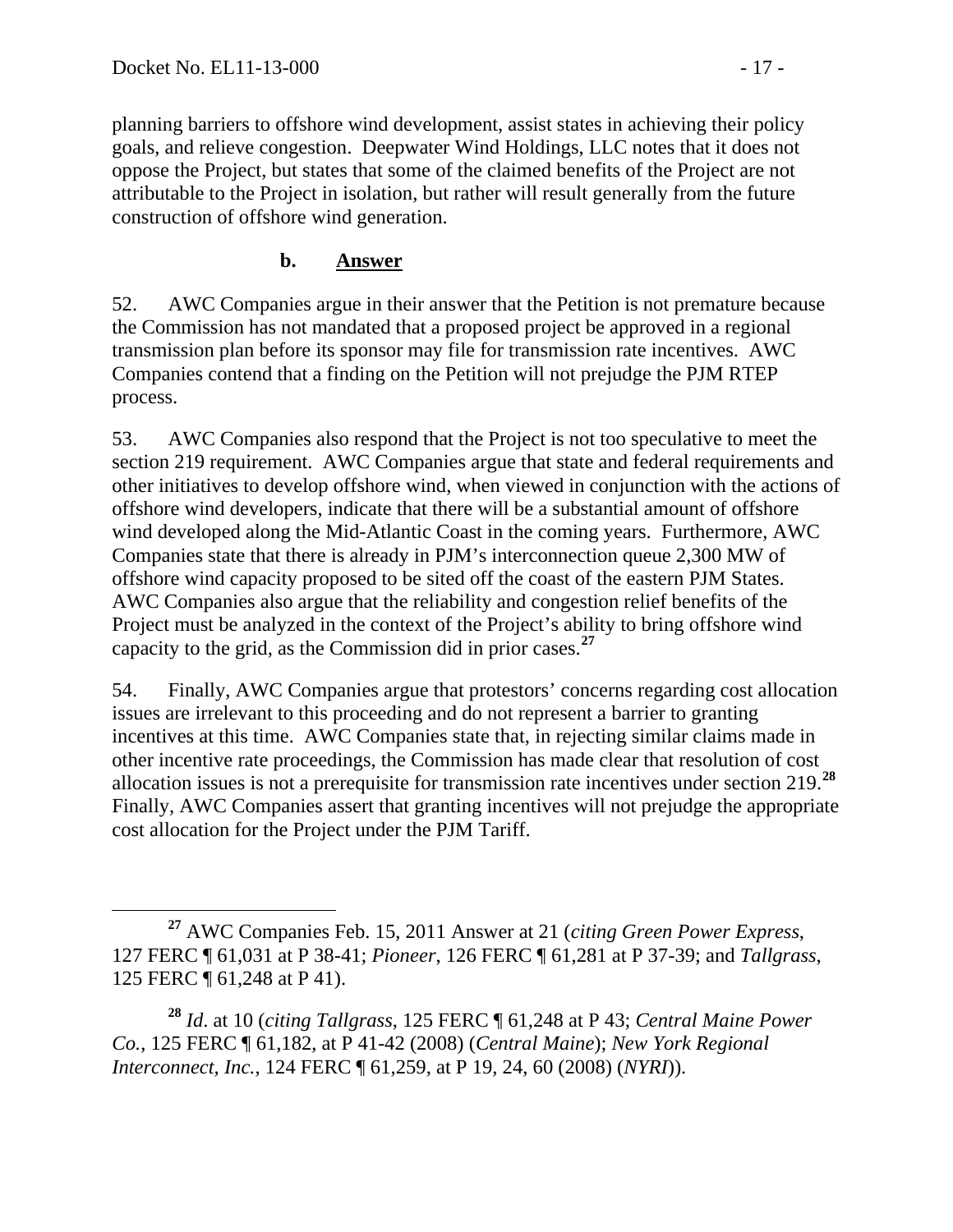55. In their answer, Joint Protestors reiterate that AWC Companies have failed to demonstrate that the wind generation justifying the Project will materialize, and assert that AWC Companies have not identified a single offshore wind generation project that has committed to use the Project in order to reach the onshore transmission grid. Joint Protestors state that several of the offshore wind generation projects to which AWC Companies point for support are in the initial planning stages, have been delayed, or are planned to interconnect to the transmission grid through means other than the Project. Joint Protestors also assert that the Commission should reject the Petition because AWC Companies have not actually committed to the sort of regional planning determination of need and benefits for the Project that the Commission prefers and have not offered a sufficient substitute for such an analysis.

### **c. Commission Determination**

56. Order No. 679 requires that an applicant seeking incentive rate treatment for transmission infrastructure investment demonstrate that the facilities for which it seeks an incentive either ensure reliability or reduce the cost of delivered power by reducing transmission congestion.**[29](#page-17-0)** Order No. 679 establishes a rebuttable presumption that this standard is met if the transmission project results from a fair and open regional planning process that considers and evaluates projects for reliability and/or congestion and is found to be acceptable to the Commission, or if a project has received construction approval from an appropriate state commission or state siting authority.**[30](#page-17-1)** However, the Commission has stated that a project that does not qualify for the rebuttable presumption may nevertheless satisfy the FPA section 219 standards if the project sponsor presents a factual record supporting a finding that the project is needed to maintain reliability or reduce congestion.**[31](#page-17-2)** In order to meet this requirement, a project sponsor may present detailed studies, engineering affidavits, or state siting approvals demonstrating that the FPA section 219 criteria are met.<sup>[32](#page-17-3)</sup> The Commission has also stated that it will consider incentive requests for projects that are still undergoing consideration in a regional planning process, but may make any requested incentive rate treatment contingent on the project being approved under the regional planning process.**[33](#page-17-4)**

**<sup>29</sup>** Order No. 679, FERC Stats. & Regs. ¶ 31,222 at P 57-58.

**<sup>30</sup>** *Id*.

**<sup>31</sup>** *Id.* P 57.

<span id="page-17-4"></span><span id="page-17-3"></span><span id="page-17-2"></span><span id="page-17-1"></span><span id="page-17-0"></span>**<sup>32</sup>** *See Duquesne Light Co.*, 118 FERC ¶ 61,087, at P 68 (2007); *see also Green Power Express*, 127 FERC ¶ 61,031 at P 41.

**<sup>33</sup>** Order No. 679, FERC Stats. & Regs. ¶ 31,222 at n.39.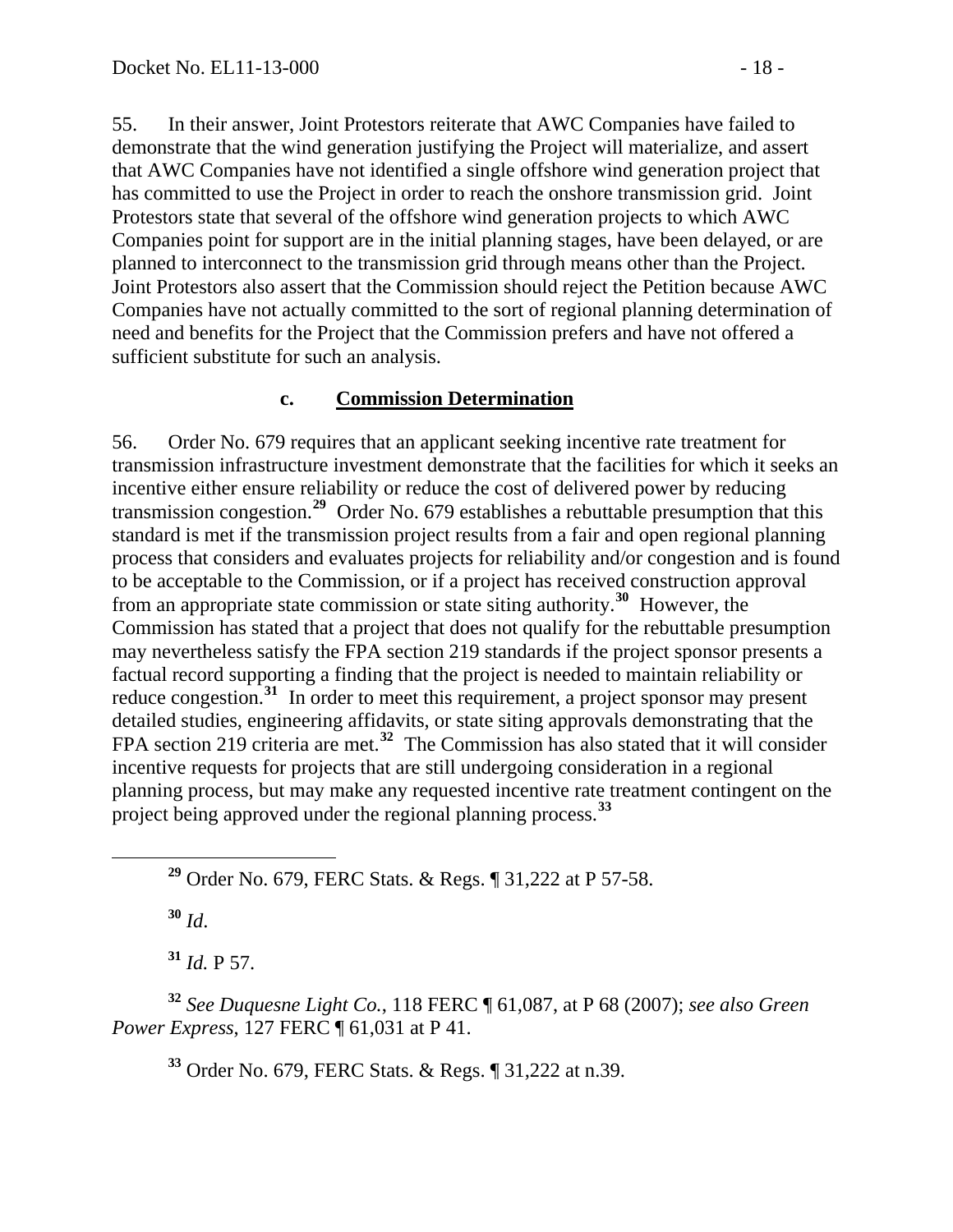57. AWC Companies are not entitled to a rebuttable presumption that the Project satisfies the requirements of section 219, since the Project has not been approved in PJM's planning process or received construction approval from the relevant state authorities. However, AWC Companies have included studies in their filing attempting to support their assertion that the Project ensures reliability and reduces congestion. We have evaluated these studies and find that AWC Companies have not demonstrated that the Project will ensure reliability or reduce the price of delivered power by reducing congestion.

58. The Commission has previously granted requests for rate incentives for projects that have not relied on section 219's rebuttable presumptions. However, in those cases, the applicants clearly demonstrated reliability or congestion concerns that the proposed project would address and supported such assertions with comprehensive and clear data, as well as internal and, in several cases, external studies. For example, in *Green Power Express*<sup>[34](#page-18-0)</sup>, the Commission found the project met the section 219 requirement based on the studies the applicant submitted that showed the impact of the proposed transmission project on the existing network, including an engineering affidavit, and that demonstrated the project's ability to relieve congestion on Department of Energy-identified congested paths. In addition, the applicant in that proceeding submitted an outside study that confirmed the applicant's own results. In *Pioneer*,<sup>[35](#page-18-1)</sup> we found that the applicant had provided sufficient information to demonstrate the project's reliability and congestion benefits, such as comprehensive power flow analyses that the Commission could use to verify the applicant's contention that its project ensured reliability or reduced the cost of delivered power by reducing congestion. Finally, in *Tallgrass*, **[36](#page-18-2)** we concluded that the applicant had satisfied the section 219 requirement based on both the data presented in the filing and as a result of the project's similarity to other transmission projects studied by the Southwest Power Pool, the relevant regional transmission organization.

59. By contrast, in several recent cases, applicants have neither relied on Order No. 679's rebuttable presumptions nor made a sufficient independent demonstration that the proposed projects would ensure reliability or reduce the price of delivered power by reducing congestion. In *Primary Power*<sup>[37](#page-18-3)</sup> the Commission noted concerns regarding the economic and feasibility studies provided by the applicants and approved certain of the incentives requested by the applicant conditioned on PJM including the project in the

<span id="page-18-0"></span>**<sup>34</sup>** 127 FERC ¶ 61,031 at P 41.

<span id="page-18-1"></span>**<sup>35</sup>** 126 FERC ¶ 61,281 at P 37.

<span id="page-18-2"></span>**<sup>36</sup>** 125 FERC ¶ 61,248 at P 42.

<span id="page-18-3"></span>**<sup>37</sup>** 131 FERC ¶ 61,015 at P 92-94.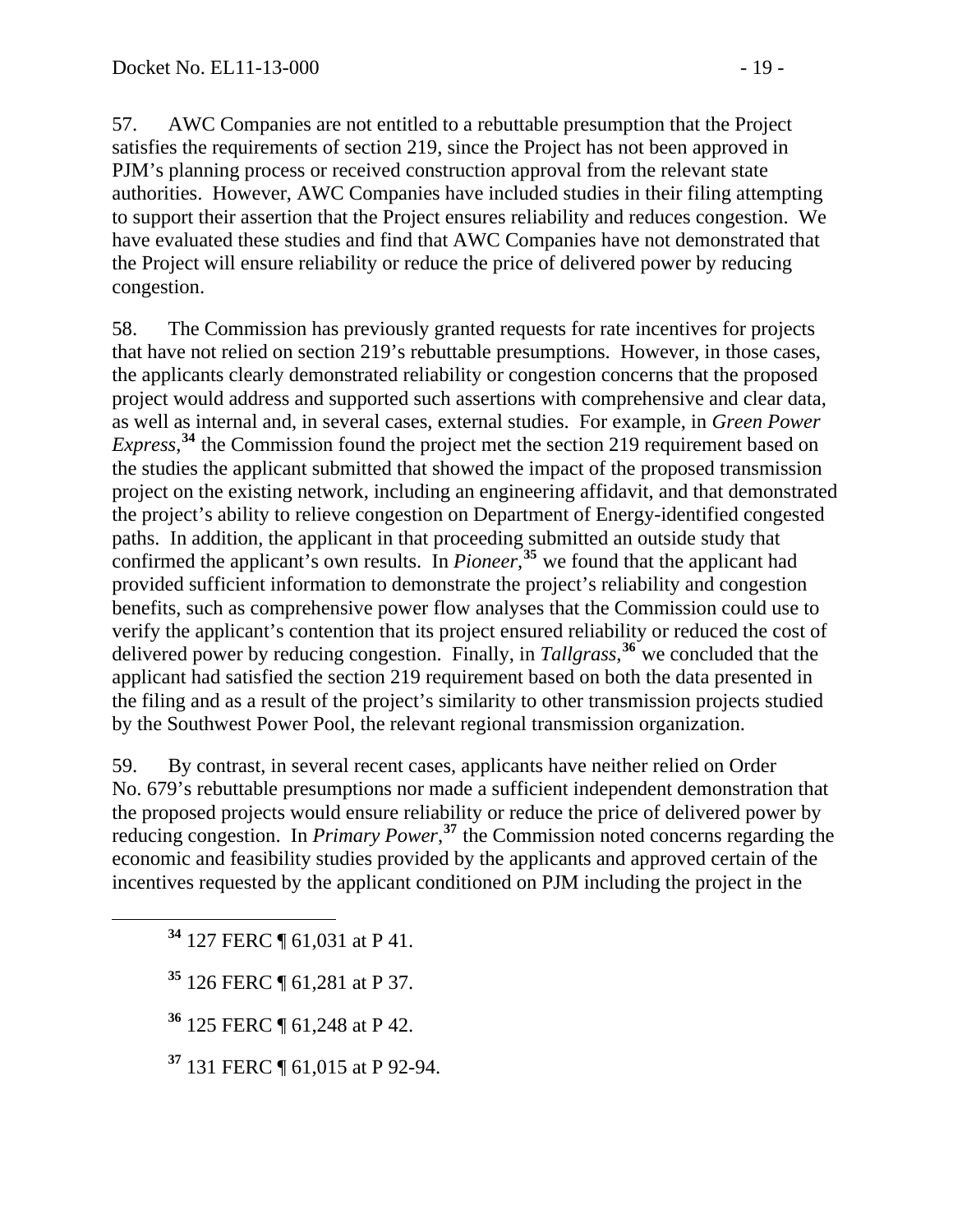RTEP as a baseline reliability or economic project, stating that the PJM planning process may adequately consider the reliability and congestion-relieving impacts of the proposed projects. In *Western Grid*, **<sup>38</sup>** *SoCal Edison*, **<sup>39</sup>** and *Green Energy Express*, **<sup>40</sup>** the Commission also conditionally granted certain of the incentives requested by each applicant contingent on approval of each project in the California Independent System Operator Corp. (CAISO) transmission planning process, stating that the CAISO transmission planning process may adequately consider the reliability and congestionrelieving impacts of the proposed projects. In *Western Grid*, the Commission found that the affidavits and supporting exhibits submitted by the applicant did not provide substantive analysis of reduced congestion or costs and did not identify reliability issues that the project was supposed to address. In *SoCal Edison*, the Commission found that the system impact studies provided by the applicant were not sufficiently comprehensive to satisfy the requirements of section 219. In *Green Energy Express*, the Commission found that the economic and feasibility studies supplied by the applicant contained minimal details and could not support a determination that the project ensured reliability or reduced the price of delivered power by reducing congestion.

60. Here, AWC Companies have not provided the Commission with the necessary support to determine whether the Project ensures reliability or reduces the price of delivered power by reducing congestion. The congestion study submitted by AWC Companies is significantly less comprehensive than the above-noted studies that the Commission found sufficient to satisfy the section 219 requirement. The congestion study relies heavily on the future interconnection of large quantities of offshore wind generation in concluding that the Project will reduce congestion. However, while there may be substantial development of offshore wind generation along the Mid-Atlantic coast in the future as AWC Companies suggest, AWC Companies do not adequately support their contention that wind generation will be built that will connect to the Project. AWC Companies' description of existing wind generation in the PJM queue and their description of federal, regional, state, and local programs that promote renewable generation do not constitute sufficient support since AWC Companies have not demonstrated that any wind generation will interconnect to the Project. In addition, the congestion study does not provide sufficient support for AWC Companies' assertion that the Project will provide congestion benefits in the absence of interconnected offshore

**<sup>38</sup>** 130 FERC ¶ 61,056 at P 67-71.

**<sup>39</sup>** *Southern California Edison Co.*, 129 FERC ¶ 61,246, at P 27-28 (2009) (*SoCal Edison*).

**<sup>40</sup>** *Green Energy Express, LLC*, 129 FERC ¶ 61,165 at P 27-28, *order on reh'g*, 130 FERC ¶ 61,117 (2010) (*Green Energy Express*).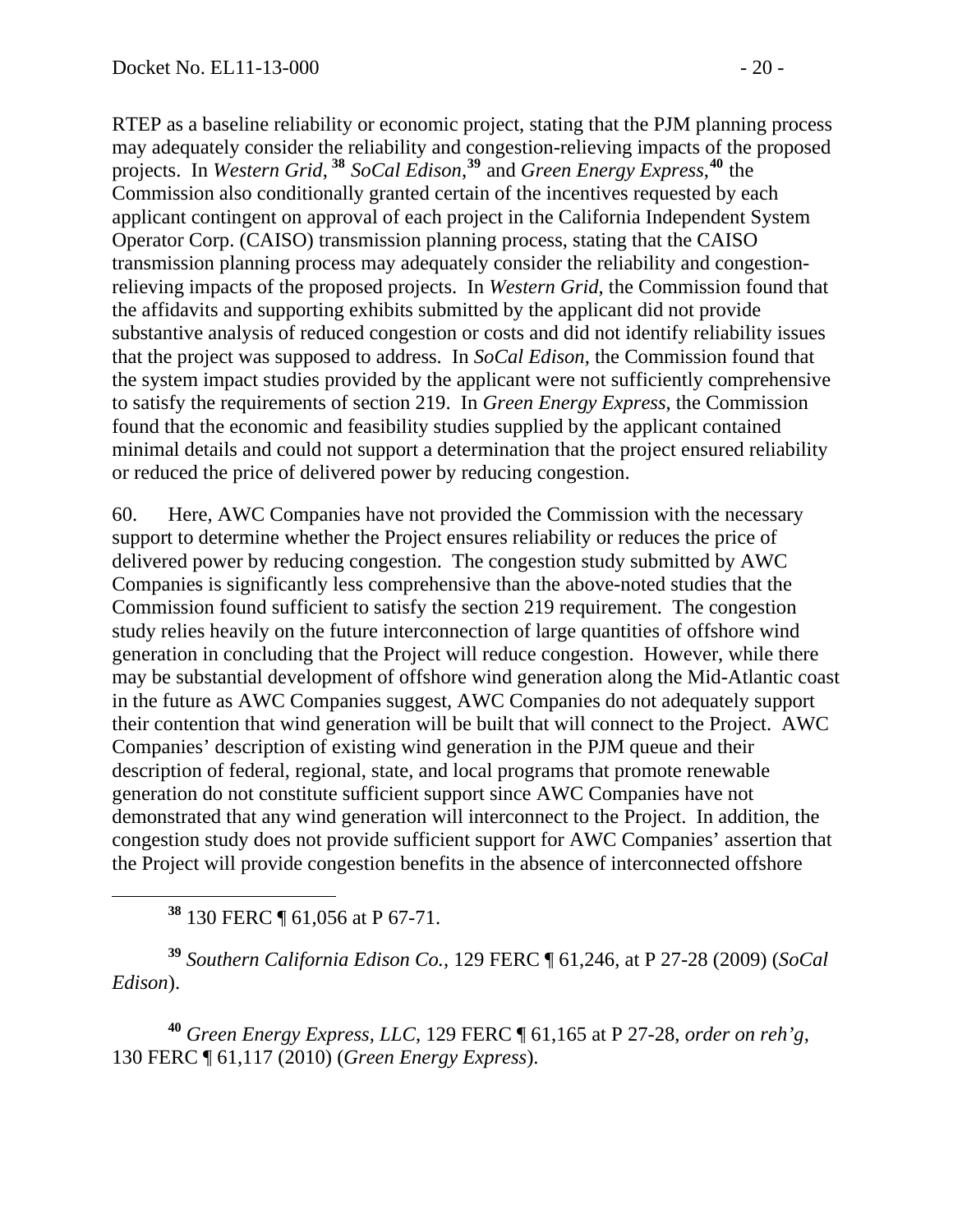wind generation. For example, the congestion study only refers to two lines where congestion benefits might be felt if the Project were built absent wind generation and includes no evidence in support of such findings, such as power flow data including preproject and post-project congestion on these lines.

61. The reliability study submitted by AWC Companies is also significantly less comprehensive than the above-noted studies that the Commission found sufficient to satisfy the FPA section 219 requirement. As with AWC Companies' congestion study, AWC Companies' reliability study relies heavily on the existence of wind generation interconnecting to the Project and provides little support to show that the Project ensures reliability absent wind generation. Also, whereas previously submitted reliability studies have provided comprehensive power flow analyses including stability studies and shortcircuit studies, the study provided by AWC Companies only contains a list of thermal overloads and a loss analysis. Finally, while AWC Companies note certain reliability concerns raised by the Project that will need to be addressed, AWC Companies do not specify how they will resolve those issues.

62. However, because the PJM RTEP may adequately consider the reliability and congestion-relieving impacts of the Project, we will approve incentives as discussed herein conditioned upon the Project being included in the PJM RTEP. We therefore direct AWC Companies to submit a filing within 30 days of the approval of the Project in the PJM RTEP. AWC Companies must provide in its filing evidence that the planning process included a finding that the Project will ensure reliability or reduce the cost of delivered power by mitigating congestion, consistent with Order No. 679-A.**[41](#page-20-0)**

63. AWC Companies argue that the reliability and congestion benefits of the Project should be analyzed in the context of the Project's ability to bring offshore wind capacity to the grid, as the Commission did in *Green Power Express*, *Pioneer*, and *Tallgrass*. However, the cases cited by AWC Companies are distinguishable from the instant case because, in those cases, significant amounts of wind generation that would connect to the projects had either already been built or had been active in the relevant RTO generator interconnection queue. Moreover, the applicants in those cases submitted additional data that confirmed the stated benefits. Here, AWC Companies fail to demonstrate that any wind generation will be built that will interconnect to the Project. Because the limited testimony submitted by AWC Companies does not support AWC Companies' proposition that such wind generation will be built that will connect to the Project, we find that it is not appropriate to rely on AWC Companies' claims of congestion and reliability benefits associated with wind generation.

<span id="page-20-0"></span>**<sup>41</sup>** *See* Order No. 679-A, FERC Stats. & Regs. ¶ 31,236 at P 49. *See also Central Maine*, 125 FERC ¶ 61,182 at P 57 (directing further filing).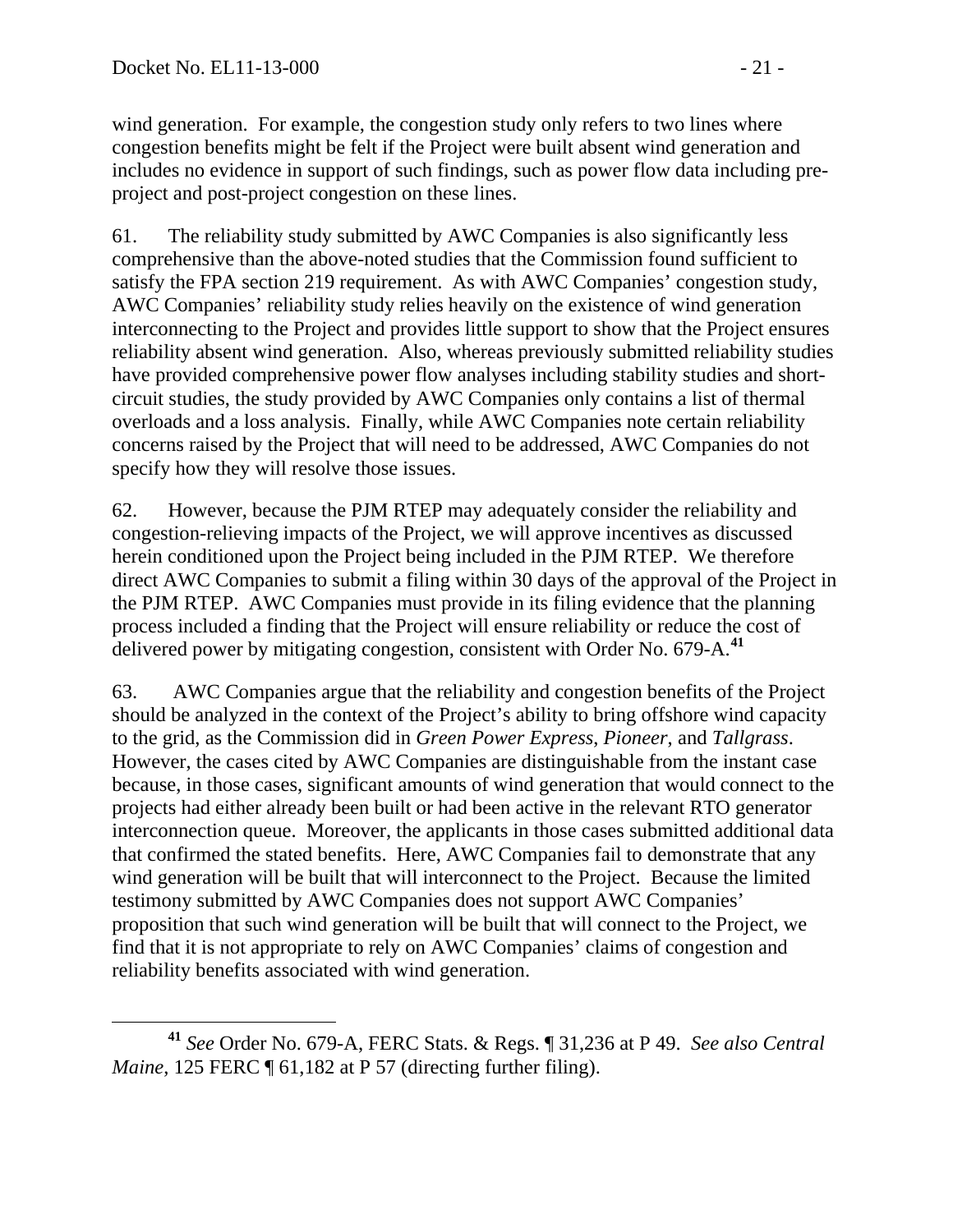64. We disagree with protestors that the Petition is premature because the Project has not been included in the PJM RTEP or that a finding on the Petition will prejudge the PJM planning process. The Commission has repeatedly found that evaluation of a project through a Commission-approved transmission planning process is not a prerequisite to granting incentives.<sup>[42](#page-21-0)</sup> Furthermore, the Commission has found that "ruling on a request" for incentives pursuant to Order No. 679 does not prejudge the findings of a particular transmission planning process or the siting procedures at state commissions."**[43](#page-21-1)**

65. PJM Owners argue that AWC Companies' Petition is inconsistent with the planning and cost responsibility requirements of the PJM Tariff. Consistent with precedent, we find that issues related to cost allocation for the Project are not at issue in this proceeding.**[44](#page-21-2)**

66. We also find that, given AWC Companies' intention to pursue inclusion of the Project in the PJM RTEP and because inclusion in the PJM RTEP may allow AWC Companies to demonstrate that the Project meets the requirements of section 219, we need not address AWC Companies' alternative request for approval of policy-based incentives pursuant to FPA section 205.

# **2. Specific Incentives and Total Package of Incentives**

67. In addition to satisfying the FPA section 219 requirement that a project ensure reliability or reduce the cost of delivered power by reducing congestion, an applicant must demonstrate that there is a nexus between the incentive sought and the investment being made. In Order No. 679-A, the Commission clarified that the nexus test is met when an applicant demonstrates that the total package of incentives requested is "tailored to address the demonstrable risks or challenges faced by the applicant."**[45](#page-21-3)**

<span id="page-21-0"></span> **<sup>42</sup>** *Green Power Express*, 127 FERC ¶ 61,031 at P 42; *Tallgrass*, 125 FERC ¶ 61,248 at P 43; and *Central Maine*, 125 FERC ¶ 61,182 at P 42.

<span id="page-21-1"></span>**<sup>43</sup>** *Green Power Express*, 127 FERC ¶ 61,031 at P 42 (*citing Pioneer*, 126 FERC ¶ 61,281 at P 40; and *Tallgrass*, 125 FERC ¶ 61,248 at P 43).

<span id="page-21-3"></span><span id="page-21-2"></span>**<sup>44</sup>** *See Central Maine*, 125 FERC ¶ 61,182 at P 55; Order No. 679-A, FERC Stats. & Regs. ¶ 31,236 at P 131-132 ("The primary purpose of the declaratory order proceeding is to determine if the proposed incentives meet the requirements of section 219, and therefore cost allocation and rate design issues will not be considered.").

**<sup>45</sup>** Order No. 679-A, FERC Stats. & Regs. ¶ 31,236 at P 40.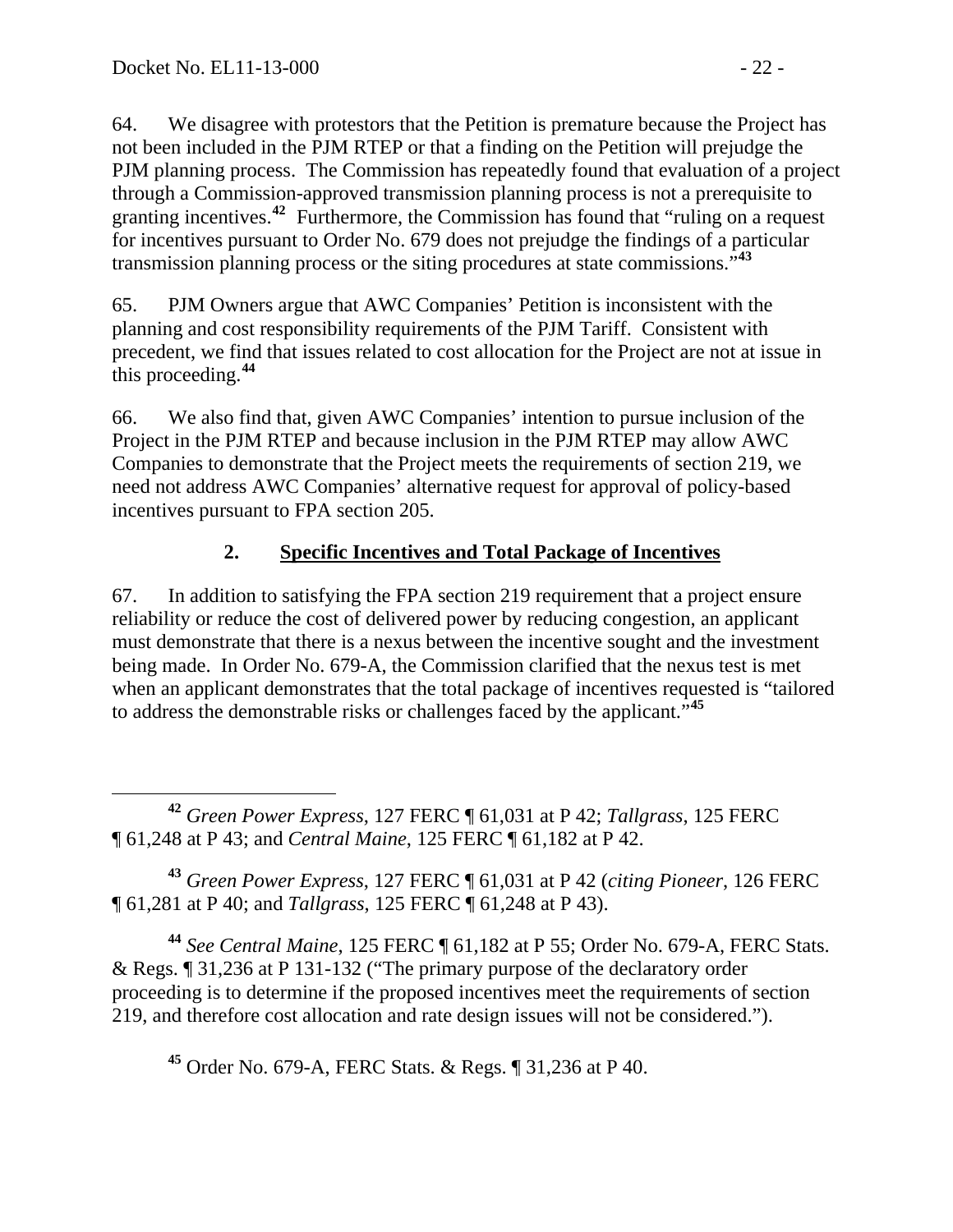68. As part of the evaluation of whether the incentives requested are tailored to address the demonstrable risks or challenges faced by the applicant, the Commission has found the question of whether a project is "routine" to be particularly probative. The Commission has previously provided guidance on the factors that it will consider when determining whether a project is routine.**[46](#page-22-0)** The Commission stated that it will consider all relevant factors presented by the applicant, including evidence on: (1) the scope of the project (e.g., dollar investment, increase in transfer capability, involvement of multiple entities or jurisdictions, size, effect on region); (2) the effect of the project (e.g., improving reliability or reducing congestion costs); and (3) the challenges or risks faced by the project (e.g., siting, long lead times, regulatory and political risks, specific financing challenges, other impediments). The Commission also explained that when an applicant has adequately demonstrated that the project for which it requests an incentive is not routine, that applicant has shown, for purposes of the nexus test, that the project faces risks and challenges that merit an incentive.**[47](#page-22-1)**

69. Based on the evidence, we find that AWC Companies have demonstrated that the Project is not routine. For example, the Project will be constructed underwater, extend along the Mid-Atlantic coast for 250 miles, and interconnect with the existing land-based transmission system in four states. The Project will also cost an estimated \$5 billion, involve the use of multiple advanced technologies, and require various regulatory approvals.

70. The nexus between each requested incentive and the particular risks and challenges AWC Companies face in connection with the Project are discussed below.

### **a. Return On Equity Adders**

# **i. Protest**

71. JCA argues that if the Commission approves AWC Companies' proposed abandoned plant recovery and formula rate treatment, this negates the need for the 150 basis points adder for risk and 50 basis points adder for advanced technologies, and that there is no demonstrated need for the Commission to grant other basis point adders. JCA also states that AWC Companies request a Transco adder despite the fact that the AWC Equity Sponsors own generation.

<span id="page-22-1"></span><span id="page-22-0"></span>**<sup>46</sup>** *Baltimore Gas & Elec. Co.*, 120 FERC ¶ 61,084, at P 52-55 (2007), *order denying reh'g*, 123 FERC ¶ 61,262 (2008) (*BG&E*).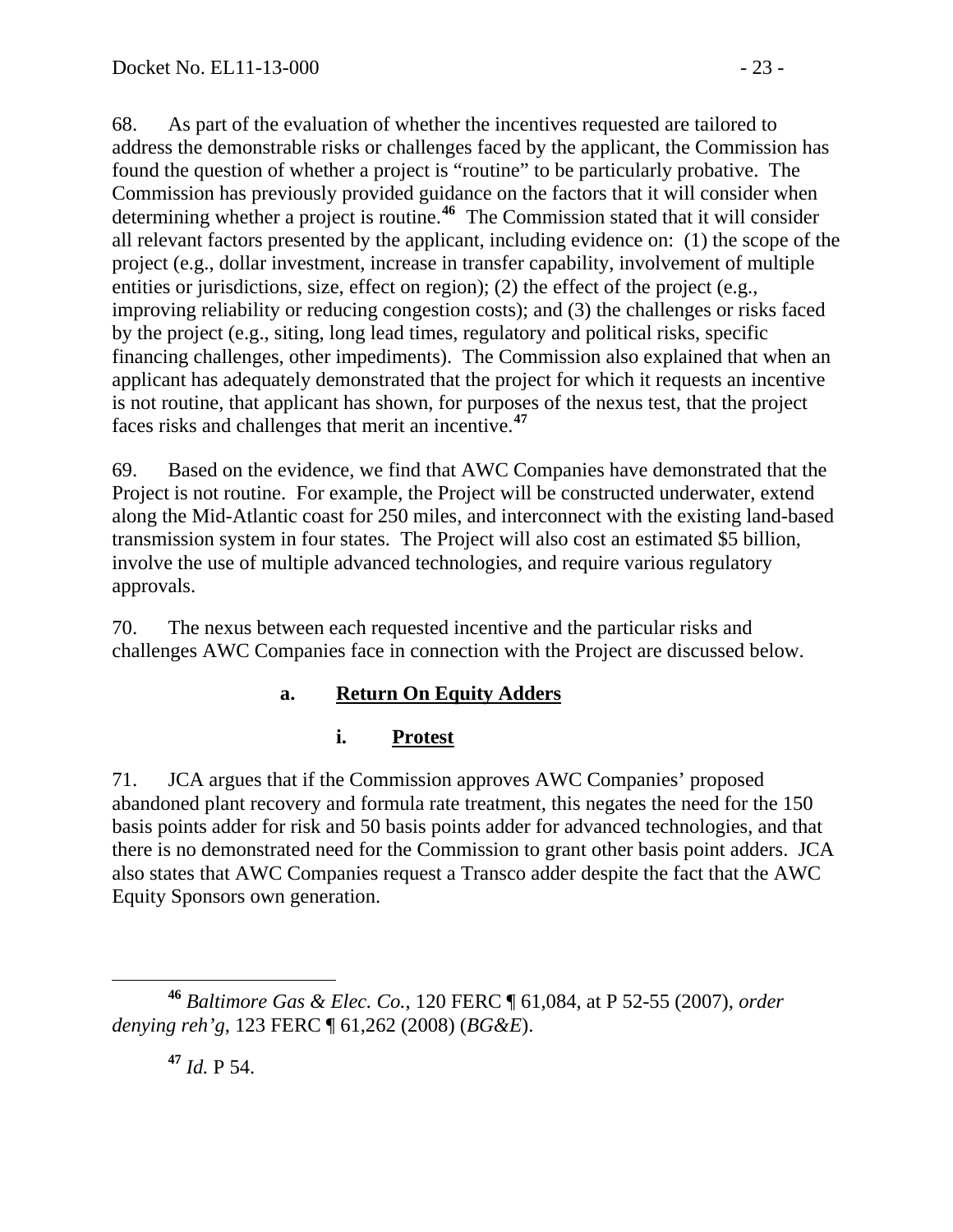72. Consumer Advocates argue that: (1) the 50 basis point adder for RTO participation should not take effect until the subject facilities are placed under RTO control; (2) the 50 basis point adder for advanced transmission technology should not be awarded unless that technology works; (3) the Commission should rethink its precedent granting the 50 basis point adder for Transco status in the context of AWC Companies' facts; and (4) the 150 basis point adder for risk is not necessary or appropriate because AWC Companies' investment risk will be accounted for through a properly-performed DCF analysis, but, in any case, should be performance-based and not be awarded unless the Project is completed and brought into service. Consumer Advocates also argue that any incentive ROE adder should be structured such that the rate base to which the incentive applies is tied to the projected cost basis on which the project receives planning approval. That is, the adder should apply to the lesser of actual cost or the cost as projected within the PJM regional planning process. Any prudently-incurred cost overrun above that level should enter rate base, but should only receive a cost-based return, not an incentive-heightened return.

#### **ii. Answer**

73. AWC Companies respond to protestors' argument that the ROE adders should be performance-based by arguing this would not provide the investment community the necessary incentive to develop the Project. AWC Companies state that the Transco adder is appropriate because AWC Companies themselves do not own or operate any transmission projects or electric assets other than the Project and will become Transco members of PJM.

74. Consumer Advocates reiterate in their answer that any ROE incentive adder should be performance-based, taking effect when the investment to which it applies enters service.

#### **iii. Commission Determination**

75. We will grant the requested 50 basis point RTO adder, provided that: (1) the Project is included in the PJM RTEP as discussed above; (2) AWC Companies takes all the necessary steps to turn over operational control of the Project to PJM; and (3) AWC Companies become Participating Transmission Owners. AWC Companies state that they intend to turn over operational control of the Project to PJM. In Order No. 679-A, the Commission stated that it would authorize incentive-based rate treatment for public utilities that are or will continue to be members of Transmission Organizations.**[48](#page-23-0)**

<span id="page-23-0"></span>**<sup>48</sup>** Order No. 679-A, FERC Stats. & Regs. ¶ 31,236 at P 86. *See also Green Power Express*, 127 FERC ¶ 61,031 at P 85; *Tallgrass*, 125 FERC ¶ 61,248 at P 58.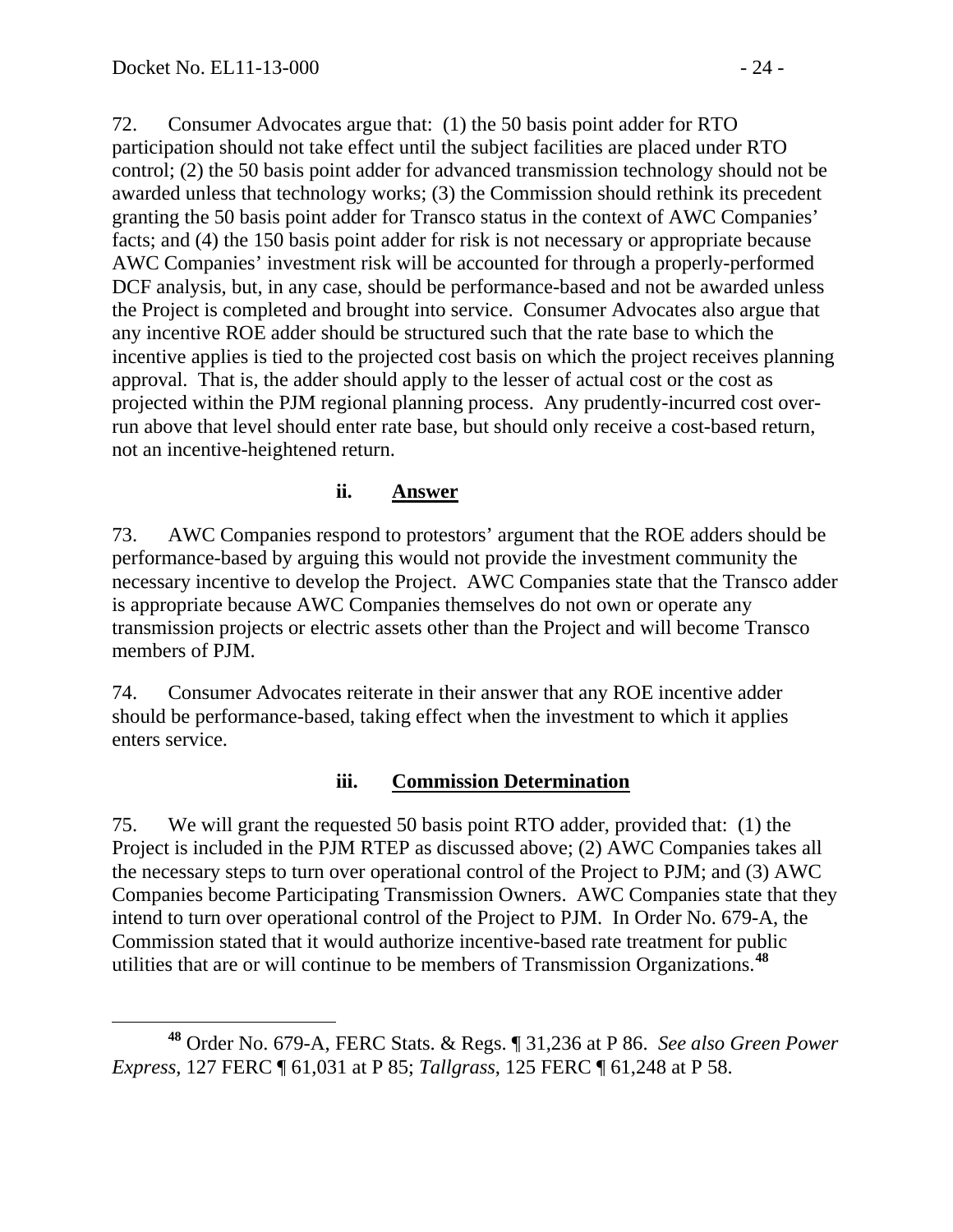76. We will grant the requested 50 basis point adder for Transco status, conditioned upon the Project being included in the PJM RTEP, as discussed above. In the past, the Commission has encouraged the formation of Transcos, finding that their unique combination of a for-profit business model and a sole focus on developing transmission assets helps remedy the need for transmission investment. To that end, the Commission has granted an incentive ROE adder to recognize an applicant's Transco status.**[49](#page-24-0)** In this case, we find that AWC Companies qualify as Transcos, as they are stand-alone entities whose sole purpose is to develop the Project. Consistent with that finding, we will grant the requested 50 basis point adder for Transco formation.

77. We will grant the requested 50 basis point adder for use of advanced technologies, conditioned upon the Project being included in the PJM RTEP, as discussed above. "[I]n reviewing requests for separate incentive ROE adders for advanced technology, the Commission reviews record evidence to decide if the proposed technology warrants a separate adder because it reflects a new or innovative domestic use of the technology that will improve reliability, reduce congestion, or improve efficiency."<sup>[50](#page-24-1)</sup> AWC Companies have sufficiently shown that their project makes use of multiple advanced technologies, two of which are first-of-a-kind deployments. In particular, while there exist two other multi-terminal HVDC projects, a multi-terminal topology has never been executed using VSC technology and no multi-terminal project been commissioned in the past two decades. In addition, the Project cables are capable of transmitting much more power than other recent XLPE insulated HVDC undersea cables. We do not find it necessary, as Consumer Advocates suggest, to condition this incentive on a showing of the functionality of the technologies, particularly given that the advanced technologies adder is intended to incentivize innovative technologies.

78. We will grant a 100 basis point adder for the risks and relative complexity of the Project, conditioned upon the Project being included in the PJM RTEP, as discussed above. We agree with AWC Companies that the Project is unprecedented, as it would be the first offshore backbone transmission project to be constructed. Indeed, the Project faces numerous special risks and challenges, including that the Project will be constructed underwater, extend along the Mid-Atlantic coast for 250 miles, interconnect with the existing land-based transmission system in four different states, require multiple regulatory approvals, and cost an estimated \$5 billion. We find that AWC Companies have shown a nexus between such an adder and the size, scope, benefits, and risks and challenges of the Project. However, we are reducing AWC Companies' requested 150

<span id="page-24-1"></span><span id="page-24-0"></span>**<sup>49</sup>** *See, e.g.*, *Green Power Express*, 127 FERC ¶ 61,031 at P 86; *International Transmission Co.*, 126 FERC ¶ 61,223, at P 93 (2009).

**<sup>50</sup>** *The United Illuminating Co.*, 126 FERC ¶ 61,043, at P 14 (2009).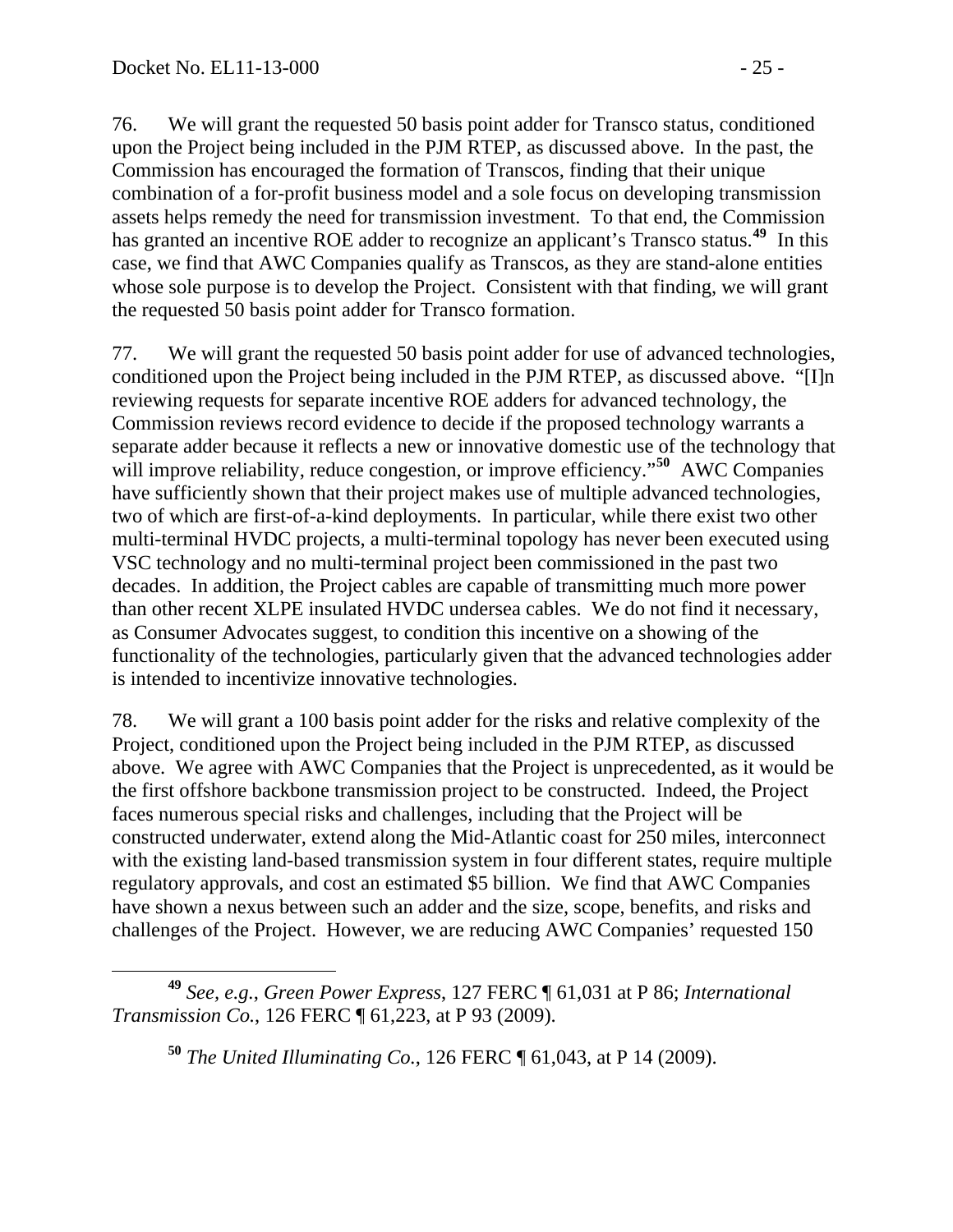basis point adder to 100 basis points in consideration of the total package of incentives conditionally granted in this order. We find that granting 100 basis points is just and reasonable in light of the other incentives that the Commission is conditionally granting the AWC Companies, some of which reduce certain financial and regulatory risks that AWC Companies cite as support for a 150 basis point incentive ROE adder.**<sup>51</sup>**

79. Moreover, we will not, in this proceeding, limit the costs to which the incentive ROE adders conditionally granted here apply, as Consumer Advocates suggest. The Commission has an established procedure for ensuring that only prudently incurred costs are recovered under FPA section 205.

80. We also disagree with protestors that any ROE incentive adder should be performance-based and take effect only upon the Project entering service. Our conditional granting of each of the ROE incentive adders is consistent with precedent and is appropriately designed to encourage development of transmission infrastructure, thereby fulfilling the goals of section 219.

## **b. Incentive Return on Equity**

## **i. Protest**

81. Protestors urge the Commission to reject the requested incentive-based ROE of 13.58 percent, which they argue is premature,**[52](#page-25-0)** not reasonable, and not calculated using the methodology set by Commission precedent.

82. Protestors raise issues regarding AWC Companies' support for its requested ROE, including AWC Companies' DCF analysis. Consumer Advocates contend that the base ROE should be reduced to 9.44 percent based upon their own adjustments to the proxy group to add back certain companies with low-end ROE values as well as eliminating other companies (e.g*.*, utilities that do not own Commission-regulated transmission assets). Consumer Advocates also contend that AWC Companies improperly rely on prior orders in which the Commission granted ROEs of 13.5 percent to justify its proposed incentive ROE and improperly relied on DCF results for one company, ITC Holdings Corporation (ITC Holdings). Consumer Advocates also contend that Transcos face lower operating risks when compared to vertically-integrated firms. Protestors also

**<sup>52</sup>** PSEG Protest at 6-8.

<span id="page-25-0"></span>**<sup>51</sup>** For example, the 60/40 hypothetical capital structure that the Commission conditionally grants AWC Companies in this order reduces financial risk by stabilizing cash flows across the development and construction phases of the Project.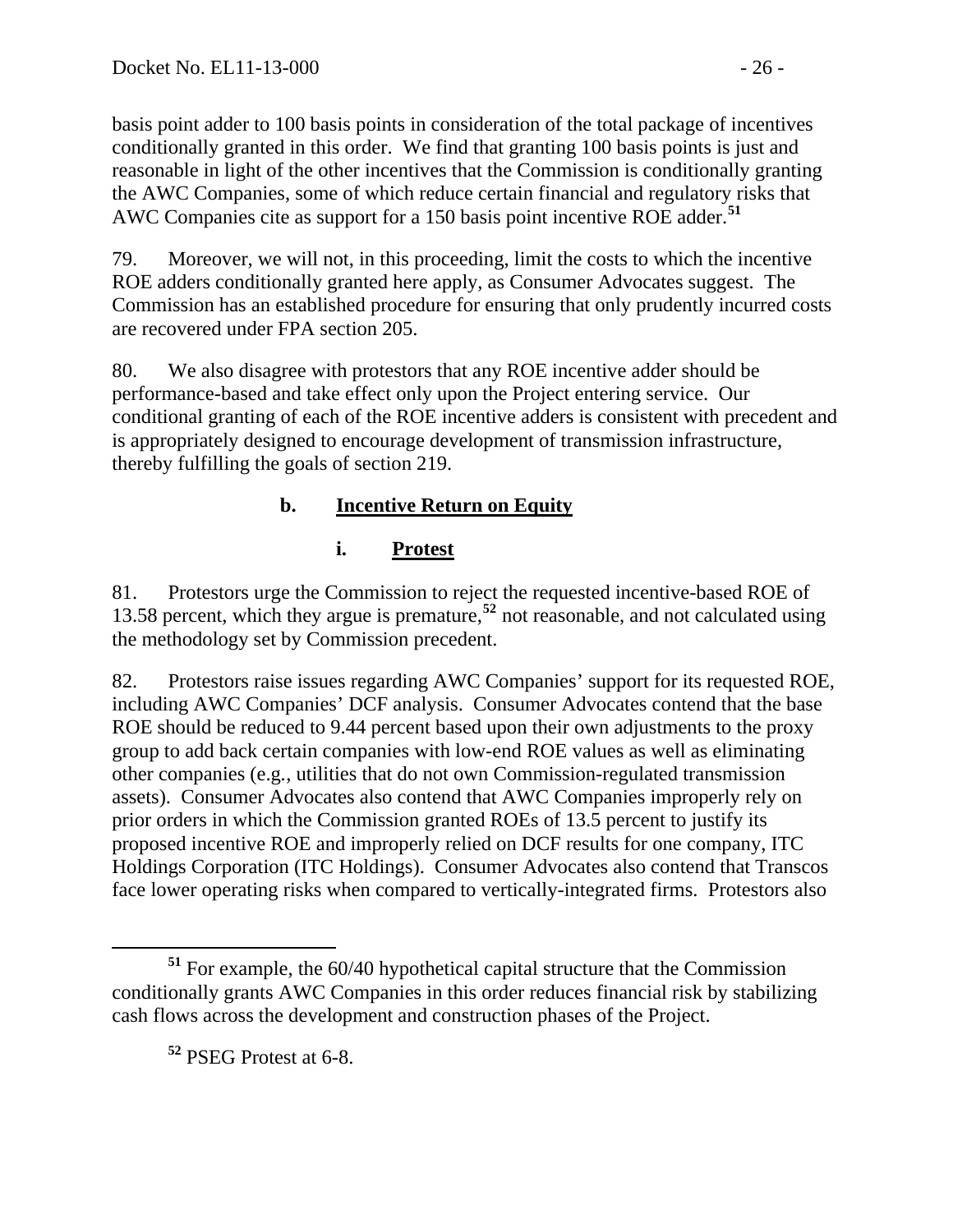contend that AWC Companies improperly rely on the base-level ROE formula rates approved by the Commission for member companies of PJM.

83. AMP argues that if the Commission grants abandoned plant recovery or other favorable rate treatments, it cannot also grant an ROE that is inflated by the basis point adders also requested by AWC Companies because those favorable rate treatments greatly mitigate business or financial risks.

### **ii. Answer**

84. AWC Companies reiterate in their answer that an up-front incentive ROE of 13.58 percent is reasonable given the unique set of risks and challenges presented by the Project. AWC Companies argue that the Commission has previously approved ROEs that were significantly less than 100 basis points below the upper end of the zone of reasonableness.

85. AWC Companies assert that protestors' focus on the median ROE is misplaced and that finding a proper median and then adding the incentive adders is not required to justify the recommended ROE. AWC Companies reiterate that the Commission found an ROE of 13.5 percent to be reasonable in two recent cases and argue that the risks of the Project are at least equal to and likely greater than the risks of the projects in those cases.**[53](#page-26-0)** AWC Companies assert that it is not improper to rely in part on the DCF results for ITC Holdings as a benchmark in determining the recommended ROE for the Project because ITC Holdings is comparable to AWC Companies. AWC Companies further argue that they are justified to assess the lower overall risk of the nationwide proxy group because the proxy group is primarily composed of vertically-integrated distribution, generation and transmission firms that have established customers, whereas AWC Companies have no native customers or business history at all. AWC Companies also reiterate that they are justified in relying on the range of reasonableness for the base-level ROE included in formula rates approved by the Commission for members of PJM to determine an estimate of the base ROE for the Project, instead of using the median ROE from the DCF analysis based on the nationwide sample, because PJM companies represent the closest competitors to AWC Companies for external investment. AWC Companies also assert that concerns that the PJM ROEs reflect past financial market conditions are misplaced. Finally, AWC Companies contend that Consumer Advocates' argument that certain companies should be excluded from the nationwide sample is irrelevant because exclusion would not affect the range of reasonableness.

<span id="page-26-0"></span>**<sup>53</sup>** AWC Companies Feb. 15, 2011 Answer at 29 (*citing Atlantic Path 15,* 122 FERC ¶ 61,135 (2008), *order on reh'g*, 133 FERC ¶ 61,153 (2010); *Startrans IO*, 122 FERC ¶ 61,306 (2008), *order on reh'g*, 133 FERC ¶ 61,154 (2010)).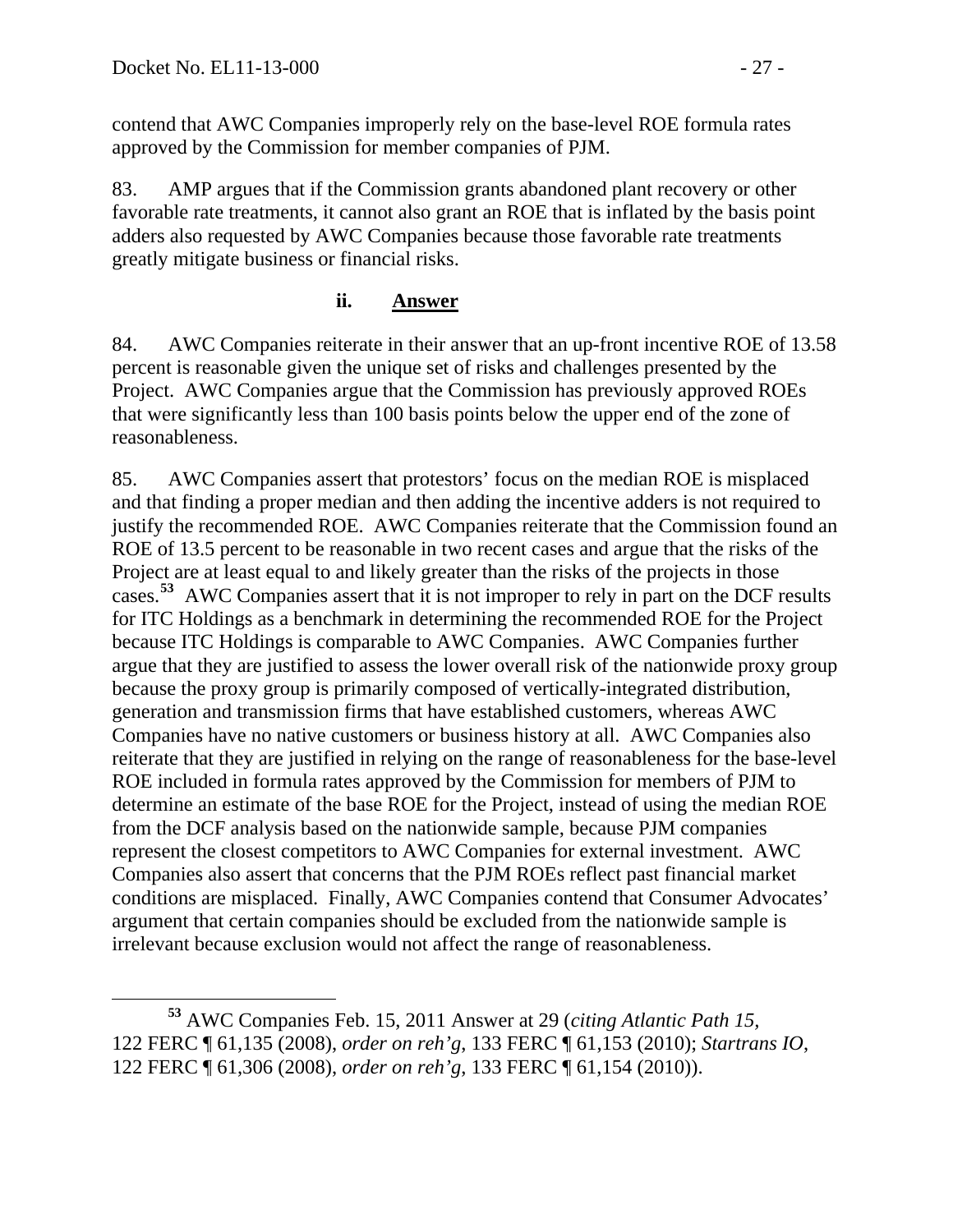86. AWC Companies respond to protestors' claims that the Commission should lower the ROE incentive in light of other incentives granted to AWC Companies by arguing that the Commission has stated that there is no automatic reduction to an ROE where other incentives are requested and that the Commission will examine the size, scope, and cost of the projects to determine the appropriate incentives.**[54](#page-27-0)**

87. In their answer, Consumer Advocates state that the Commission should separately identify any incentive component of the approved ROE. Consumer Advocates reiterate that the base ROE should be 9.44 percent.

### **iii. Commission Determination**

88. AWC Companies conducted a DCF analysis using a proxy group of a comparable, nation-wide group of electric utilities. AWC Companies state that this analysis results in a zone of reasonableness with a range between 6.97 percent and 14.58 percent, a median of 9.82 percent, and a midpoint of 10.77 percent. We find AWC Companies' proxy group to be reasonable. Specifically, we find that the 31 companies identified by AWC Companies in their DCF analysis are appropriate for developing a proxy group that reflects comparable risks. Moreover, we find that the screens used by AWC Companies in developing their proxy group are appropriate.**[55](#page-27-1)** However, we agree with Consumer Advocates that it is important to establish a base ROE, and we find that AWC Companies did not properly calculate the median of the zone of reasonableness, as discussed below.

89. We will grant AWC Companies an up-front incentive ROE based on AWC Companies' DCF analysis. The Commission has stated that it "retains discretion to make up-front ROE determinations if the record before it is sufficient to make such a summary finding," and that "federal courts have held that a formal trial-type hearing is unnecessary where there are no material facts in dispute."<sup>[56](#page-27-2)</sup> In this case, we find that there are no

<span id="page-27-0"></span> **<sup>54</sup>** *Id*. at 27 (*citing Pepco Holdings, Inc.*, 125 FERC ¶ 61,130, at P 78 n.96 (2008) (*Pepco Holdings*); *Tallgrass*, 125 FERC ¶ 61,248 at P 61).

<span id="page-27-1"></span>**<sup>55</sup>** While geographic proximity may be a relevant factor in identifying companies with comparable risks, it is not the sole basis for inclusion of companies in a proxy group. We also find that using a corporate credit rating screen of all investment grade companies is appropriate when the applicant has no credit rating of its own. We further find that the AWC Companies' screens for significant recent, current, or forecasted merger activity are appropriate and that no company whose operations are primarily related to natural gas transmission or distribution is included in the proxy group.

<span id="page-27-2"></span>**<sup>56</sup>** *Atlantic Path 15*, 133 FERC ¶ 61,153 at P 22 (*citing Pioneer*, 130 FERC ¶ 61,044).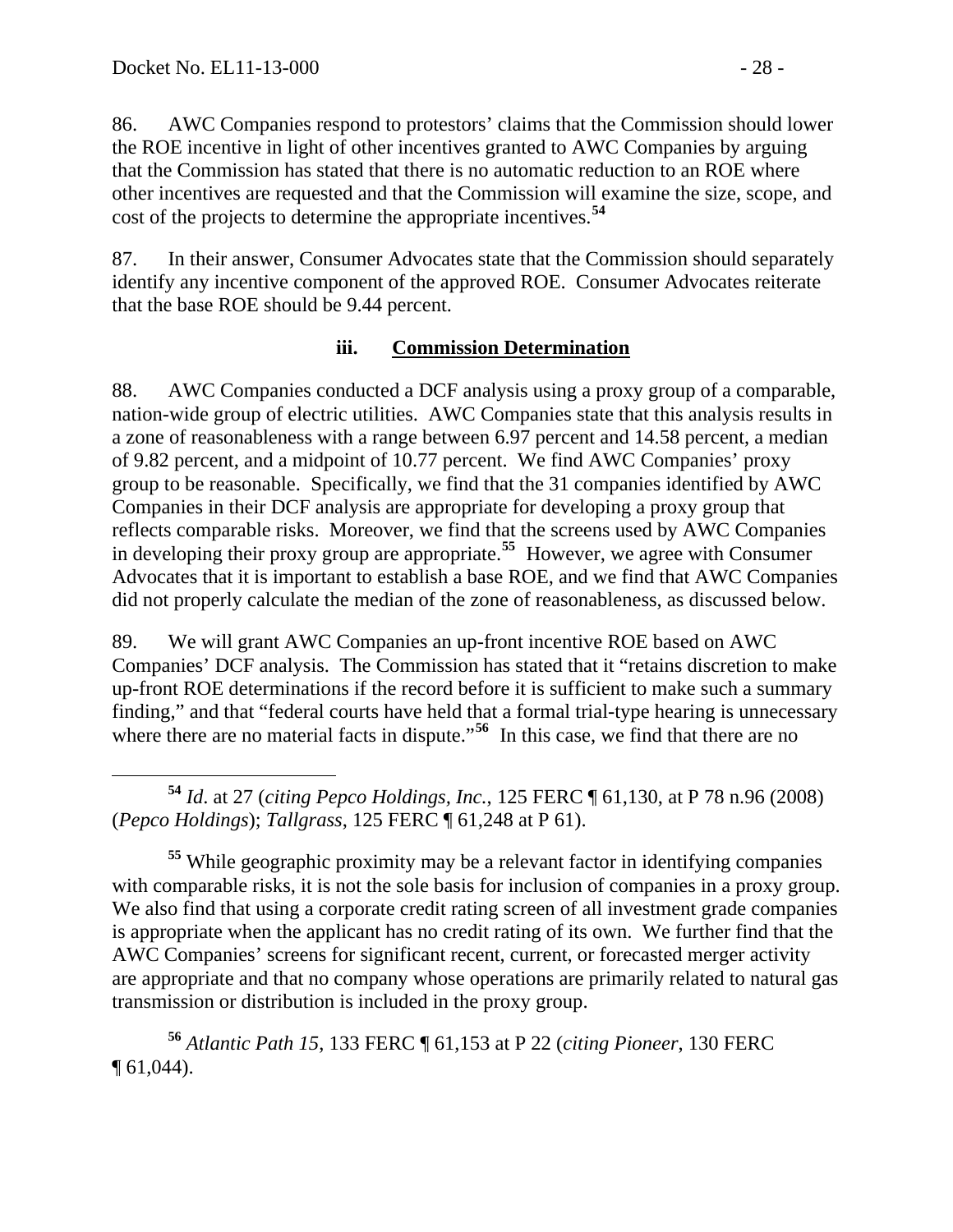material facts in dispute. The Commission has also stated that it will consider requests for declaratory orders that provide appropriate support for a proposed up-front ROE, including by submitting a DCF analysis, and that an applicant will have to meet the nexus requirement, such as by showing that an up-front ROE determination is important for its investment decision.**<sup>57</sup>** We find that AWC Companies have demonstrated that granting an up-front ROE is important for their investment decision.

90. As noted above, we find that AWC Companies did not calculate the median of the zone of reasonableness in a manner consistent with Commission precedent. The Commission has stated that the median is calculated by first averaging the low end ROE and high end ROE results for each member of the proxy group, and then sorting those averages from lowest value to highest value, and selecting the central value in the sequence.**[58](#page-28-0)** Where there is an even number of results, the median is the average of the two central numbers. Instead, AWC Companies calculate the median as the average of the two central numbers in the range, sorted from the lowest value to the highest value, that includes the low end ROE result and the high end ROE result for each member of the proxy group. We find that the correct median value based upon AWC Companies' proxy group and DCF data is 10.09 percent.**[59](#page-28-1)**

91. Therefore, we find it appropriate to grant AWC Companies an up-front incentive ROE composed of a base ROE of 10.09 percent, which is the corrected median value of AWC Companies' DCF analysis, and the 250 basis point adders described above, conditioned upon the Project being included in the PJM RTEP, as discussed above. The Commission has found that the median of the DCF analysis is appropriate for establishing the base ROE.**[60](#page-28-2)** This base ROE combined with the granted incentive adders produces an up-front incentive ROE, at 12.59 percent, that falls within the zone of reasonableness.

**<sup>57</sup>** Order No. 679-A, FERC Stats. & Regs. ¶ 31,236 at P 70.

<span id="page-28-0"></span>**<sup>58</sup>** *Potomac-Appalachian Transmission Highline, L.L.C.*, 133 FERC ¶ 61,152, at n.95 (2010) (*PATH II*). *See also Southern California Edison Co.*, 131 FERC ¶ 61,020 (2010) (*SoCal Edison II*); *Exelon Generation Co., LLC*, 132 FERC ¶ 61,219 at n.26 (2010) (finding that the median was not calculated consistent with Commission precedent).

<span id="page-28-1"></span>**<sup>59</sup>** The median ROE value of 10.09 percent is the average of Xcel Energy, Inc.'s high ROE value of 11.03 percent and low ROE value of 9.14 percent.

<span id="page-28-2"></span>**<sup>60</sup>** *PATH II*, 133 FERC ¶ 61,152 at P 65 (*citing Midwest Indep. Transmission System Operator, Inc.*, 106 FERC ¶ 61,302, at P 8-15 (2004); *Pioneer*, 130 FERC ¶ 61,044; *SoCal Edison II*, 131 FERC ¶ 61,020 at P 84-93).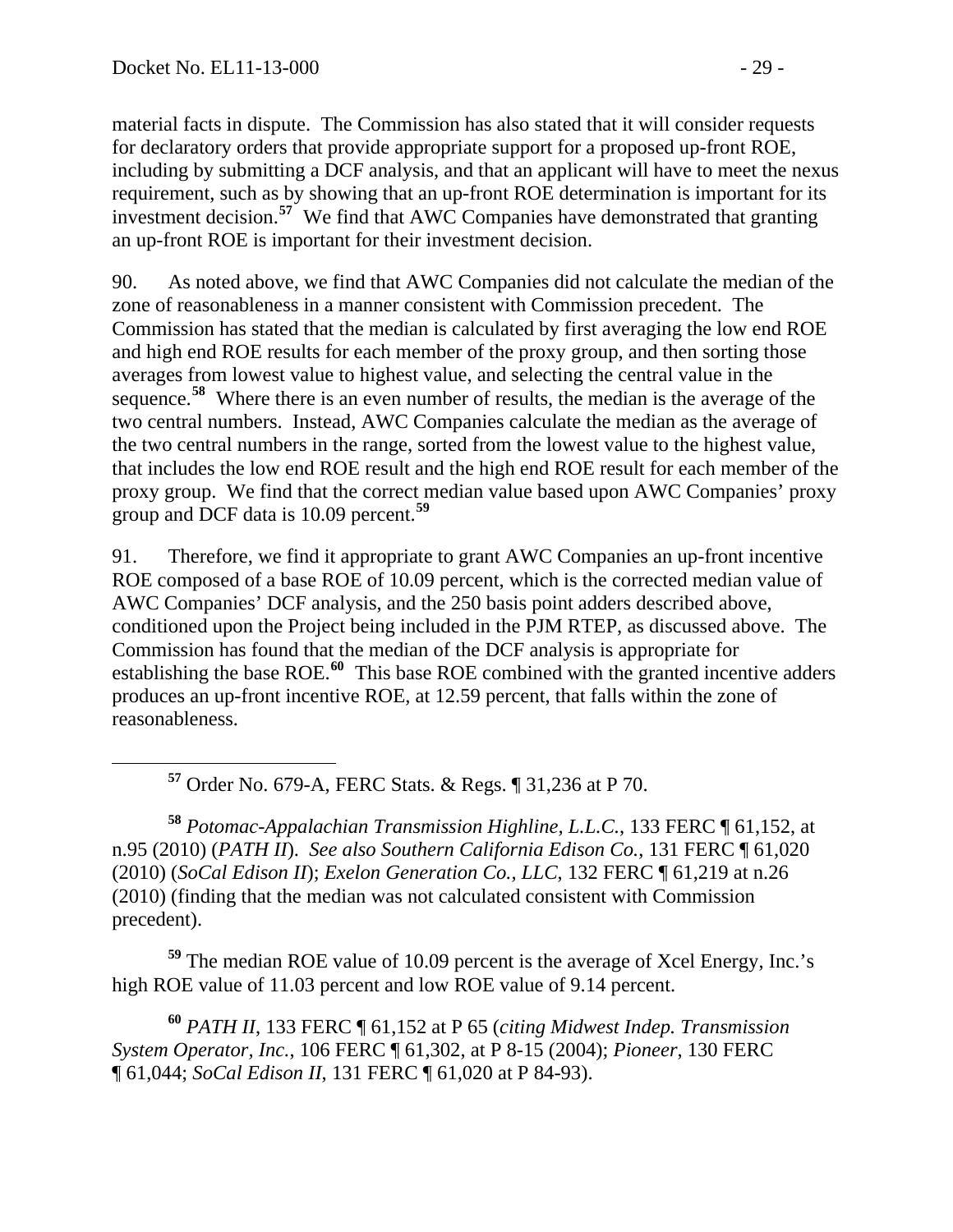92. We find that the requested up-front incentive ROE of 13.58 percent is not reasonable for several reasons. AWC Companies acknowledge that they did not rely upon either the median or the midpoint of their DCF analysis to determine their requested incentive ROE. Instead, AWC Companies rely upon various alternative methodologies in their attempt to justify an incentive ROE at a level of 100 basis points below the top of the zone of reasonableness. We reject these methodologies, as discussed below.

93. We reject AWC Companies' reliance upon the recent rehearing orders for *Atlantic Path 15* and *Startrans IO* as justification for an incentive ROE in the upper end of the zone of reasonableness at or above 13.5 percent. In two recent orders, including one issued on the same day as the rehearing orders for *Atlantic Path 15* and *Startrans IO*, the Commission required applicants that requested an overall ROE that included an ROE incentive to establish a base ROE to which incentive ROE adders could be added.**[61](#page-29-0)** Consistent with those orders, the Commission here applies the same requirement to the AWC Companies. Although the Commission did not impose this requirement in the rehearing orders for *Atlantic Path 15* and *Startrans IO*, those orders are distinguishable from the instant case because of their procedural standing; the absence of a base ROE was not raised in the requests for rehearing that the Commission addressed in those orders, and, therefore, the Commission declined to reach that issue.

94. We reject AWC Companies' unsupported reliance upon the range of base-level ROE formula rates approved by the Commission for PJM member companies. AWC Companies do not operate in a region where the Commission has granted a uniform ROE for all the RTO/ISO transmission owners, and therefore we find that AWC Companies must justify their base ROE using their own current, utility-specific DCF analysis.

95. We also reject Consumer Advocates' contention that the base ROE should be reduced to 9.44 percent based upon their adjustments to the proxy group. Consumer Advocates state that when AWC Companies eliminated ten firms from their original sample of 41 companies, eight had DCF results that were deemed to be too low, while only two were eliminated because the DCF results were too high. The Commission finds that a company should be eliminated from the final proxy group if its low-end cost of equity is about 100 basis points above the cost of debt.**[62](#page-29-1)** Thus, the Commission will exclude from the proxy group those companies whose low-end ROE is about 100 basis points above the cost of debt, taking into account the extent to which the excluded low-

<span id="page-29-1"></span>**<sup>62</sup>** Moody's monthly yields on A and BBB utility bonds average 5.22 percent and 5.80 percent, respectively, over the six-month period ending October 2010.

<span id="page-29-0"></span>**<sup>61</sup>** *SoCal Edison II*, 131 FERC ¶ 61,020 at P 16; *PATH II*, 133 FERC ¶ 61,152 at P 55-67.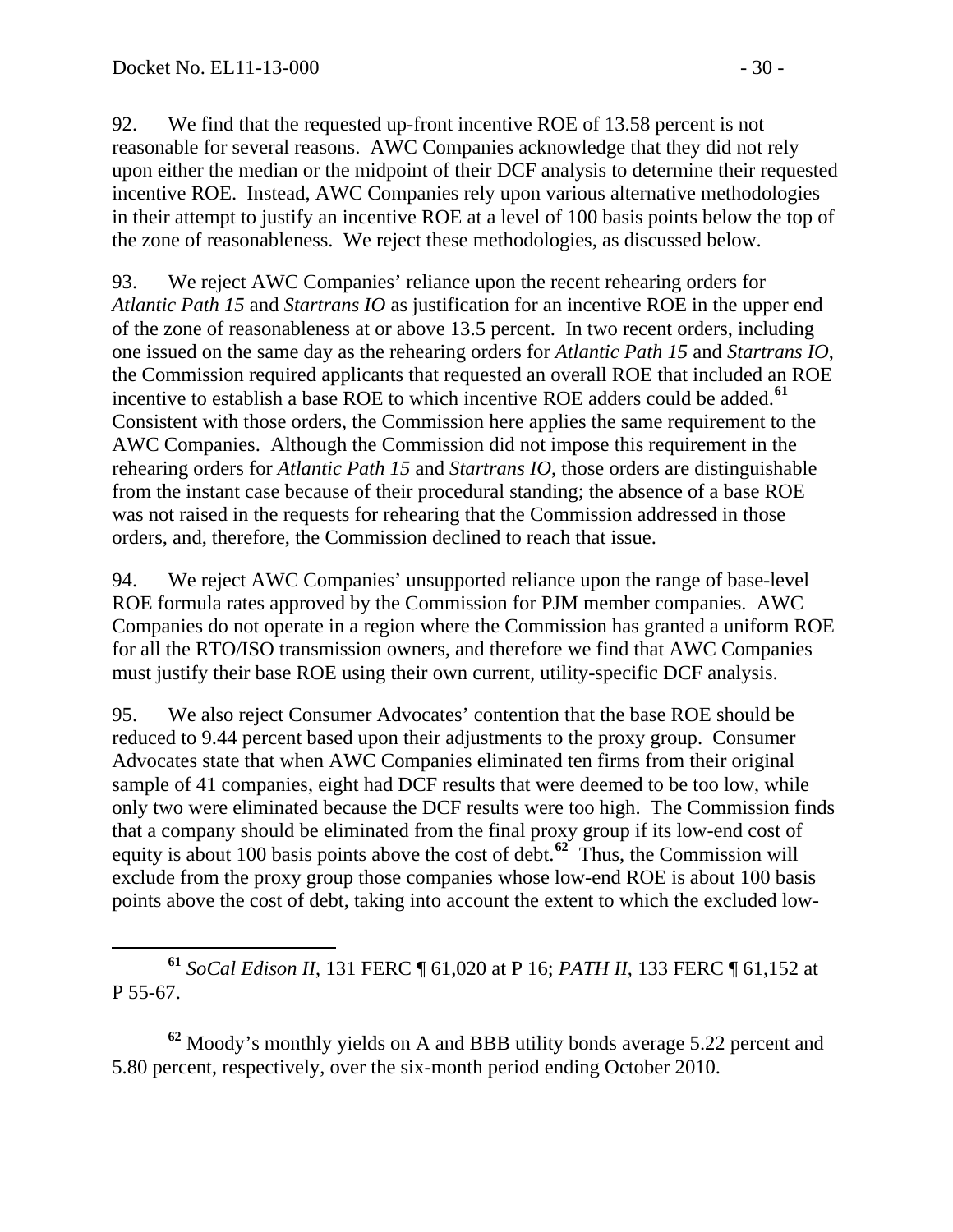end ROEs are outliers from the low-end ROEs of other proxy group companies.**<sup>63</sup>** We find that AWC Companies correctly excluded all eight of the companies with low-end ROEs and reject Consumer Advocates' protest to include four**<sup>64</sup>** of them in the proxy group. All four of the companies are rated BBB and have low-end ROEs less than 100 basis points above Moody's BBB yield. The lowest low-end ROE that AWC Companies include for Great Plains Energy Inc. is 117 basis points above the Moody's BBB yield and has a spread of 50 basis points above Entergy Corp., which has the highest spread (67 basis points) of the four companies that Consumer Advocates propose for inclusion. The Commission finds that there is a "natural break" between Entergy Corp. and Great Plains Energy Inc. and that AWC Companies appropriately screen for low-end ROE outliers.

96. Furthermore, we reject Consumer Advocates' contention that AWC Companies should have excluded from their proxy group three companies**[65](#page-30-0)** based on the assertion that they are not "electric transmission-owning companies in the U.S." and to exclude "any company whose operations are primarily related to natural gas transmission or distribution." All three of these companies are classified as electric companies by independent investor services such as *Value Line* and Standard & Poor's and therefore we find it reasonable to consider these companies as electric companies and to include them in the proxy group. Finally, we find that AWC Companies correctly eliminated ITC Holdings from their national proxy group, and therefore we do not rely on DCF results for ITC Holdings in analyzing AWC Companies' proposal. We find that ITC Holdings' high-end growth rate of 14.75 percent is unsustainable over time and does not meet the test of economic logic.**[66](#page-30-1)** As noted below regarding the total package of incentives, we disagree with protestors who suggest that the Commission should lower incentives regarding the ROE based on our decisions for other incentives.

97. We disagree with PSEG that determination of an ROE is premature absent PJM RTEP approval. As discussed above, we are conditioning the granting of the incentive on the Project being included in the PJM RTEP. In addition, cases cited by PSEG are distinguished from this case because here we find that AWC Companies have

**<sup>63</sup>** *Pioneer,* 126 FERC ¶ 61,281 at P 94.

**<sup>64</sup>** Consumer Advocates propose the inclusion of these four companies with the following low-end ROEs: Black Hills Corp., 6.12 percent; Constellation Energy Group, Inc., 6.18 percent; Edison International, 6.27 percent; and Entergy Corp., 6.47 percent.

<span id="page-30-1"></span><span id="page-30-0"></span>**<sup>65</sup>** Consumer Advocates propose excluding these three companies from the proxy group: CenterPoint Energy Inc., CMS Energy Corp., and DTE Energy Co.

**<sup>66</sup>** *See Bangor Hydro-Elec. Co.,* 109 FERC ¶ 61,147, at P 205 (2004).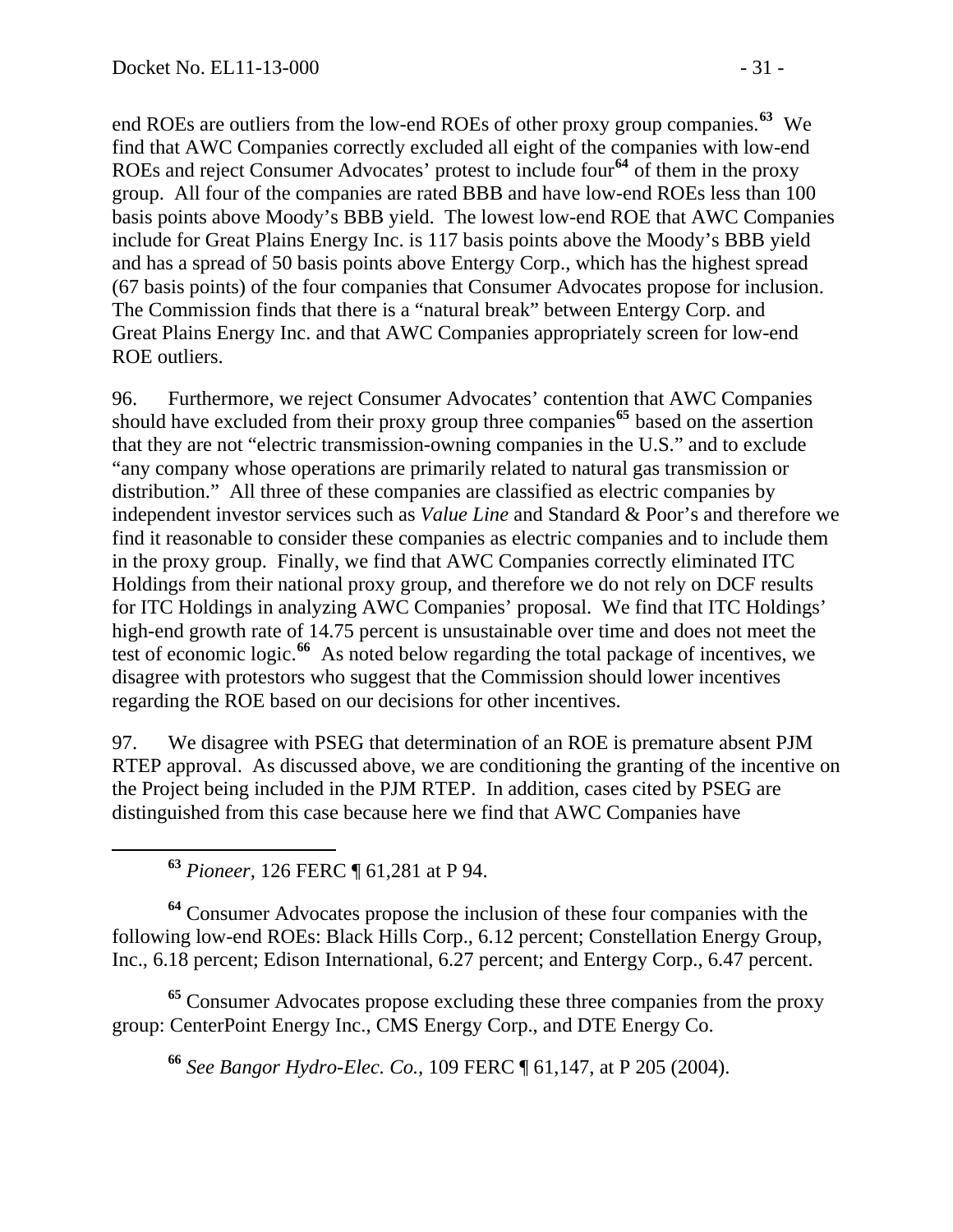demonstrated that granting an up-front ROE is important for their investment decision. In light of the issues discussed by AWC Companies, we agree that granting an up-front ROE will provide important certainty to the marketplace that will facilitate the development of the Project.

### **c. Regulatory Asset Accounting Treatment**

# **i. Protest**

98. Protestors argue that the Commission should deny AWC Companies' request to establish a regulatory asset as premature and unreasonable. If the Commission grants the regulatory asset incentive, PJM Owners urge the Commission to condition the granting of the incentive on approval of the Project in the PJM RTEP. Protestors contend that, otherwise, the regulatory asset incentive would shift to ratepayers the risk and costs of a speculative project and would undermine the protections built into the PJM RTEP protocol that protect ratepayers from unnecessary, duplicative, or inefficient transmission construction.

99. Consumer Advocates contend that the Commission should clarify that no charges should flow through to ratepayers until construction begins on the Project. Consumer Advocates assert that the ROE applied to the regulatory asset until the date of commercial operation should be limited to the base ROE (i.e., the ROE adders should not be reflected prior to commercial operation). Consumer Advocates also argue that the regulatory asset accounting should maintain distinct sub-accounts for principal and interest.

### **ii. Answer**

100. AWC Companies respond to protestors' arguments regarding the regulatory asset incentive by arguing that the Commission has rejected such claims in other proceedings and found that transmission developers need the opportunity to recover development costs to proceed with the next phase of development. AWC Companies also argue that by approving the regulatory asset, the Commission is not approving or guaranteeing cost recovery to AWC Companies because AWC Companies are required to make a future filing under section 205 demonstrating that the costs included in the regulatory asset are prudent and reasonable. AWC Companies also argue that their request to amortize the regulatory asset over five years once the Project has been included in the PJM RTEP is consistent with the Commission's prior decisions.**[67](#page-31-0)**

<span id="page-31-0"></span>**<sup>67</sup>** AWC Companies Feb. 15, 2011 Answer at 35 (*citing Primary Power*, 131 FERC ¶ 61,015 at P 115; *Pioneer*, 126 FERC ¶ 61,281 at P 77-86).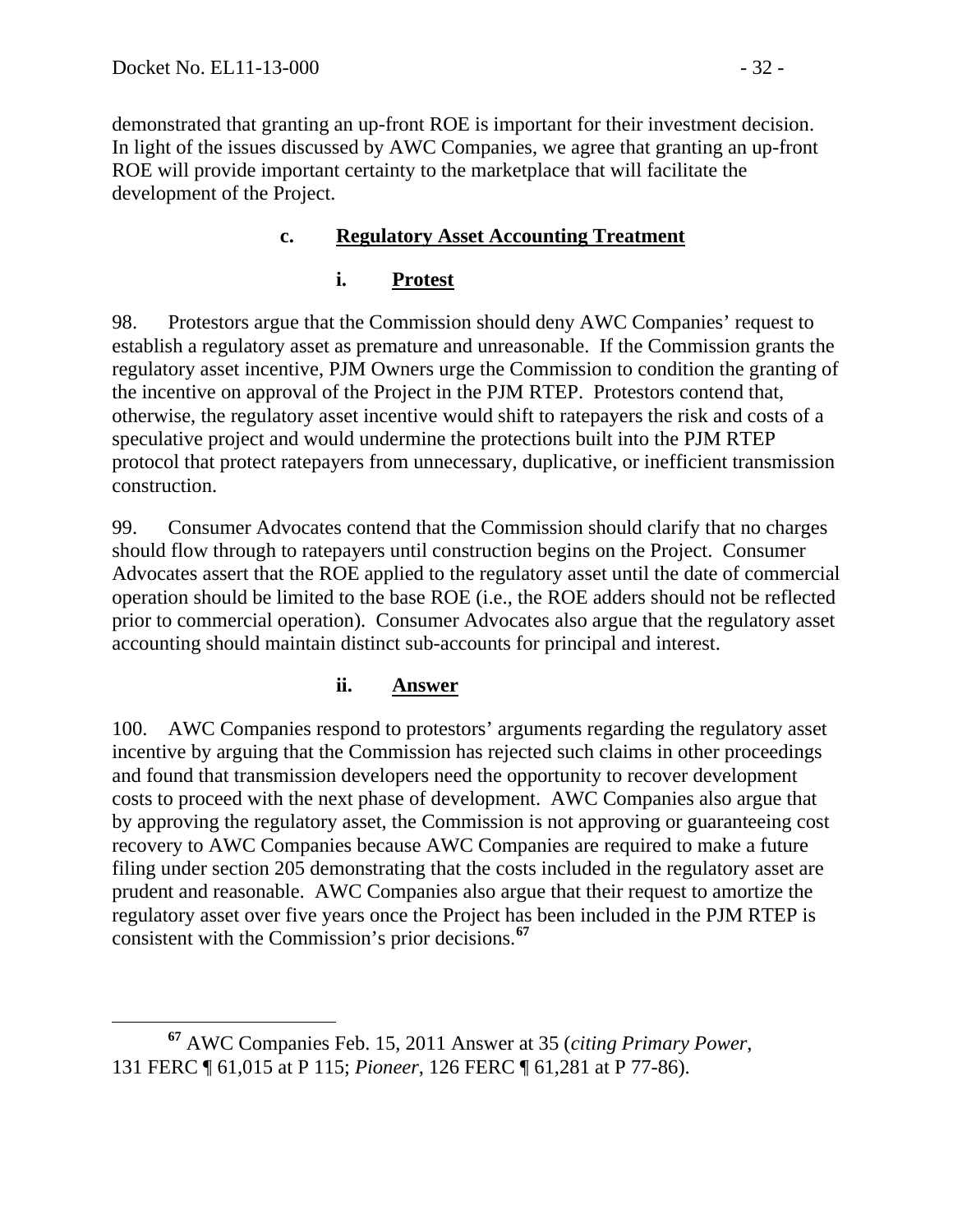#### **iii. Commission Determination**

101. The Commission grants AWC Companies' request for the right to establish the initial regulatory asset, as modified below and conditioned upon the Project being approved in the PJM RTEP. We also authorize AWC Companies to establish subsequent vintage year regulatory assets, as modified below.**[68](#page-32-0)** This action will allow AWC Companies to defer pre-construction costs and recover them at a later time to the extent that AWC Companies have customers to which to assess those costs. We find that the incentive is tailored to AWC Companies' risks and challenges because this incentive will provide AWC Companies with added up-front regulatory certainty and assist in reducing interest expense, improving coverage ratios, and facilitating the financing of the Project on good terms. Granting this incentive encourages development of more transmission infrastructure, thereby fulfilling the goals of section 219. At the same time, we recognize that AWC Companies should not begin recovering these costs until such time that they demonstrate that the Project will ensure reliability or reduce the price of delivered power by reducing congestion and is included in the PJM RTEP.

102. The Commission recognized in Order No. 679 that in some cases, periodic assessments may be appropriate to measure how well a project is progressing.**[69](#page-32-1)** Given the unique circumstances associated with the Project, including but not limited to the cost, complexity and long lead time associated with completing the Project, the Commission will authorize AWC Companies to establish an initial and subsequent vintage year regulatory assets only for pre-commercial costs incurred through the earlier of May 19, 2016 or the date the first phase of the Project goes into service.<sup>[70](#page-32-2)</sup> To the extent that AWC Companies seek to record additional pre-commercial costs incurred beyond 2016 as a regulatory asset and ultimately propose to recover these costs, AWC Companies must request such authorization at that time.

<span id="page-32-0"></span>103. We also approve AWC Companies' request to accrue a carrying charge on the initial and vintage year regulatory assets from the effective date of the regulatory assets until the regulatory assets are included in rate base.<sup>[71](#page-32-3)</sup> AWC Companies may also accrue

**<sup>68</sup>** *See*, *e.g.*, *Green Power Express*, 127 FERC ¶ 61,031 at P 59.

**<sup>69</sup>** *See, e.g.*, Order No. 679, FERC Stats. & Regs. ¶ 31,222 at P 36.

<span id="page-32-2"></span><span id="page-32-1"></span>**<sup>70</sup>** AWC Companies state that the first phase of the Project between Indian River, Delaware and southern New Jersey is planned to begin in 2013 and be completed in 2016. *See infra* P 6; Petition at 24.

<span id="page-32-3"></span>**<sup>71</sup>** *See*, *e.g.*, *Green Power Express*, 127 FERC ¶ 61,031 at P 60; *Pioneer*, 126 FERC ¶ 61,281 at P 84.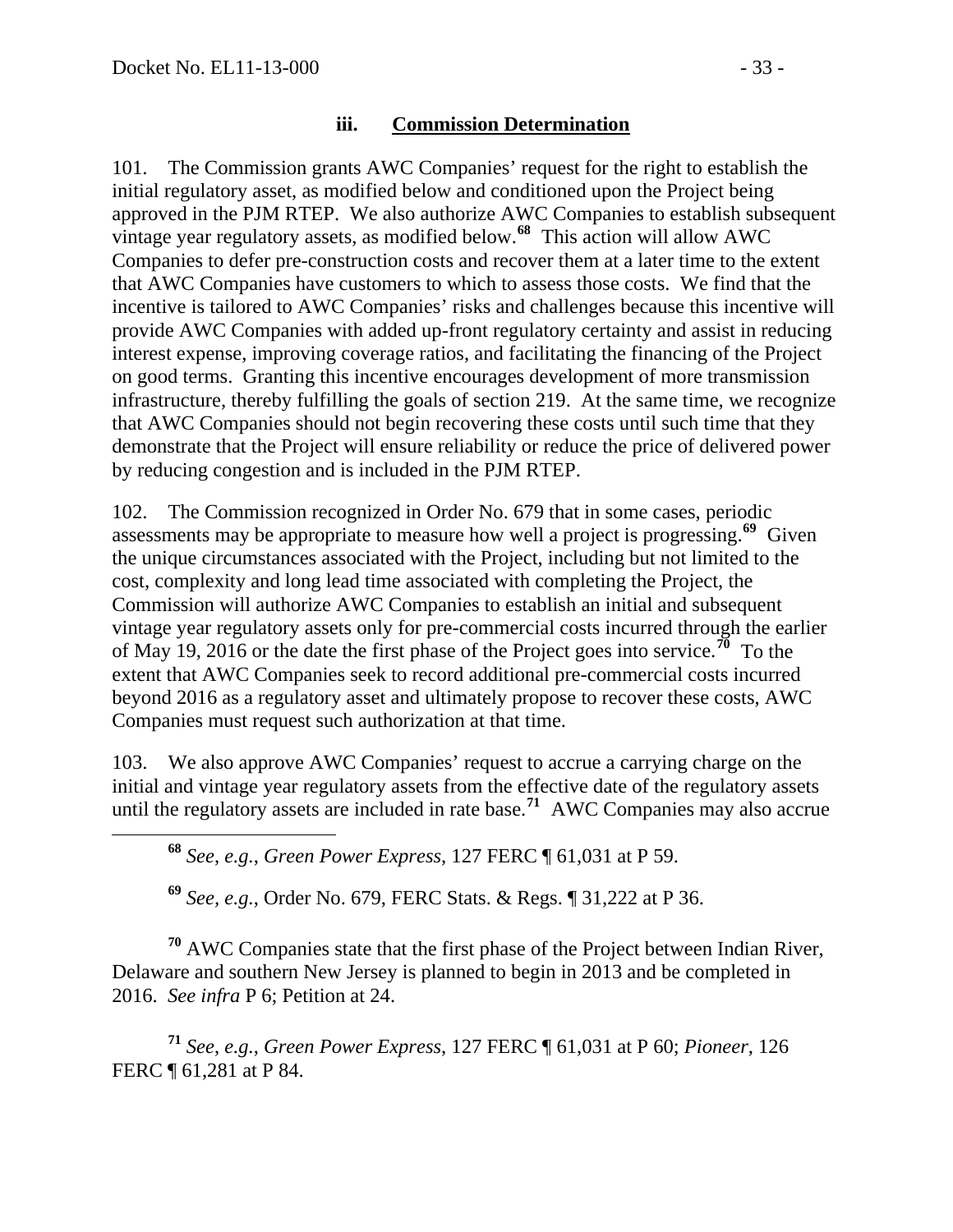carrying charges on items properly includable in their revenue requirement, like CWIP, until there is an approved cost allocation methodology for the Project.**<sup>72</sup>** We also authorize AWC Companies to amortize each regulatory asset over five years, consistent with rate recovery.<sup>73</sup> Once AWC Companies begin to recover the initial regulatory asset (or any vintage year regulatory asset) in rate base as part of their revenue requirement, AWC Companies will earn a return on the unamortized balance of the regulatory asset and, therefore, AWC Companies must stop accruing carrying charges on such regulatory asset.**<sup>74</sup>**

104. Pre-construction costs deferred as a regulatory asset must be recorded in Account 182.3, Other Regulatory Assets, and may only include amounts that would otherwise be chargeable to expense in the period incurred, are not recoverable in current rates, and are probable for recovery in rates in a different period.**[75](#page-33-0)** Furthermore, the instructions to Account 182.3 require that amounts deferred in this account are to be charged to expense concurrent with the recovery of the amounts in rates. If rate recovery of all or part of the costs deferred in Account 182.3 is later disallowed, the disallowed amount shall be charged to Account 426.5, Other Deductions, in the year of disallowance. Carrying charges on regulatory assets are properly recorded by debiting Account 182.3 and crediting Account No. 421, Miscellaneous Nonoperating Income.

105. It is unclear whether AWC Companies will have any customers from which to recover the costs in a regulatory asset. Thus, while we provide AWC Companies with the ability to create the initial regulatory asset to record Project-specific start-up, development and pre-construction costs, AWC Companies cannot start recovering any regulatory asset until they have made their FPA section 205 filing to establish just and

 **<sup>72</sup>** To the extent that AWC Companies accrue carrying charges on CWIP balances because there is not an approved cost allocation methodology for the Project, AWC Companies cannot also accrue AFUDC on those same CWIP balances.

**<sup>73</sup>** *See*, *e.g.*, *Green Power Express LP*, 127 FERC ¶ 61,031 at P 59; *Primary Power*, 131 FERC ¶ 61,015 at P 117.

**<sup>74</sup>** *See*, *e.g.*, *Green Power Express*, 127 FERC ¶ 61,031 at P 60; *Pioneer*, 126 FERC ¶ 61,281 at P 84.

<span id="page-33-0"></span>**<sup>75</sup>** The term "probable" as used in the definition of regulatory assets, refers to that which can reasonably be expected or believed on the basis of available evidence or logic but is neither certain nor proved. *Revisions to Uniform Systems of Accounts to Account for Allowances under the Clean Air Act Amendments of 1990 and Regulatory-Created Assets and Liabilities and to Form Nos. 1, 1-F, 2, and 2-A*, FERC Stats. & Regs., Regulations Preambles January 1991-June 1996 [¶ 30,967](javascript:void(0)) (1993).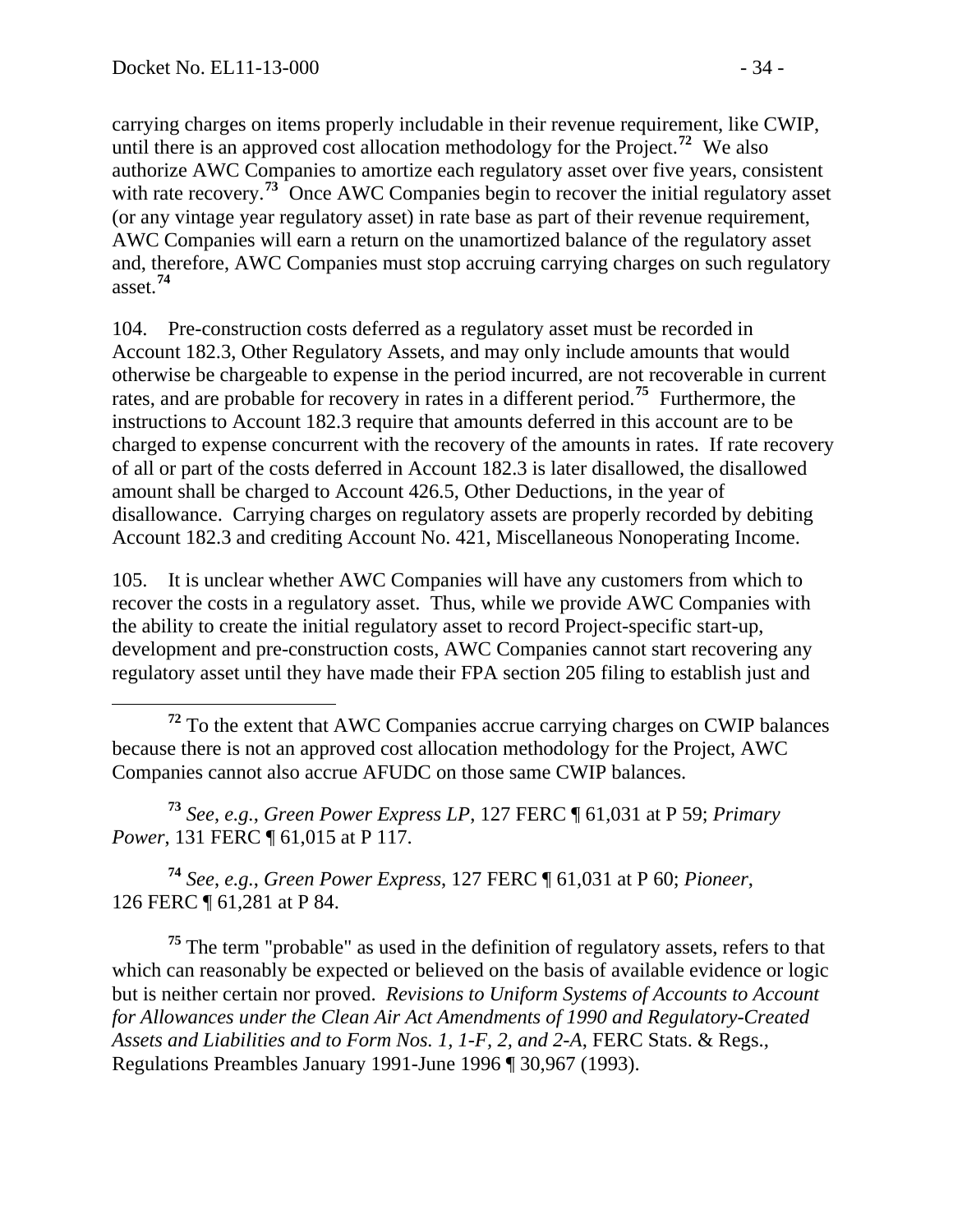reasonable rates. If the initial regulatory asset includes carrying charges on items that would have otherwise been included in AWC Companies' revenue requirement during a period before their rate took effect, AWC Companies must demonstrate in the section 205 filing that the items on which they accrued such carrying charges were properly includable in the revenue requirement. Parties will be able to challenge these costs at that time. In addition, AWC Companies must demonstrate that each vintage year regulatory asset does not include costs that could otherwise be recovered in current rates. We clarify that our conditional approval of the regulatory asset incentive in this order is not a Commission assurance that the costs will be recovered in future rates, but only an indication that the Commission may allow the utility's authorized rates to include the relevant costs.**<sup>76</sup>**

106. We deny Consumer Advocates' request to condition recovery of the incentives such that none of AWC Companies' costs are reimbursed through PJM rates before construction begins and such that no above-cost incentives are flowed through PJM rates or accrued for later collection until the Project enters service. As noted above and as consistent with precedent, we find that it is appropriate for AWC Companies to begin amortization of the regulatory asset consistent with rate recovery. AWC Companies must make a demonstration in a FPA section 205 filing that their proposed treatment regarding the regulatory asset incentive is just and reasonable. Parties will thus have an opportunity to comment on such recovery, including any appropriate carrying charges on that recovery, in the corresponding proceeding.

107. In response to Consumer Advocates' request that the Commission require AWC Companies to maintain separate sub-accounts for principal and interest on the regulatory asset, we note that the Commission's Uniform System of Accounts already requires public utilities to maintain detailed books and records for any item included in its accounts and would require AWC Companies to maintain records to readily identify amounts of principal and interest included in any regulatory asset.**[77](#page-34-0)**

<span id="page-34-0"></span>**<sup>76</sup>** Moreover, approval for accounting purposes is separate from approval for rate purposes and the former does not govern or constrain the latter. *Illinois Power Co.*, 87 FERC ¶ 61,028 (1999).

**<sup>77</sup>** *See* General Instruction No. 2, Records. 18 C.F.R. Part 101 (2010).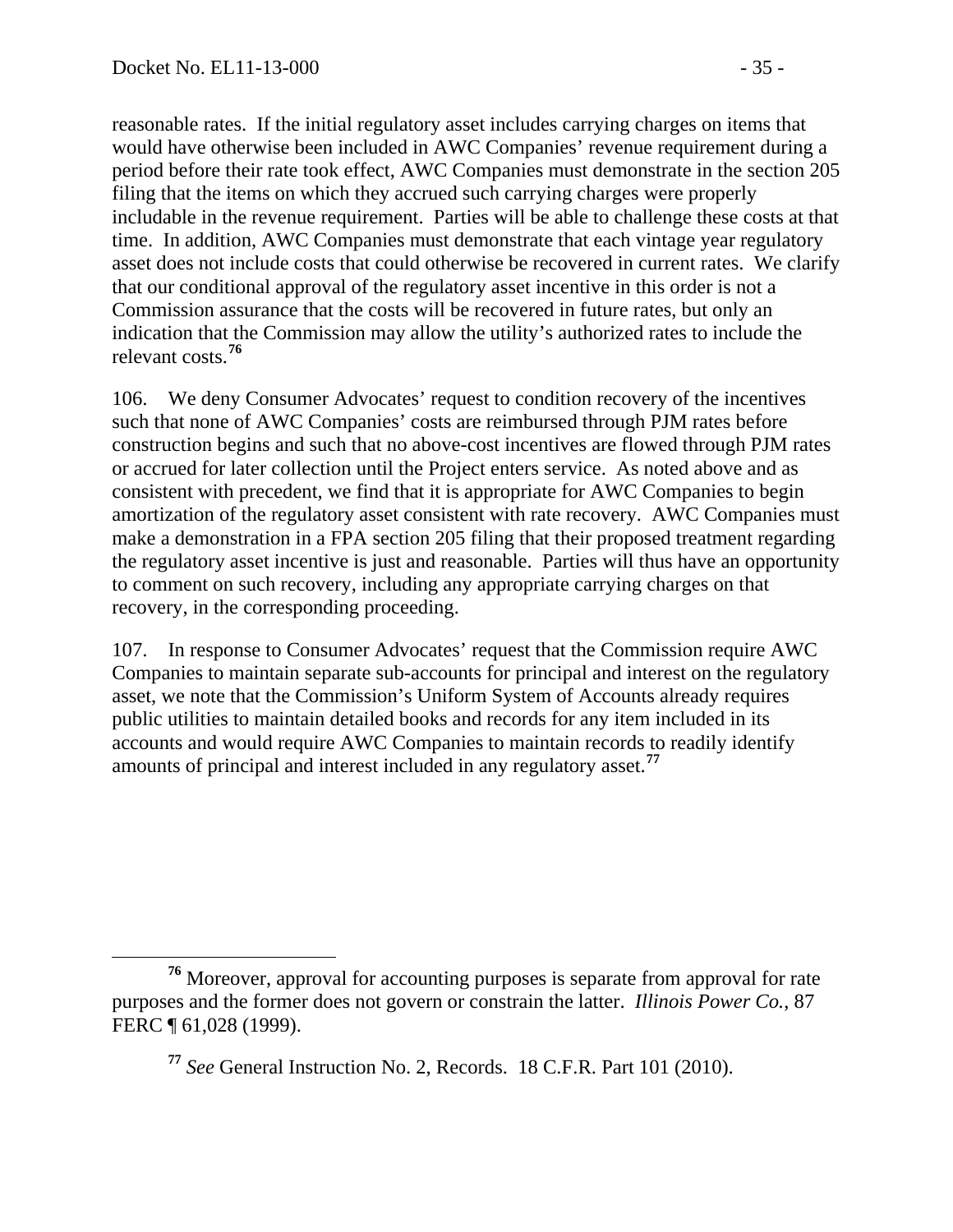### **d. CWIP**

#### **i. Protest**

108. Consumer Advocates argue that the ROE applied to any allowed CWIP, from the time it enters rate base until the date of commercial operation, should be limited to the base ROE.

#### **ii. Commission Determination**

109. We will grant AWC Companies' request to include 100 percent of CWIP in rate base, with a deferred effective date, conditioned upon the Project being approved in the PJM RTEP, as discussed above. AWC Companies must, as they acknowledge, request authorization in a future FPA section 205 filing to begin charging rates based on a revenue requirement that includes CWIP to the extent that AWC Companies have customers to which to assess those costs. In Order No. 679, the Commission established a policy that allows utilities to include, where appropriate, 100 percent of prudentlyincurred transmission-related CWIP in rate base.**[78](#page-35-0)** The Commission noted in Order No. 679 that this rate treatment will further the goals of section 219 by providing up-front regulatory certainty, rate stability, and improved cash flow for applicants, thereby reducing the pressures on their finances caused by investing in transmission projects.**[79](#page-35-1)**

110. We find that AWC Companies have shown a nexus between the proposed CWIP incentive and its investment in the Project. Due to the significant investment and long lead time presented by the Project, it is appropriate to grant this incentive to AWC Companies. Consistent with Order No. 679, we find that authorizing 100 percent of CWIP in rate base for the Project will facilitate AWC Companies receiving an investment grade credit rating sooner, improve cash flow, and lower borrowing costs. In addition, the Commission finds that allowing CWIP to be included in rate base can result in better rate stability for customers. Finally, we do not find it necessary to limit the ROE applied to the CWIP incentive to the base ROE because we find it appropriate to allow AWC companies to accrue carrying charges on CWIP balances not included in rate base in a similar manner as they would accrue an allowance for funds used during construction (AFUDC). Further, upon seeking to include CWIP in rate base, AWC Companies are required to demonstrate the justness and reasonableness of such a proposal in a FPA section 205 filing, and we find that proceeding to be the appropriate proceeding in which to address such issues.

<span id="page-35-1"></span>**<sup>79</sup>** *Id.* P 115.

<span id="page-35-0"></span>**<sup>78</sup>** Order No. 679, FERC Stats. & Regs. ¶ 31,222 at P 29, 117.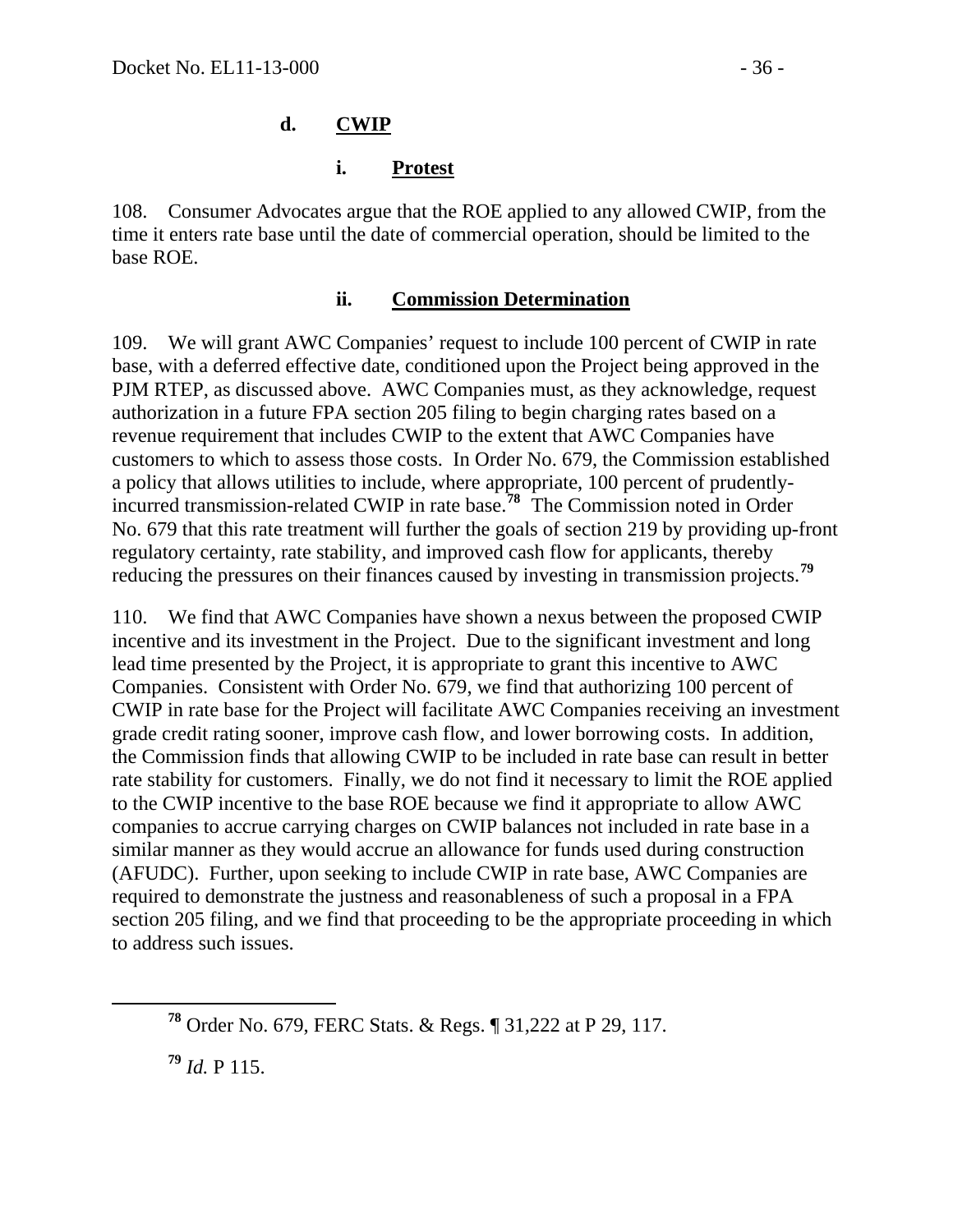111. To receive the CWIP incentive, the Commission requires that an applicant propose accounting procedures that ensure that customers will not be charged for both capitalized AFUDC and corresponding amounts of CWIP in rate base. Thus, consistent with AWC Companies' commitments,**[80](#page-36-0)** they must demonstrate in a future FPA section 205 filing that they have in place accounting procedures to ensure that customers will not be charged for both capitalized AFUDC and corresponding amounts of CWIP in rate base.**[81](#page-36-1)**

### **e. Abandoned Plant Recovery**

### **i. Protest**

112. Protestors argue that the Commission should deny AWC Companies' request to recover abandonment costs as premature. Protestors assert that, since the rationale for the Project relies on considerable speculation as to the need for and the potential benefits of the Project, AWC Companies should not be given license to shift risk to ratepayers. Protestors also note that granting the abandonment incentive could adversely affect offshore wind generation developers that choose to rely on the Project. If the Commission grants the abandonment incentive, protestors urge the Commission to condition the granting of the incentive on approval of the Project in the PJM RTEP. Protestors request that the Commission condition approval of abandoned plant recovery on the requirement that AWC Companies submit a future section 205 filing seeking Commission acceptance of specific abandoned plant recovery and demonstrating that the incurrence of the abandonment costs and the proposed method for allocating and recovering the costs are just and reasonable.

113. If the Commission grants the request for advance authorization to recover abandoned plant costs, AMP urges the Commission to clarify that only prudent expenditures may be recovered and sponsors bear the burden of demonstrating prudence and will otherwise shoulder the loss.

114. Consumer Advocates argue that in the event of abandonment, the interest component of the project development costs regulatory asset should be written off. Consumer Advocates urge the Commission to make clear that the maximum postabandonment collection for which AWC Companies may file is 100 percent of prudently incurred costs, and that costs means the principal, out-of-pocket amount spent on the Project. Consumer Advocates continue that the Commission should clarify that if postabandonment collection for interest on booked costs is considered, the interest should break out and be limited to the base ROE, thus excluding any amount that results from

<span id="page-36-0"></span>**<sup>80</sup>** Petition at 65.

<span id="page-36-1"></span>**<sup>81</sup>** *Accounting Procedures*, 18 C.F.R. § 35.25(f) (2011).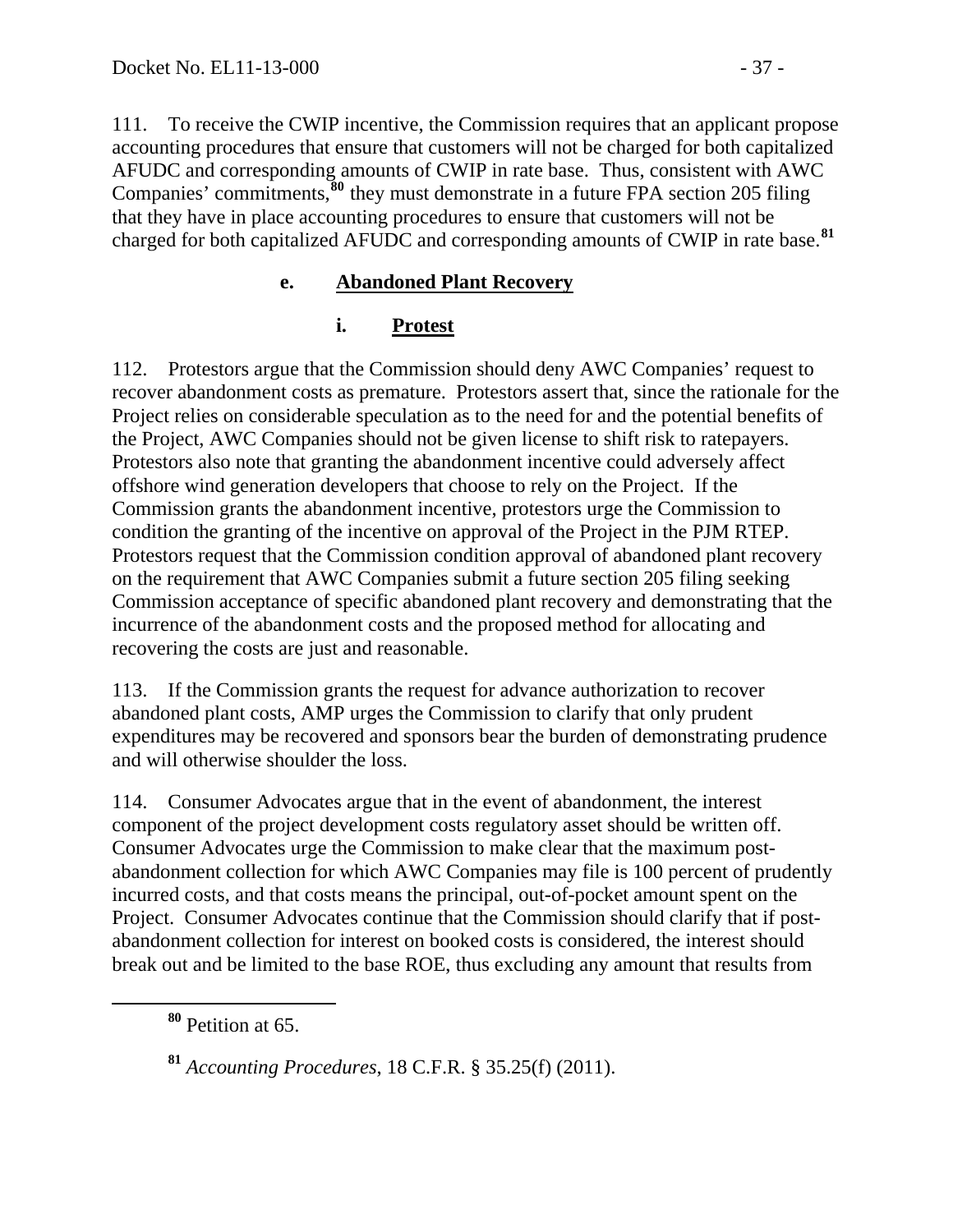the ROE adders. Consumer Advocates also urge the Commission to qualify that in order to recover abandoned plant costs, AWC Companies would have to receive approval through a future section 205 filing. They further request that the Commission acknowledge that the recovery of prudent expenditures on abandoned plant may be lower than what AWC Companies request.

### **ii. Answer**

115. AWC Companies respond to protestors' concerns regarding the abandonment incentive by acknowledging that if they are forced to abandon the Project for reasons outside of their control, they will need to make a filing under section 205 to recover their costs, demonstrate that the costs were prudent, and propose a rate and cost allocation method. AWC Companies state that the Commission has made clear that parties concerned about their potential exposure to abandoned plant costs will have the opportunity to comment on any proposal to recover such costs upon the required section 205 filing. Finally, AWC Companies state that arguments about whether it was prudent for AWC Companies to incur specific costs can be raised at that time.

### **iii. Commission Determination**

116. We grant the abandoned plant recovery incentive, conditioned upon the Project being included in the PJM RTEP, as discussed above. In Order No. 679, the Commission found that the abandoned cost recovery incentive is an effective means to encourage transmission development by reducing the risk of non-recovery of costs.**[82](#page-37-0)** We find that AWC Companies have demonstrated a nexus between the recovery of prudently incurred costs associated with abandoned transmission projects and its planned investment. Thus, we will grant AWC Companies' request for recovery of 100 percent of prudentlyincurred costs associated with abandonment, provided that the abandonment is a result of factors beyond AWC Companies' control.

117. We agree with AWC Companies that, even after future potential PJM RTEP approval, the Project faces a variety of commercial and regulatory risks outside of AWC Companies' control. Approval of the abandonment incentive will aid in attracting financing to this project, protecting AWC Companies from further losses if the project should be cancelled for reasons outside their control, and encouraging transmission development. However, in light of AWC Companies' statement and our earlier discussion, we will grant the abandonment incentive conditioned on PJM including the Project in RTEP.

<span id="page-37-0"></span>**<sup>82</sup>** Order No. 679, FERC Stats. & Regs. ¶ 31,222 at P 163.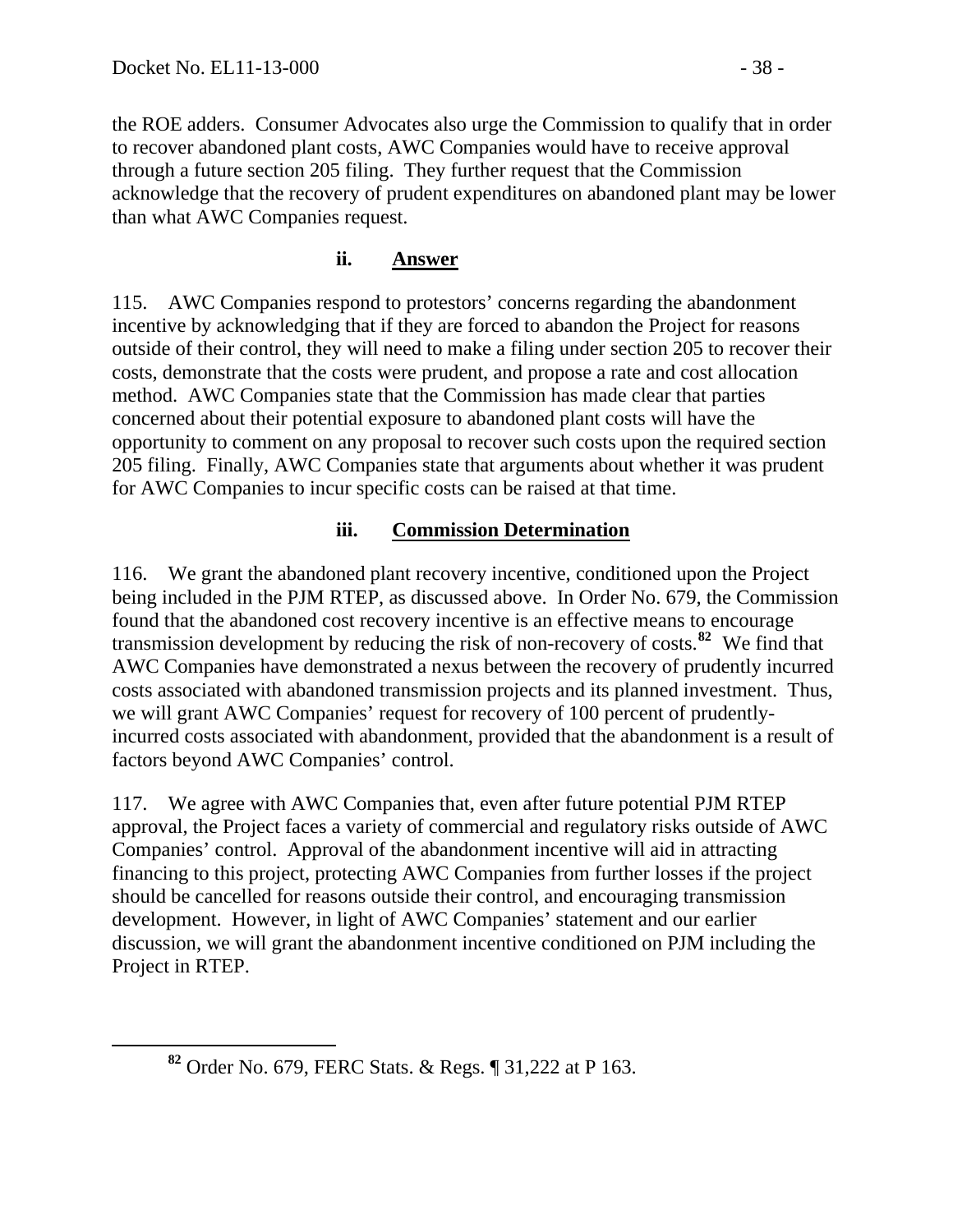118. Finally, we will not at this time determine the justness and reasonableness of AWC Companies' abandoned plant recovery, if any, until AWC Companies seek such recovery in a FPA section 205 filing. Before AWC Companies can recover any abandoned plant costs, AWC Companies are required to demonstrate that the costs were prudently incurred. Further, it is unclear whether AWC Companies will have any customers from which to recover the costs incurred. In a future FPA section 205 filing seeking recovery of abandoned costs, AWC Companies must also propose a just and reasonable rate and cost allocation method to recover these costs. Order No. 679 specifically reserves the prudence determination for the later FPA section 205 filing that every utility is required to make if it seeks abandoned plant recovery.**[83](#page-38-0)** Thus, protestors that are concerned about potential exposure to a proposal from AWC Companies regarding abandoned plant costs, including any appropriate carrying charges, will have an opportunity to comment on such proposal if and when AWC Companies make the required section 205 filing.

# **f. Hypothetical Capital Structure**

## **i. Protest**

119. JCA urges the Commission to reject the requested hypothetical capital structure because it is unjustified, especially in light of the requested ROE of 13.58 percent. JCA further argues that AWC Companies have not provided support for why a 50/50 hypothetical capital structure would not suffice.

# **ii. Answer**

120. AWC Companies respond that their requested hypothetical capital structure is appropriate. AWC Companies state that the requested hypothetical capital structure is consistent with Commission precedent involving companies facing similar risks, is necessary for AWC Companies to achieve and maintain credit ratings and access to capital markets, and is consistent with the capital structure that AWC Companies intend to maintain after the Project is operational.

# **iii. Commission Determination**

121. We grant AWC Companies request to use a hypothetical capital structure consisting of 60 percent equity and 40 percent debt until such time as any portion of the Project achieves commercial operation, conditioned upon the Project being included in the PJM RTEP, as discussed above. Once any portion of the Project achieves commercial operation, AWC Companies will use their actual capital structure, so long as

<span id="page-38-0"></span>**<sup>83</sup>** *Id*. P 165-166.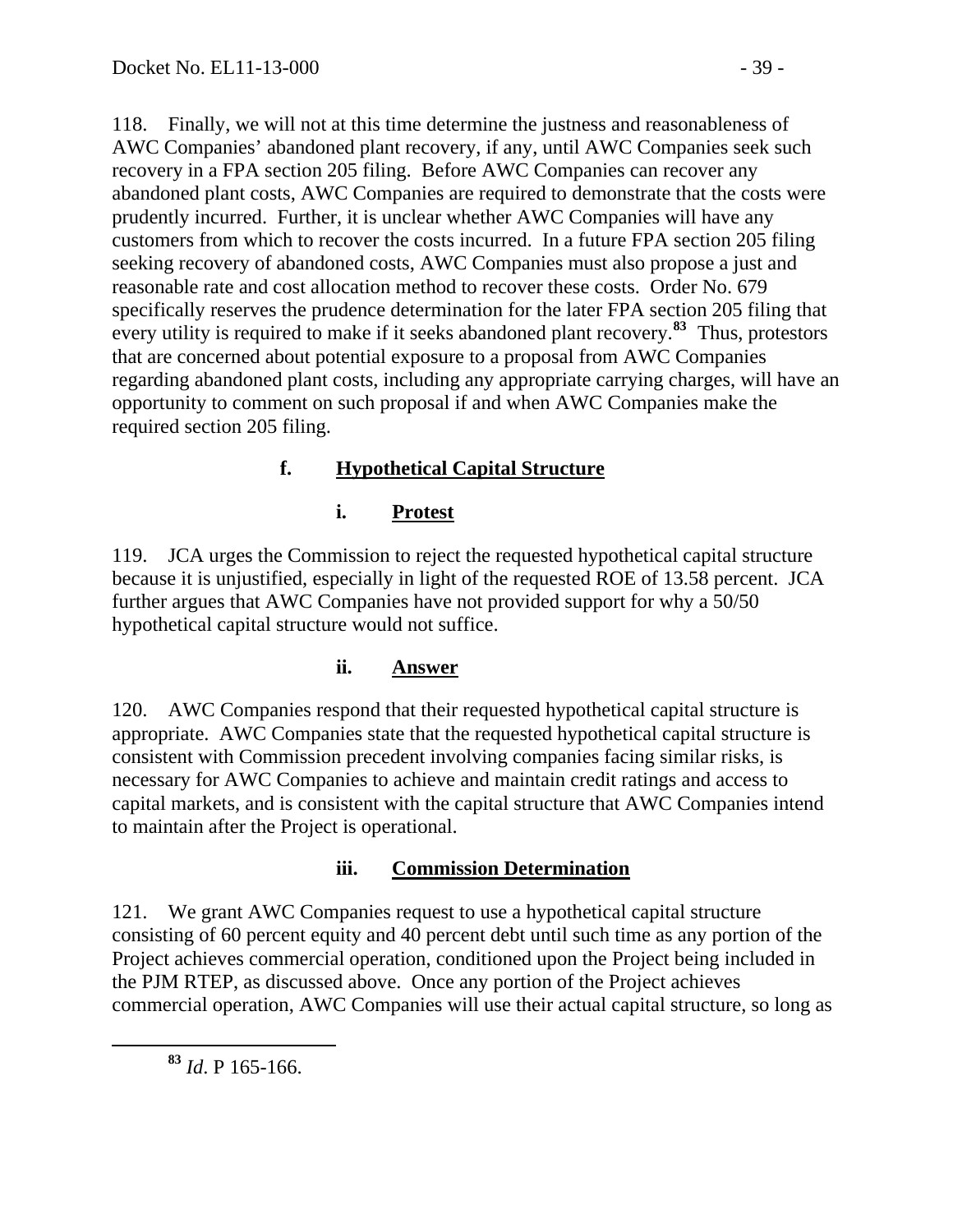the equity ratio does not exceed 60 percent of the capital structure. AWC Companies have demonstrated a nexus between the requested incentive and the risks and challenges faced by the Project. Specifically, AWC Companies must raise significant levels of debt and equity capital to develop and construct the Project. Approval of the hypothetical capital structure will: (1) reduce effects on rates resulting from swings in the actual capital structure due to varying cash demands during the construction phase; (2) provide a more consistent cash flow during the construction phase; and (3) contribute to receiving and maintaining an investment grade credit rating profile during the financing phase of the project, thus lowering the overall cost of capital.**<sup>84</sup>**

122. We disagree with protestors' claim that AWC Companies have failed to justify their request. The Commission stated in Order No. 679-A that it would evaluate each proposal on a case-by-case basis and would not prescribe specific criteria or set target debt-to-equity ratios for evaluating hypothetical capital structures.**[85](#page-39-0)** AWC Companies have shown that the requested 60/40 hypothetical capital structure will enable AWC Companies to achieve and maintain credit ratings and access to capital markets. Furthermore, the proposal is consistent with Commission precedent in other incentive rate proceedings.**[86](#page-39-1)**

## **g. Total Package of Incentives**

## **i. Protest**

123. Protestors argue generally that the package of incentives is not justified.

### **ii. Answer**

124. AWC Companies reiterate that the Petition demonstrates that they face a multitude of significant regulatory, financial, and technical risks in developing the Project that justify the requested incentives. AWC Companies also contend that, in prior cases, the Commission has approved similar packages of rate incentives for proposed projects facing less risk than the Project.

**<sup>84</sup>** *See, e.g., PATH*, 122 FERC ¶ 61,188 at P 55. *See also* Order No. 679-A, FERC Stats. & Regs. ¶ 31,236 at P 93 (finding that hypothetical capital structures "can be an appropriate ratemaking tool for fostering new transmission in certain relatively narrow circumstances").

**<sup>85</sup>** Order No. 679-A, FERC Stats. & Regs. ¶ 31,236 at P 91.

<span id="page-39-1"></span><span id="page-39-0"></span>**<sup>86</sup>** See *Green Power Express*, 127 FERC ¶ 61,031 at P 72-76; *Primary Power*, 131 FERC ¶ 61,015 at P 141-142.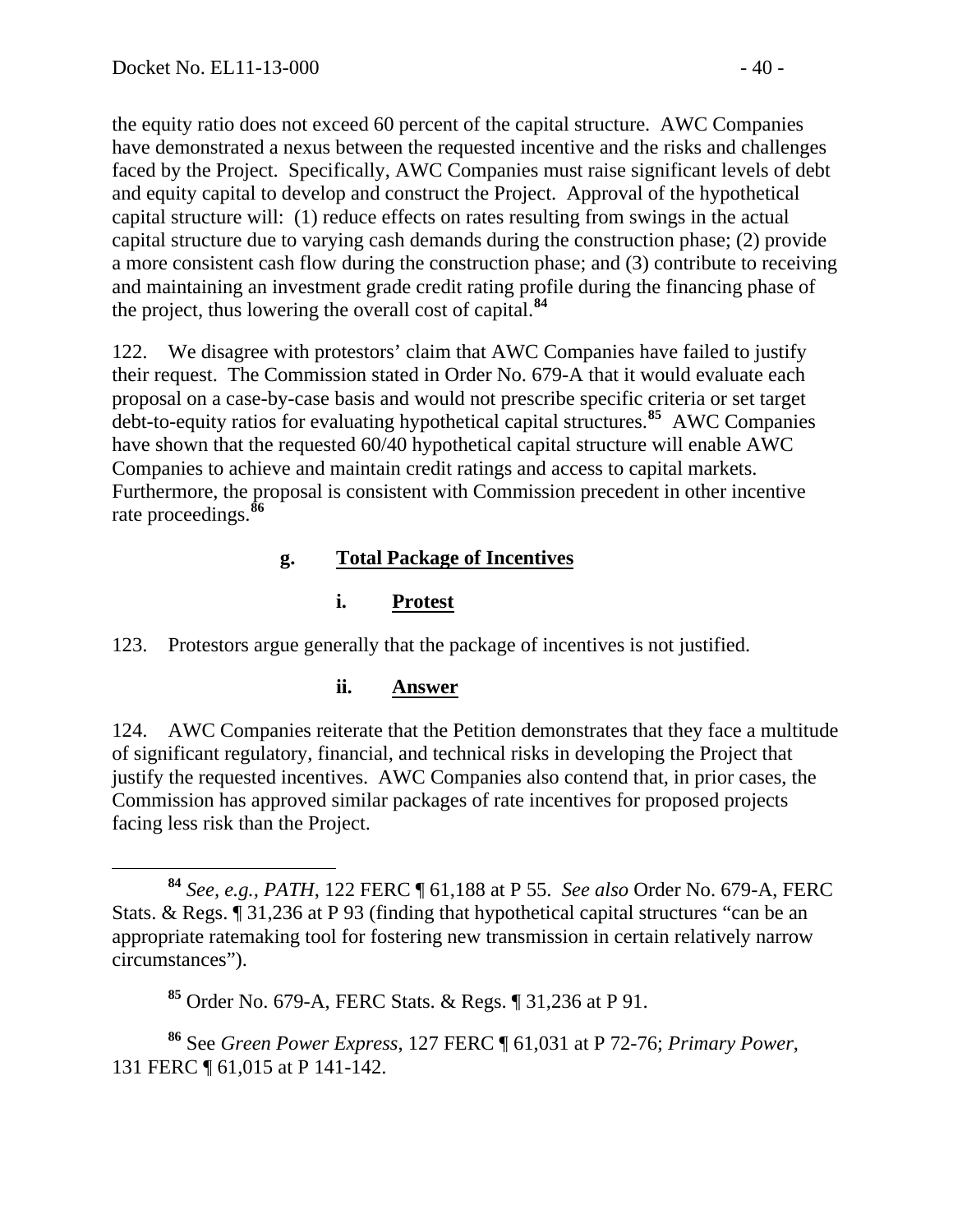#### **iii. Commission Determination**

125. As we have stated above, the incentives requested must be tailored to address the demonstrable risks or challenges faced by the applicant. This nexus test is fact-specific and requires the Commission to review each application on a case-by-case basis.

126. We find that the total package of incentives, as modified and as conditioned, is tailored to address the demonstrable risks and challenges faced by AWC Companies in developing the Project. AWC Companies have demonstrated that they face significant risks and challenges in developing and constructing the Project. Therefore, we find that they are eligible for the incentives that we are granting herein.

127. Consistent with Order No. 679, the Commission has, in prior cases, approved multiple rate incentives for particular projects.<sup>[87](#page-40-0)</sup> ROE incentives and non-ROE incentives, such as CWIP and abandonment, are not mutually exclusive. This is consistent with our interpretation of FPA section 219 as authorizing the Commission to approve more than one incentive rate treatment for an applicant proposing a new transmission project, as long as each incentive is justified by a showing that it satisfies the requirements of FPA section 219 and that there is a nexus between the incentives being proposed, the investment being made, and the total package of incentives addresses the demonstrable risks or challenges faced by the applicant.

128. We recognize that in other cases where similar packages of incentives were requested, the Commission has reduced the utility's requested ROE incentive, based on the facts and circumstances of those cases.**[88](#page-40-1)** In those cases, the Commission examined the entirety of the project and the requested incentives and determined that the total package of incentives requested by the utilities was not just and reasonable. Likewise, for the reasons discussed above, we find that the 150 basis point adder is not just and reasonable in light of the total package of incentives that the Commission is conditionally granting AWC Companies, some of which reduce certain financial and regulatory risks

<span id="page-40-1"></span>**<sup>88</sup>** *Cf. Duquesne*, 118 FERC ¶ 61,087 at P 57; *PPL Elec*. *Utils*. *Corp*., 123 FERC ¶ 61,068, at P 56 (2008), *reh'g denied*, 124 FERC ¶ 61,229; *Southern Cal. Edison Co.*, 121 FERC ¶ 61,168, at P 143 (2007), *reh'g denied*, 123 FERC ¶ 61,293 (2008). *But see Pepco Holdings*, 125 FERC ¶ 61,130 at n.96.

<span id="page-40-0"></span>**<sup>87</sup>** *Pioneer*, 126 FERC ¶ 61,281 at P 96 (citing *Allegheny Energy, Inc.*, 116 FERC ¶ 61,058, at P 60, 122 (2006) (approving ROE at the upper end of the zone of reasonableness and 100 percent abandoned plant recovery), *order on reh'g*, 118 FERC ¶ 61,042 (2007); *Duquesne*, 118 FERC ¶ 61,087 at P 55, 59, 61 (granting enhanced ROE, 100 percent CWIP, and 100 percent abandoned plant recovery)); *see also Central Maine*, 125 FERC ¶ 61,182 at P 100 (granting both abandonment and ROE incentives).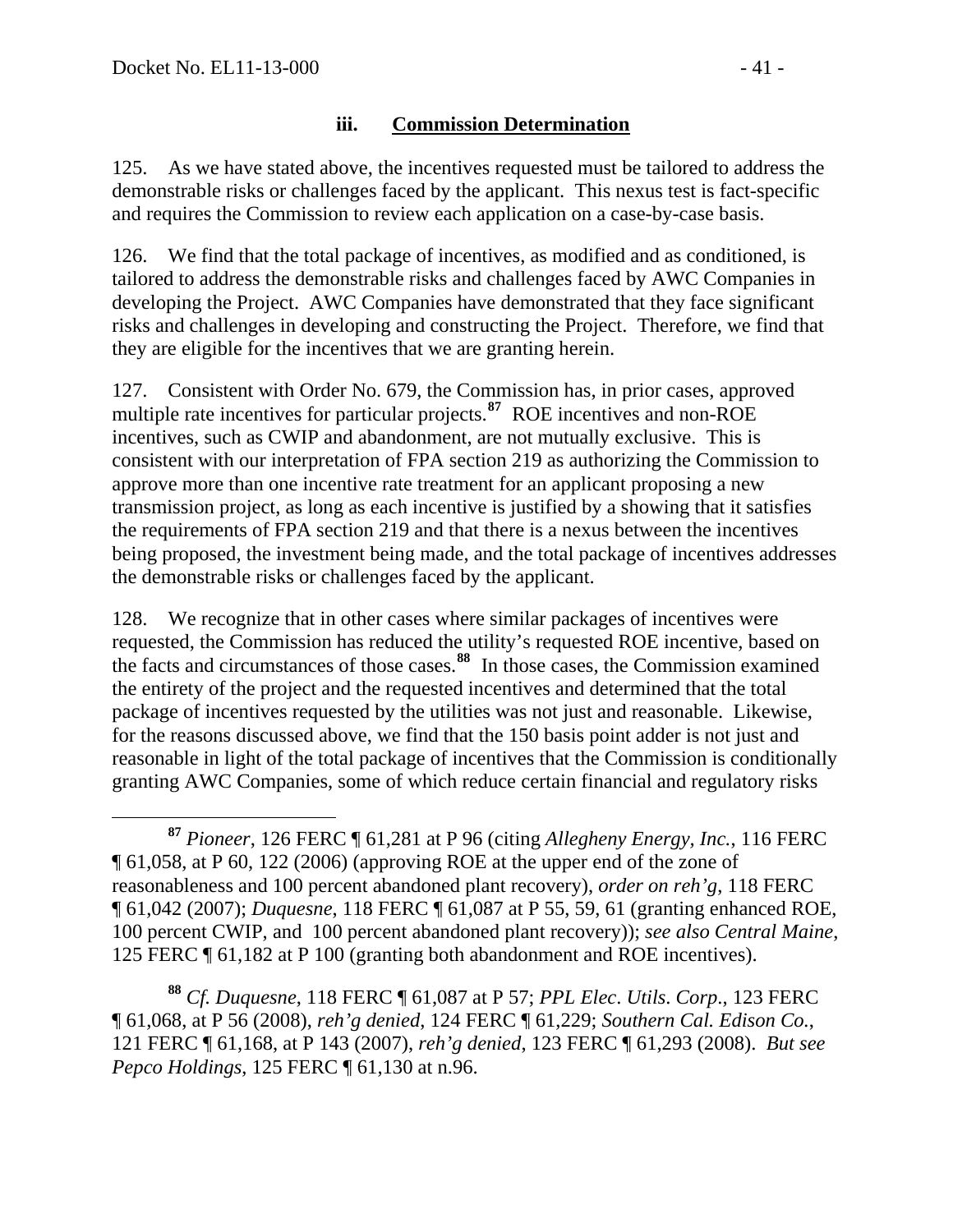<span id="page-41-0"></span> $\overline{a}$ 

that AWC Companies cite as support for a 150 basis point incentive ROE adder. Therefore, rather than their requested 300 basis points, we grant AWC Companies 250 basis points in incentive ROE adders.

## **3. Formula Rate**

### **a. Protest**

129. Protestors urge the Commission to reject AWC Companies' request for preapproval of formula rates. Joint Protestors argue that pre-approval of formula rates is inconsistent with the process established in Order No. 679, and that the Commission cannot approve the use of formula rates because AWC Companies have not provided the Commission with any basis to conclude that such formula rates are just and reasonable under section 205.

### **b. Answer**

130. AWC Companies respond to protestors' arguments regarding their request for approval of their use of a formula rate by arguing that the Commission has the authority to approve the request at this time, and the request is like any other request for incentive rate treatment in a declaratory order. AWC Companies reiterate that approval of the use of a formula rate at this point will send the appropriate signal to investors, providing them with certainty as to what AWC Companies' rate structure will look like and that there will be no under-recovery of costs.

131. In their answer, Joint Protestors argue that the AWC Companies cannot reasonably request formula rate approval as part of their incentive package because they have not provided sufficient information for the Commission to rule on any formula rate proposal at this time.

### **c. Commission Determination**

132. In Order No. 679-A, the Commission clarified that that an independent transmission company could apply for multiple incentives, including for a formula rate.**[89](#page-41-0)** The Commission has granted this incentive to applicants that have demonstrated, through tariff sheets, that their proposed formula rate is just and reasonable.**[90](#page-41-1)** In this case, AWC

<span id="page-41-1"></span>**<sup>90</sup>** *See, e.g.*, *PATH II*, 133 FERC ¶ 61,152 at P 3 ("On December 28, 2007, PATH filed proposed tariff sheets with the Commission, pursuant to section 205 of the Federal Power Act, to be included in PJM Interconnection, L.L.C.'s Open Access Transmission

(continued…)

**<sup>89</sup>** Order No. 679-A, FERC Stats. & Regs. ¶ 31,236 at n.108.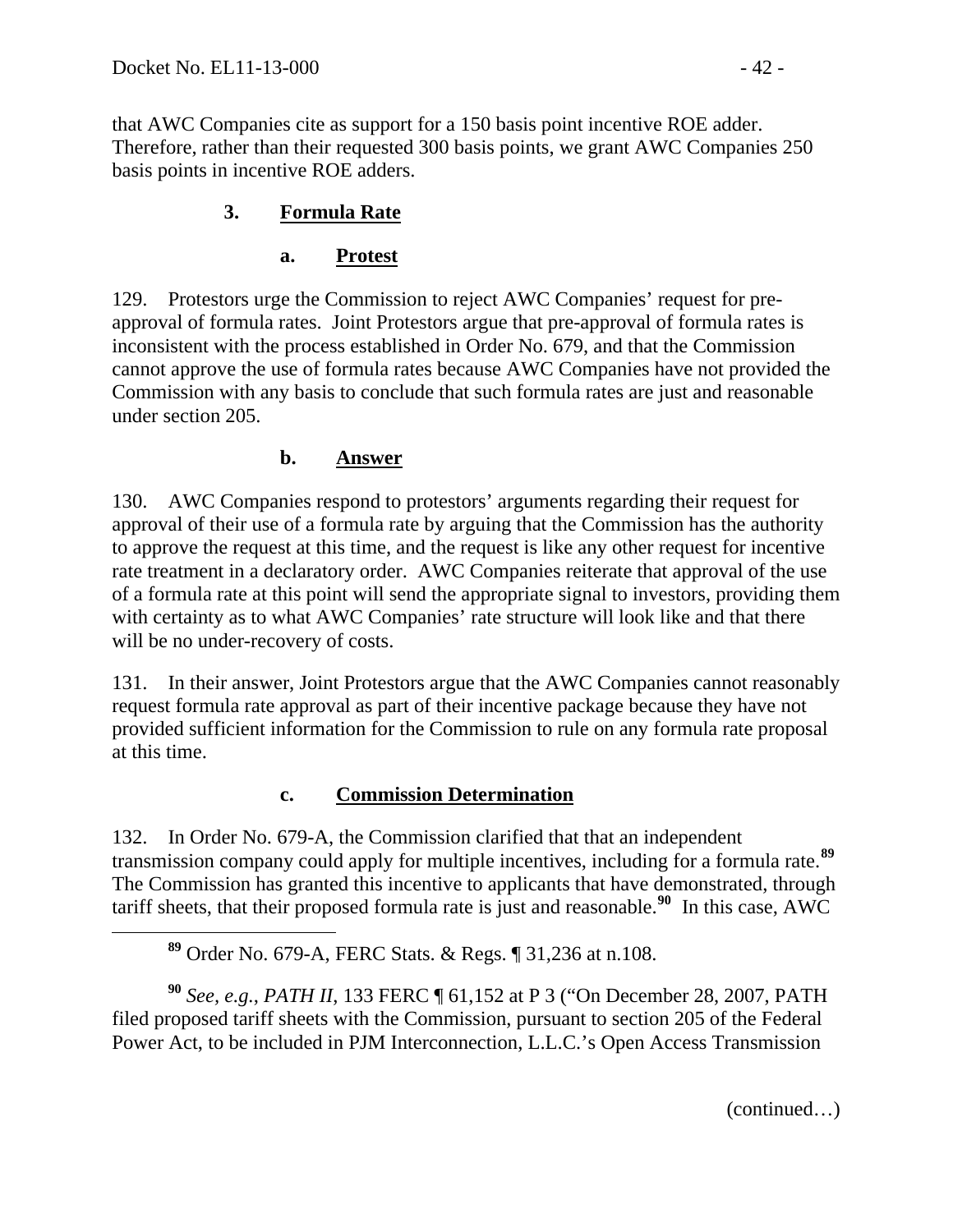Companies request approval for the use of a cost of service formula rate structure without tariff sheets or any demonstration that the formula rate will be just and reasonable. Accordingly, we deny AWC Companies' request for approval for the use of a formula rate at this time but note that AWC Companies may make a filing under section 205 in the future to request approval of a specific formula rate.

# **4. Requests for Evidentiary Hearing**

## **a. Protest**

133. If the Commission determines that the merits of the Petition are ripe for consideration, JCA requests that the Commission establish evidentiary hearing and settlement judge proceedings for all issues relating to the proposed formula rate structure, capital structure, and ROE, as they present issues of disputed material fact. Maryland PSC asserts that the Commission should establish evidentiary hearing or settlement judge proceedings for all of the requested incentives.

### **b. Answer**

134. AWC Companies assert that the Commission should not set issues in this proceeding for an evidentiary hearing because the protestors have failed to show that there are material facts in dispute that cannot be resolved on the basis of the record.

### **c. Commission Determination**

135. We find that protestors have not demonstrated that there are material facts in dispute that cannot be resolved on the basis of the record. We therefore decline to establish hearing or settlement judge procedures regarding any of the requested incentives.

 $\overline{a}$ Tariff. The tariff sheets sought to implement a transmission cost of service formula rate and incentive rate authorizations for the Project.").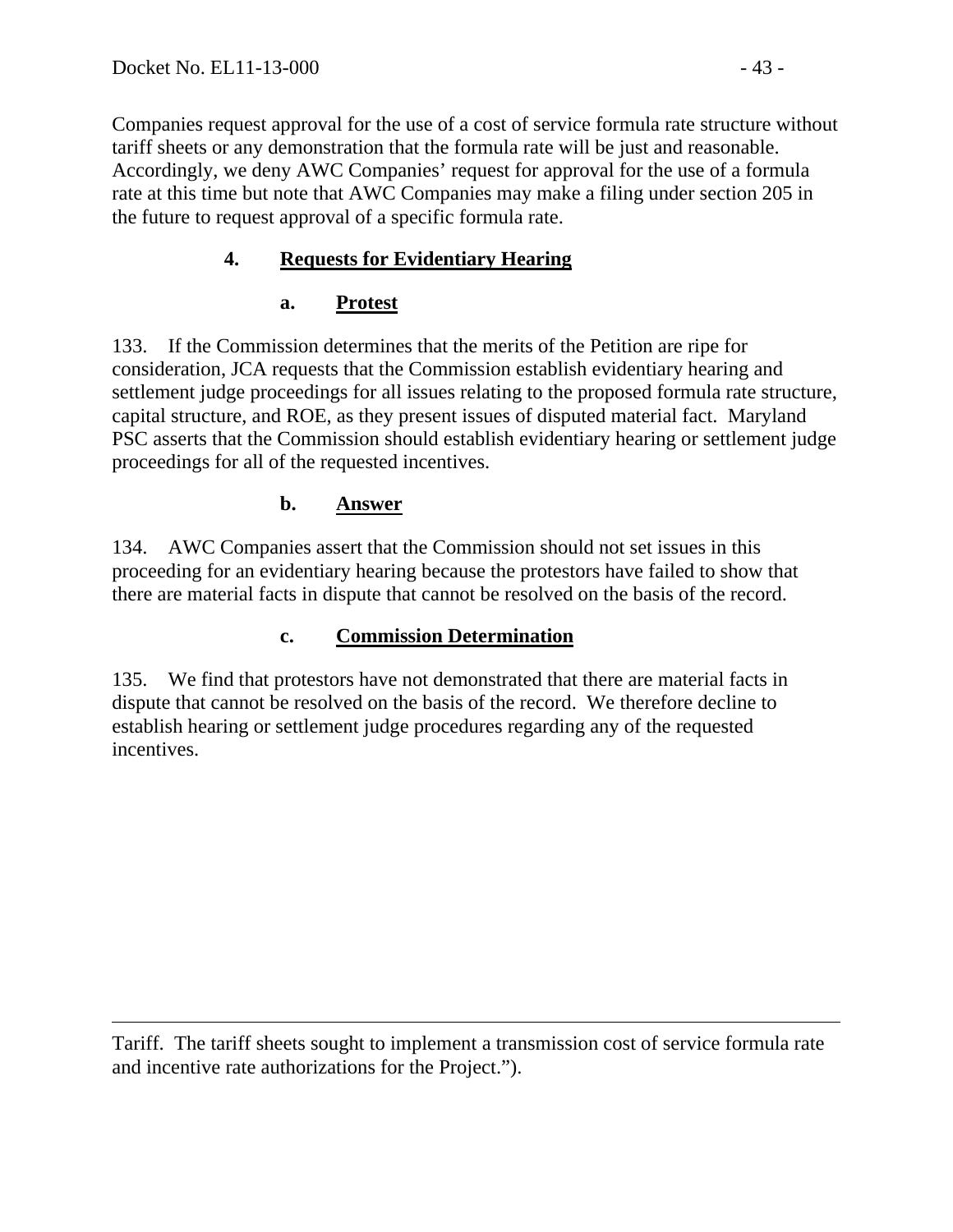The Commission orders:

 AWC Companies' Petition is granted in part, and denied in part, as discussed in the body of this order.

By the Commission.

 $(S E A L)$ 

Nathaniel J. Davis, Sr., Deputy Secretary.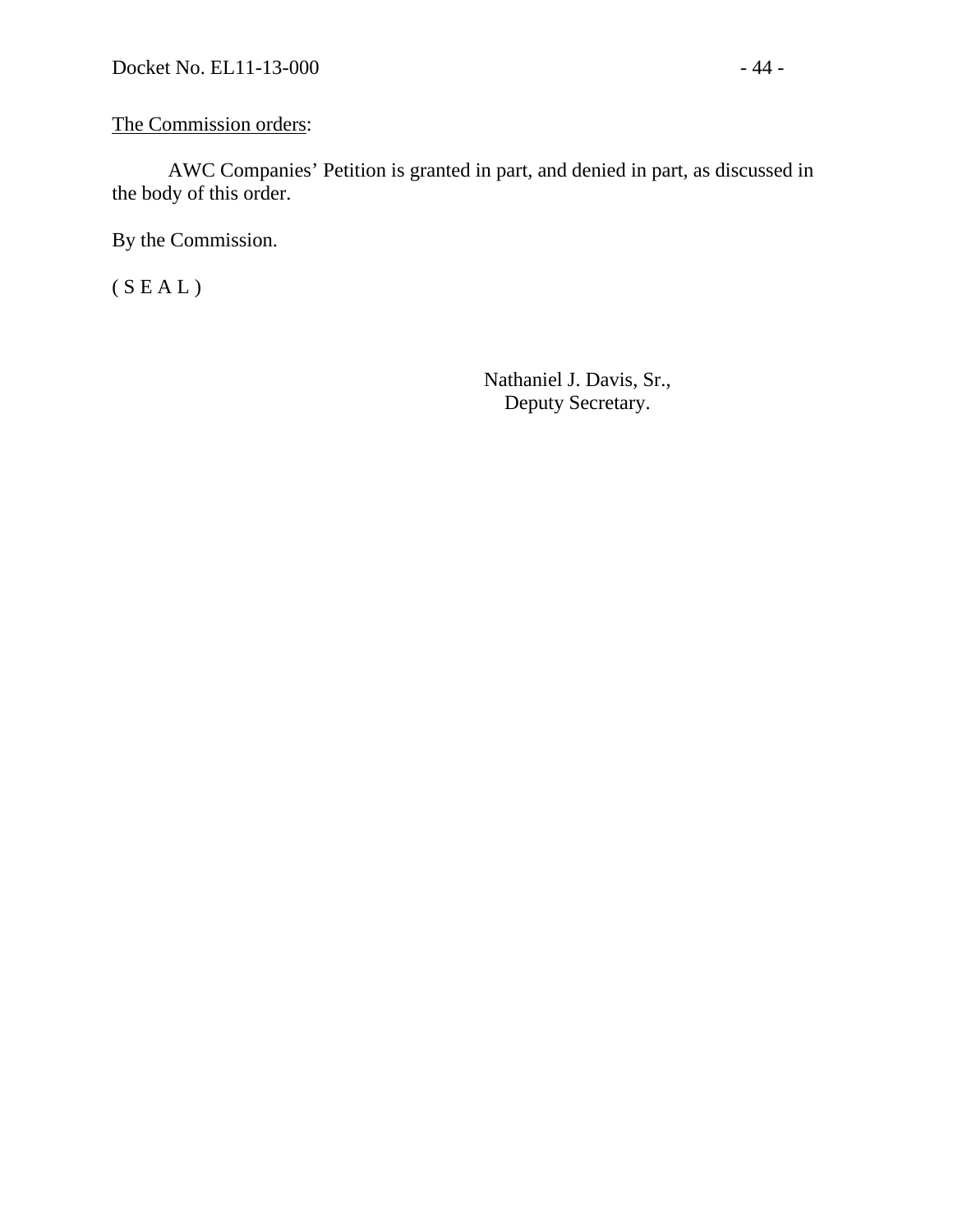#### **Appendix A**

#### **List of Intervenors**

Allegheny Power American Electric Power Service Corporation\* American Municipal Power, Inc.++ (AMP) American Public Power Association and National Rural Electric Cooperative Association\*  $++$  (collectively, the Associations) Apex Offshore Wind, LLC+ Baltimore Gas and Electric Company Borough of Chambersburg, Pennsylvania Constellation Energy Commodities Group, Inc. and Constellation NewEnergy, Inc. Deepwater Wind Holdings, LLC+ Delaware Public Service Commission Designated PJM Transmission Owners ++ (PJM Owners -- Allegheny Electric Cooperative, Inc.; Monongahela Power Company, The Potomac Edison Company and West Penn Power Company, all doing business as Allegheny Power; Baltimore Gas and Electric Company; Duquesne Light Company; FirstEnergy Service Company, on behalf of its affiliates, Jersey Central Power & Light Company, Metropolitan Edison Company, and Pennsylvania Electric Company; Pepco Holdings, Inc., and its affiliates, Potomac Electric Power Company, Delmarva Power & Light Company, and Atlantic Electric Company; PPL Electric Utilities Corporation; PPL EnergyPlus, LLC, PPL Brunner Island, LLC, PPL Holtwood, LLC, PPL Martins Creek, LLC, PPL Montour, LLC, PPL Susquehanna, LLC, PPL University Park, LLC, Lower Mount Bethel Energy, LLC, PPL New Jersey Solar, LLC; PPL New Jersey Biogas, LLC; and PPL Renewable Energy, LLC (collectively, the PPL PJM Companies); and Virginia Electric and Power Company, doing business as Dominion Virginia Power) Dominion Resources Services, Inc. Duke Energy Corporation Duquesne Light Company Exelon Corporation FirstEnergy Service Company Fisherman's Energy+**[91](#page-44-0)** Illinois Commerce Commission Indiana Utility Regulatory Commission Joint Consumer Advocates++ (JCA -- the Maryland Office of People's Counsel,

<span id="page-44-0"></span>**<sup>91</sup>** Fisherman's Energy filed an errata to its motion to intervene and comment on January 31, 2011.